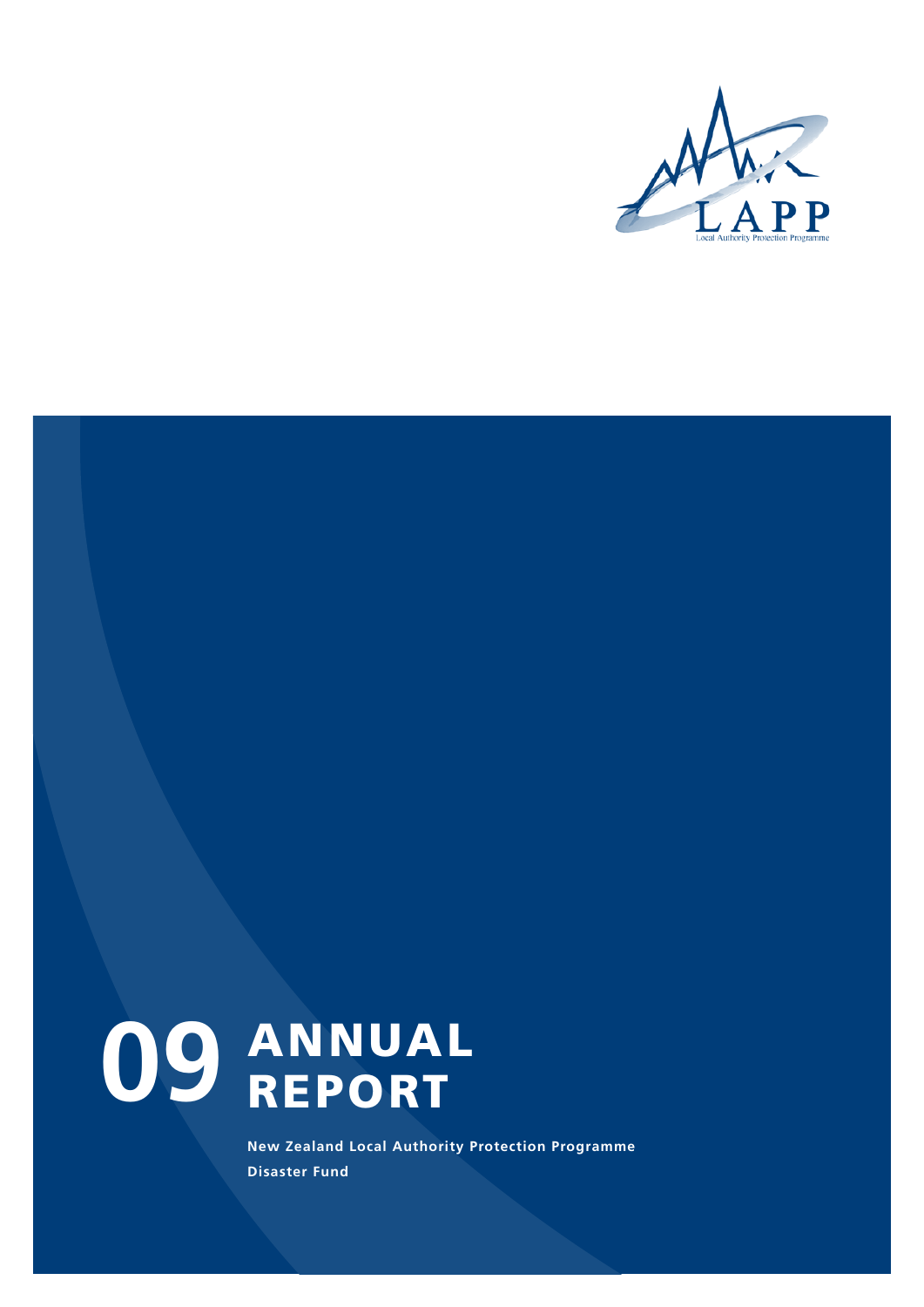## **CONTENTS**

| <b>CHAIRMAN'S REPORT</b>            | 2  |
|-------------------------------------|----|
| <b>AUDIT REPORT</b>                 | 4  |
| STATEMENT OF FINANCIAL PERFORMANCE  | 5  |
| STATEMENT OF MOVEMENTS IN EQUITY    | 6  |
| STATEMENT OF FINANCIAL POSITION     | 7  |
| STATEMENT OF CASH FLOWS             | 8  |
| NOTES TO THE FINANCIAL STATEMENTS   | 9  |
| HIGHLIGHTS OF 2008 / 2009 FUND YEAR | 15 |

| <b>TRUSTEE INFORMATION</b>       | 16 |
|----------------------------------|----|
| 2008 / 2009 FUND YFAR MEMBERSHIP | 17 |
| <b>ABOUT LAPP</b>                | 18 |
| <b>DIRECTORY</b>                 | 20 |
| NEW TRUST DEED                   | 21 |
| PARTICIPATION DEED               | 33 |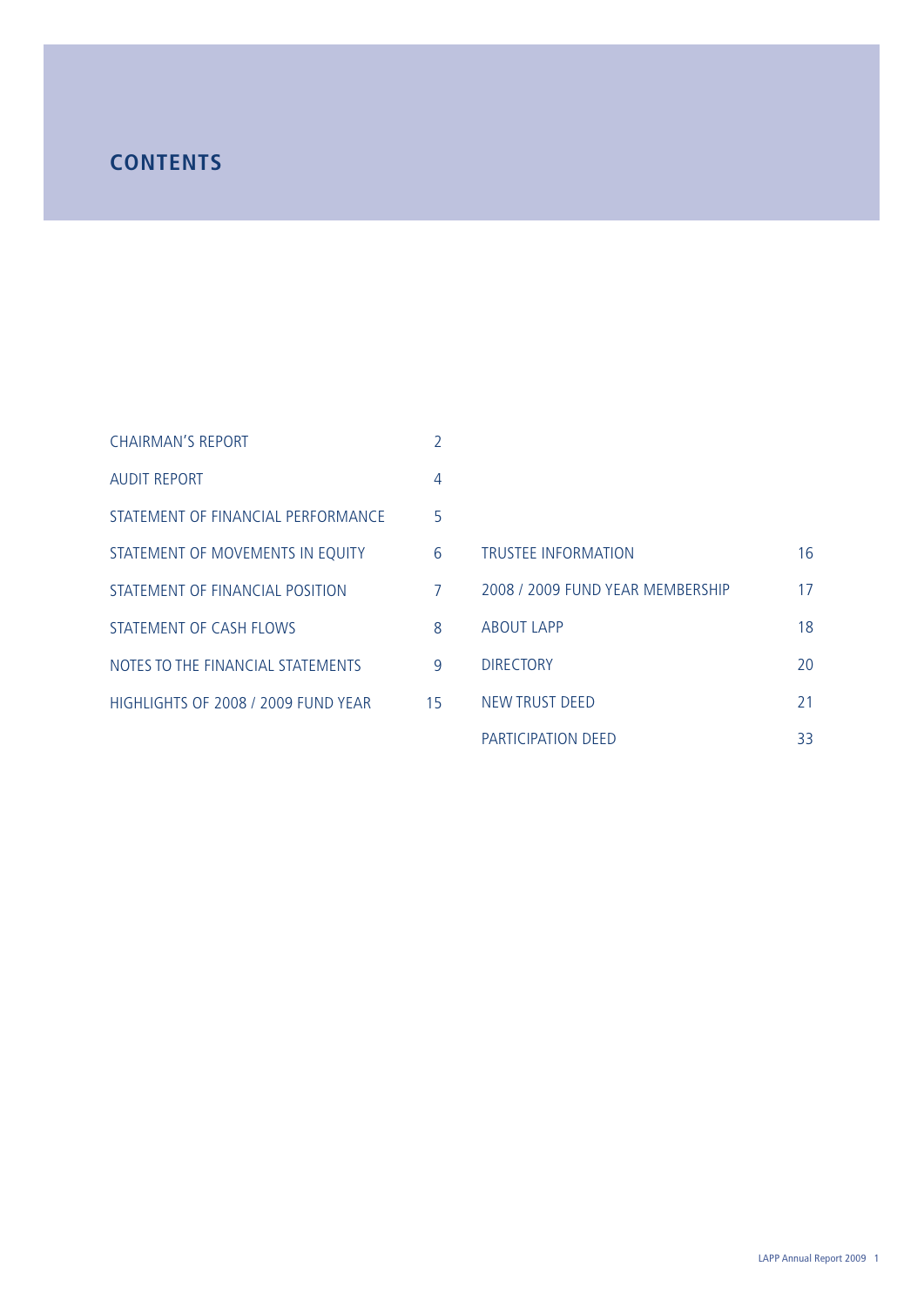## **CHAIRMAN'S REPORT**

I have pleasure in presenting the Chairman's Report for the 2008/2009 financial year.

LAPP is a charitable trust that offers councils and council controlled organisations access to a disaster fund for the cost of repair following damage to their reticulation, flood protection and certain specified assets and cover for their other assets. There are significant long-term savings available for councils that purchase cover from LAPP, and on behalf of the trustees I encourage you most strongly to explore this further with the Fund's administrators.

During the year the final repair work was completed following extensive damage to reticulation and flood protection assets in the 2004 Manawatu floods. The cost of this claim to the Fund was \$4.8 million. There were no new claims in the year.

An adverse performance of the Fund's investment in WiNZ units saw a book loss on this investment as at 30 June 2009 of \$1.7 million. The return from all investments combined was positive however and totalled \$242,000, a useful contribution to the Fund's net surplus for the year of \$3.4 million. The bulk of LAPP's funds are conservatively invested in bank deposits.

During the year we welcomed two new members to the Fund: North Shore City Council and Waitaki District Council. At 30 June 2009 LAPP's membership stood at 58.

The administrators and risk managers of the Fund continue to work with a number of other councils that have expressed a strong interest in LAPP as their preferred protection vehicle for their obligations under Section 26.5.1 of the recently updated (June 2009) National Civil Defence Emergency Management Plan.

Because of the Fund's strength and after considering member feedback, the trustees approved two enhancements to the cover offered by the Fund for reticulation and flood protection assets, effective 1 July 2009. These are:

- All members will have the same deductible per claim: the lower of \$500,000 and 0.1% of the member's asset value covered by the Fund.
- LAPP will cover 100% of the 'gap' between the central government deductible and its deductible.

This means that for damage to reticulation and flood protection assets above the deductible (the lower of \$500,000 and 0.1% of the member's asset value covered by the Fund), members can claim through central government and LAPP the full cost of repairs and replacement.

During the year, we maintained continuing contact with representatives of the Ministry of Civil Defence and Emergency Management. We believe that local authorities have a better chance of receiving government support for damage to reticulation and flood protection assets if they are a member of LAPP.

We will continue to liaise with central government in exploring ways to create greater certainty for local authorities particularly our members' disaster planning and budgeting issues.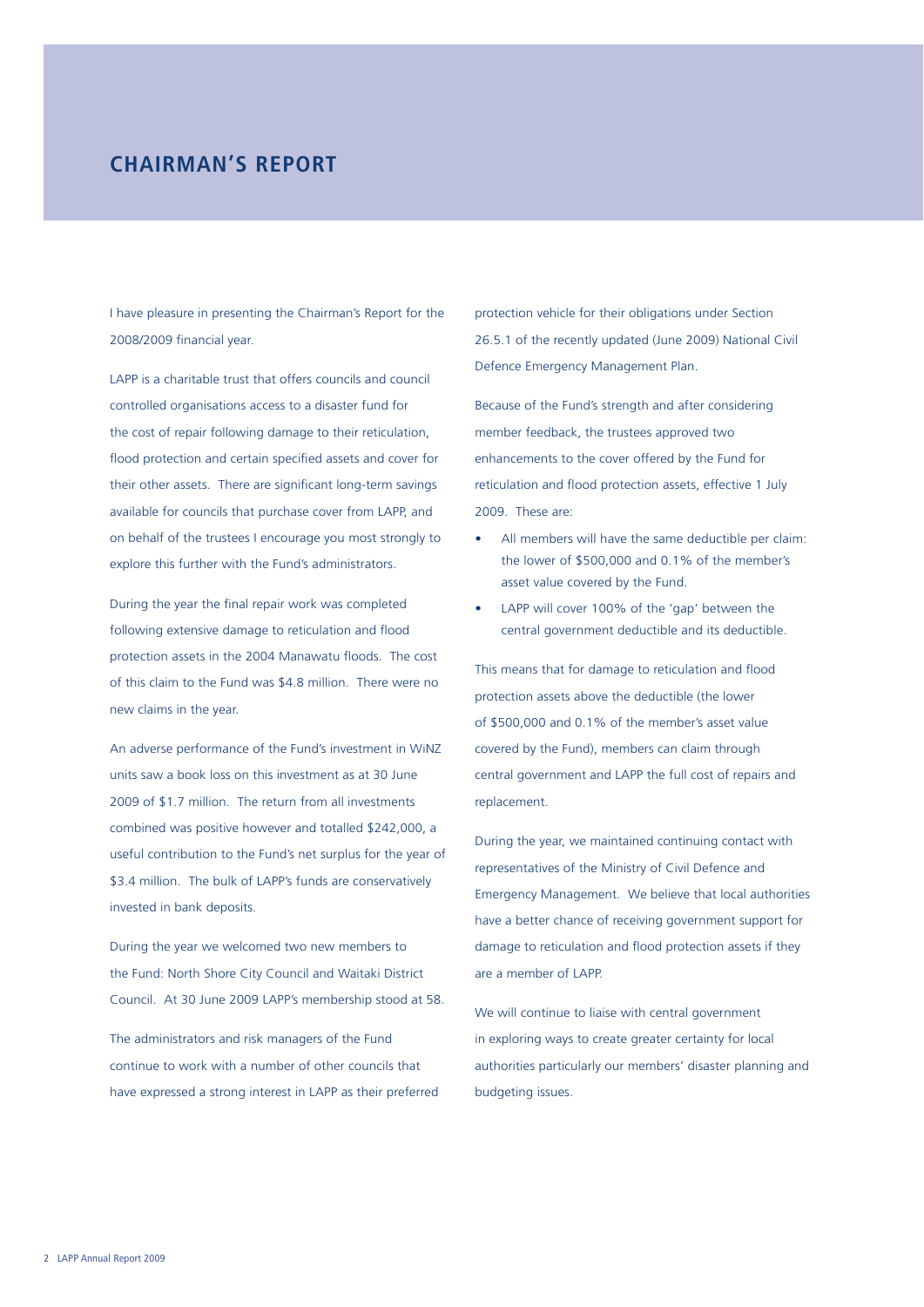Well attended member meetings were held across the country with presentations from the Administration Manager and Risk Management Partners. The meetings were used to update members on LAPP's financial position, as a refresher course on what LAPP covers and how LAPP works, and to explain the enhancements to LAPP's protection.

Risk management is an important part of our activities. Each member is visited every four years by a risk management professional from our advisors Risk Management Partners to review the infrastructure assets covered by the LAPP Fund, asset management practices and management of natural hazard exposures to these assets. This programme ensures that the Trustees have up-to-date information on the assets being covered by the LAPP Fund. Regular reports are prepared for members as well as for the Fund's reinsurers.

The LAPP Fund continues to be at the forefront of natural hazard risk assessment for infrastructure hazards and works closely with the Institute of Geological and Nuclear Sciences (GNS) and with the National Institute for Water and Atmospheric Research (NIWA). Two major studies on volcanic risks and tsunami risks to members were finalised during the year.

The LAPP Fund website at www.lappfund.co.nz provides members with information on the infrastructure assets covered by the LAPP Fund and member risk profiles. The web site also carries information relating to claims procedures and pertinent information from the Ministry

of Civil Defence and Emergency Management and other relevant authorities relating to natural hazard risk assessment and the reinstatement of assets following a major natural hazard event. We recommend members regularly visit the site to keep themselves up-to-date with the latest changes and publications.

Bob Elliott retired as a LAPP Trustee on 30 June 2009. Bob, a former Chief Executive of Gisborne City Council, had been a trustee of LAPP since May 1996 and Chairman since 2005. We wish Bob well and thank him for his enormous contribution.

This has been a busy year for the administrators and risk managers of the Fund and I wish to thank the administration management staff, particularly Christopher Munden, Tim Sole and Roger Gyles along with Risk Management Partners, Bryan Whitefield and Marlene Kanga, for their work during the year. I also thank my fellow trustees for their active participation and input into the Fund's affairs.

 $C \rightarrow$ 

Kinsley Sampson Chairman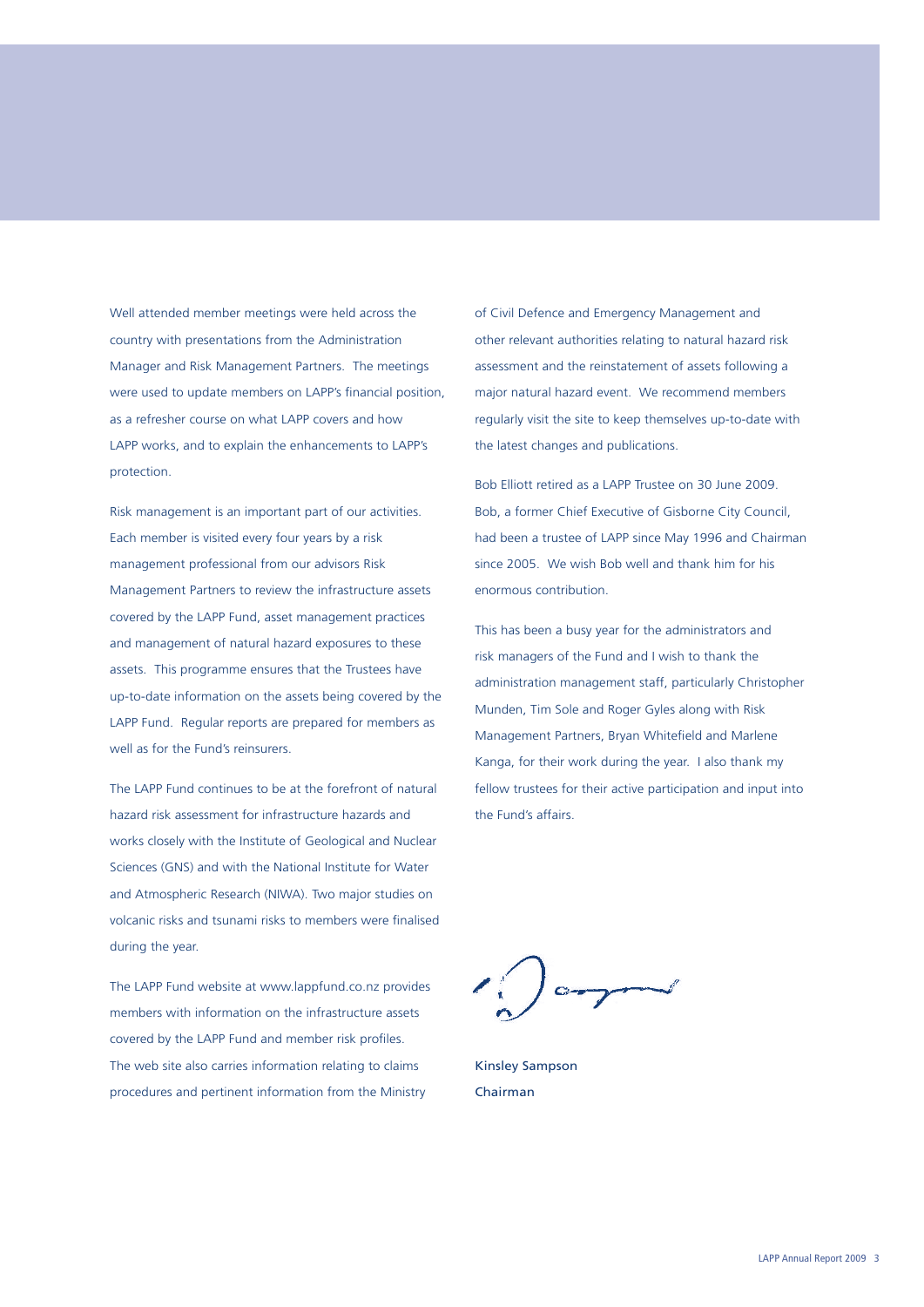## **AUDIT REPORT**

## **TO THE MEMBERS OF NEW ZEALAND LOCAL AUTHORITY PROTECTION PROGRAMME DISASTER FUND**



We have audited the financial statements on pages 5 to 14. The financial statements provide information about the past financial performance of the Trust and its financial position as at 30 June 2009. This information is stated in accordance with the accounting policies set out on page 9.

### **Trustees' responsibilities**

The Trustees are responsible for the preparation of financial statements which give a true and fair view of the financial position of the Trust as at 30 June 2009 and the results of its operations and cash flows for the year ended on that date.

### **Auditors' responsibilities**

It is our responsibility to express an independent opinion on the financial statements presented by the Trustees and report our opinion to you.

#### **Basis of opinion**

An audit includes examining, on a test basis, evidence relevant to the amounts and disclosures in the financial statements. It also includes assessing:

- the significant estimates and judgements made by the Trustees in the preparation of the financial statements:
- whether the accounting policies are appropriate to the Trust's circumstances, consistently applied and adequately disclosed.

We conducted our audit in accordance with New Zealand Auditing Standards. We planned and performed our audit so as to obtain all the information and explanations which we considered necessary in order to provide us with sufficient evidence to obtain reasonable assurance that the financial statements are free from material misstatements. whether caused by fraud or error. In forming our opinion we also evaluated the overall adequacy of the presentation of information in the financial statements.

Other than in our capacity as auditors we have no relationship with or interests in the Trust.

### **Unqualified opinion**

We have obtained all the information and explanations we have required.

In our opinion:

- proper accounting records have been kept by the Trust as far as appears from our examination of those records;
- the financial statements on pages 5 to 14:
	- comply with New Zealand generally accepted accounting practice;
	- give a true and fair view of the financial position of the Trust as at 30 June 2009 and the results of its operations and cash flows for the year ended on that date.

Our audit was completed on 9 October 2009 and our unqualified opinion is expressed as at that date.

KOMG

**Wellington**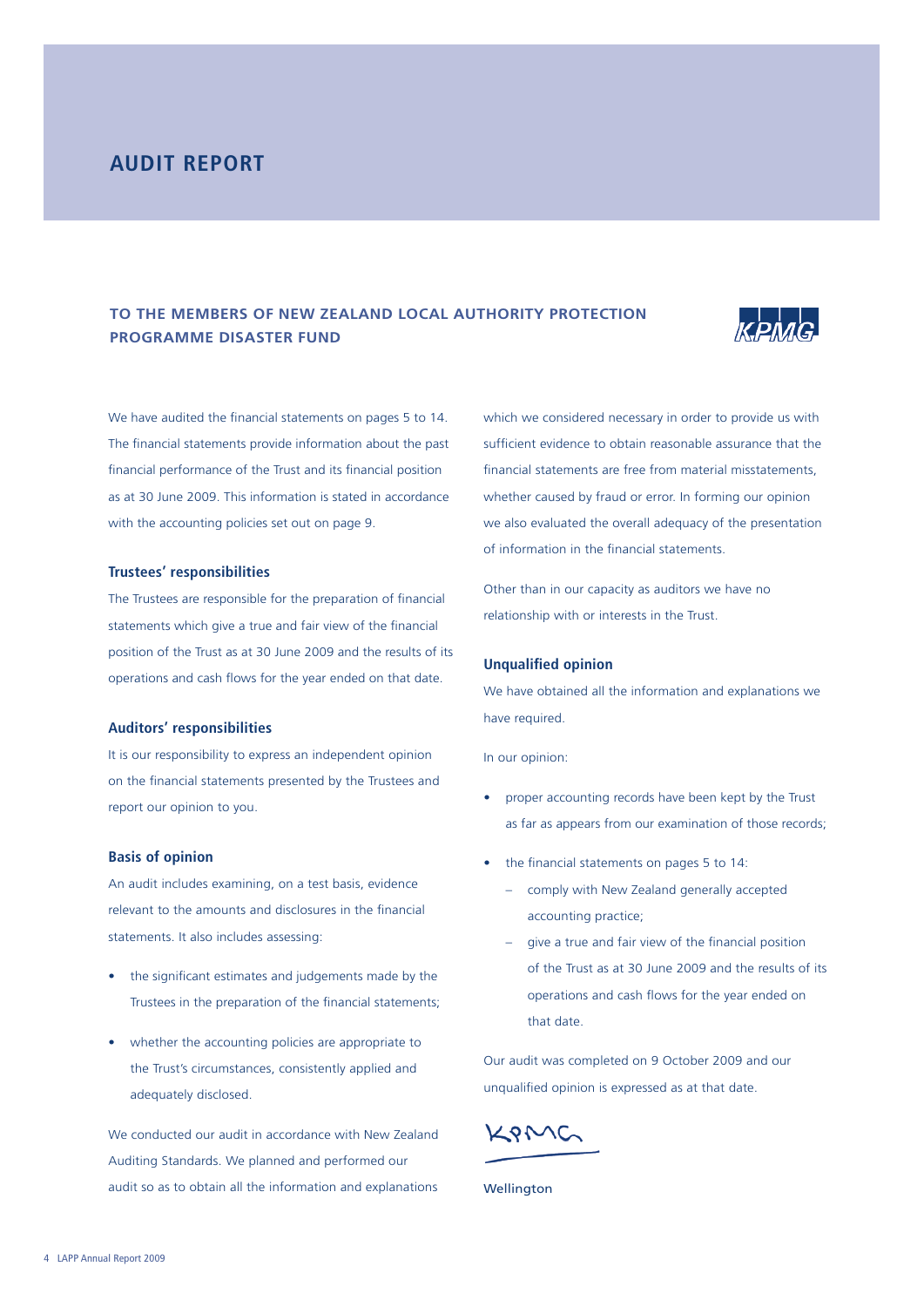## **STATEMENT OF FINANCIAL PERFORMANCE**

FOR THE YEAR ENDED 30 JUNE 2009

|                                             | <b>Note</b> | 2009<br>\$    | 2008<br>\$    |
|---------------------------------------------|-------------|---------------|---------------|
| <b>INCOME</b>                               |             |               |               |
| Members' Contributions                      |             | 3,371,573     | 2,936,300     |
| <b>New Entrant Additional Contributions</b> |             | 1,680,750     | 596,864       |
| Interest - Bank Deposits                    |             | 1,771,598     | 2,014,508     |
| Income from Managed Funds (net)             | 3           | (1, 529, 111) | (1, 118, 455) |
| <b>TOTAL INCOME</b>                         |             | 5,294,810     | 4,429,217     |
| <b>EXPENDITURE</b>                          |             |               |               |
| <b>Direct Expenses</b>                      |             |               |               |
| 2004 Manawatu Flood Claims                  | 10          | (366, 276)    |               |
| Risk Management Programme                   |             | 180,420       | 153,903       |
| Excess of Loss Insurance Premium            |             | 1,739,825     | 1,638,474     |
|                                             |             | 1,553,969     | 1,792,377     |
| <b>Other Expenses</b>                       |             |               |               |
| <b>Administration Fees</b>                  | 5           | 236,180       | 212,465       |
| Audit Fees-Financial Statements             |             | 6,030         | 6,020         |
| Consultancy                                 |             | 17,195        | 3,996         |
| <b>Investment Management Fees</b>           |             |               | 49,195        |
| <b>Legal Fees</b>                           |             | 1,806         | 7,856         |
| Meeting/Travel Expenses                     |             | 8,934         | 10,852        |
| Printing and Stationery                     |             | 7,641         | 7,281         |
| Trustees' Liability Insurance               |             | 12,500        | 12,500        |
| Trustees' Remuneration                      |             | 12,600        | 23,573        |
| <b>Sundry Expenses</b>                      |             | 541           | 17,794        |
|                                             |             | 303,427       | 351,532       |
| <b>TOTAL EXPENDITURE</b>                    |             | 1,857,396     | 2,143,909     |
| Net Surplus before tax                      |             | 3,437,414     | 2,285,308     |
| Tax expense                                 |             |               |               |
| <b>NET SURPLUS</b>                          |             | 3,437,414     | 2,285,308     |

The notes to the Financial Statements form part of and are to be read in conjunction with this Statement of Financial Performance.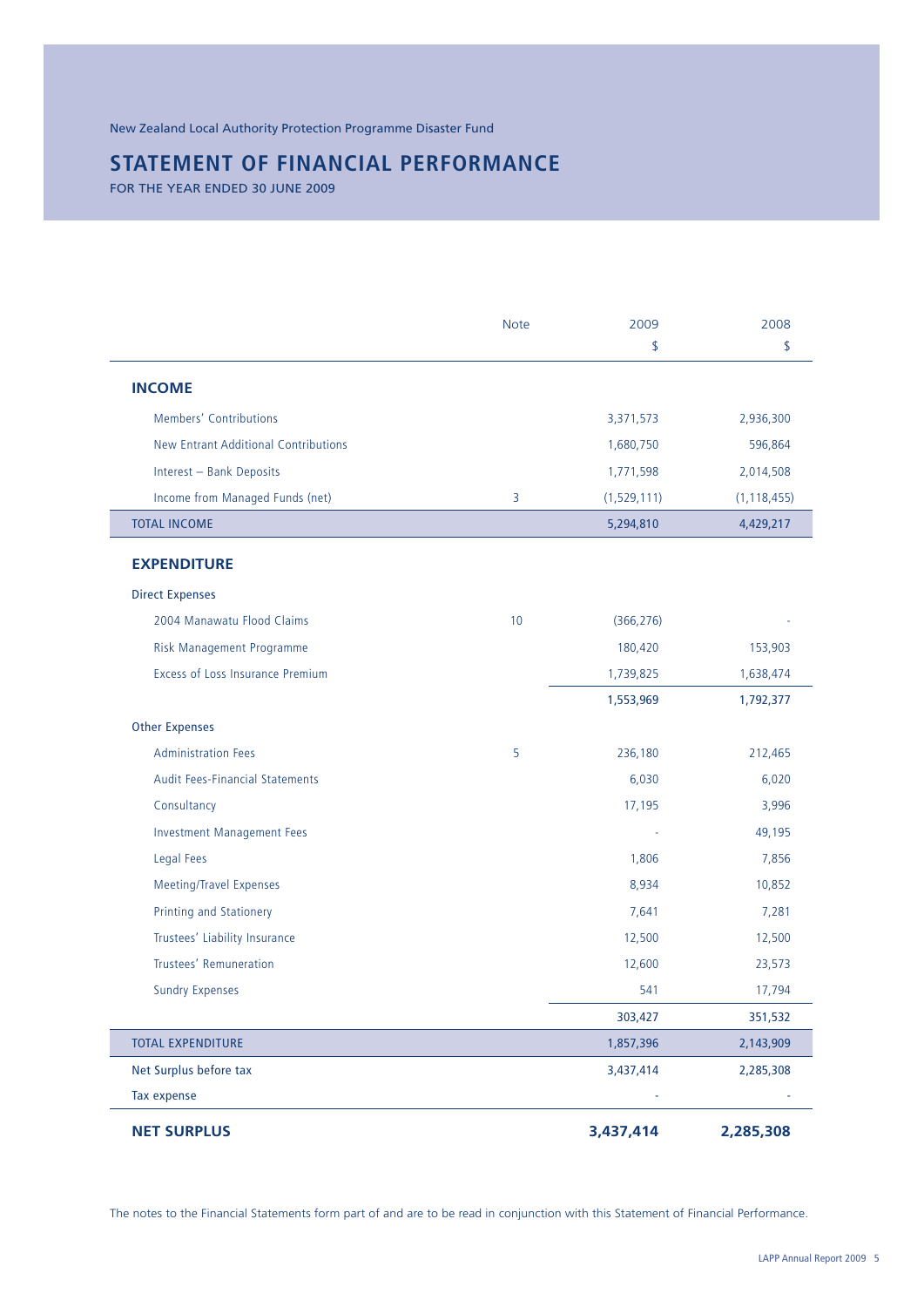New Zealand Local Authority Protection Programme Disaster Fund

## **STATEMENT OF MOVEMENTS IN EQUITY**

FOR THE YEAR ENDED 30 JUNE 2009

| <b>EQUITY AT END OF YEAR</b>           | 36,963,095 | 33,525,681 |
|----------------------------------------|------------|------------|
| EQUITY AT BEGINNING OF YEAR            | 33,525,681 | 31,240,373 |
| TOTAL RECOGNISED REVENUES AND EXPENSES | 3,437,414  | 2,285,308  |
| Net Surplus for the year               | 3,437,414  | 2,285,308  |
|                                        | S          |            |
|                                        | 2009       | 2008       |

The notes to the Financial Statements form part of and are to be read in conjunction with this Statement of Movements in Equity.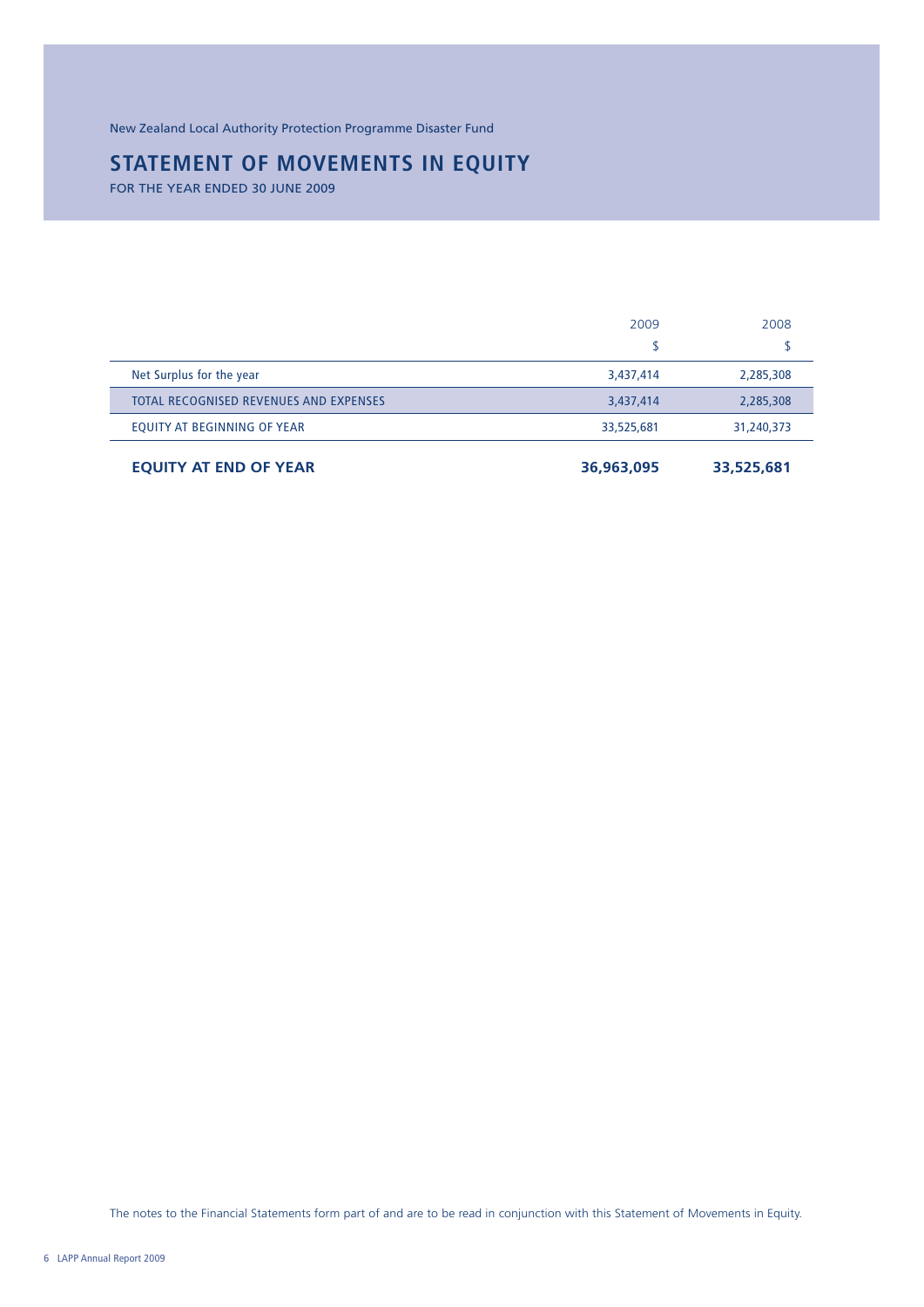New Zealand Local Authority Protection Programme Disaster Fund

## **STATEMENT OF FINANCIAL POSITION**

AS AT 30 JUNE 2009

|                                             | <b>Note</b> | 2009<br>\$ | 2008<br>\$ |
|---------------------------------------------|-------------|------------|------------|
| <b>TOTAL EQUITY</b>                         |             | 36,963,095 | 33,525,681 |
| <b>Represented By:</b>                      |             |            |            |
| <b>Current Assets</b>                       |             |            |            |
| Bank - ANZ National Bank Ltd                |             | 427,794    | 536,535    |
| Short Term Deposits - Bank Deposits         | 6           | 26,455,000 | 23,575,000 |
| <b>Accrued Interest</b>                     |             | 504,027    | 825,546    |
| <b>Accounts Receivable</b>                  |             | 55,686     | 39,618     |
| <b>GST Receivable</b>                       |             | 4,949      | 8,667      |
| <b>New Entrant Additional Contributions</b> | 9           | 262,180    | 345,895    |
| <b>Total Current Assets</b>                 |             | 27,709,636 | 25,331,261 |
| <b>Investments</b>                          |             |            |            |
| Managed Funds:                              |             |            |            |
| AMP - WiNZ Fund                             | 3,6         | 9,414,162  | 9,101,828  |
| <b>Total Investments</b>                    |             | 9,414,162  | 9,101,828  |
| <b>TOTAL ASSETS</b>                         |             | 37,123,798 | 34,433,089 |
| <b>Current Liabilities</b>                  |             |            |            |
| <b>Accounts Payable</b>                     |             | 131,640    | 123,364    |
| Contributions Received in Advance           |             | 29,063     |            |
| <b>Provision for Claims</b>                 | 10          |            | 784,044    |
| <b>Total Current Liabilities</b>            |             | 160,703    | 907,408    |
| <b>TOTAL LIABILITIES</b>                    |             | 160,703    | 907,408    |

## **EXCESS OF ASSETS OVER LIABILITIES 36,963,095 33,525,681**

Approved for and on behalf of the Board on 9 October 2009:

 $\sqrt{2}$ 

KN SAMPSON – CHAIRMAN LO CAVERS – TRUSTEE

The notes to the Financial Statements form part of and are to be read in conjunction with this Statement of Financial Position.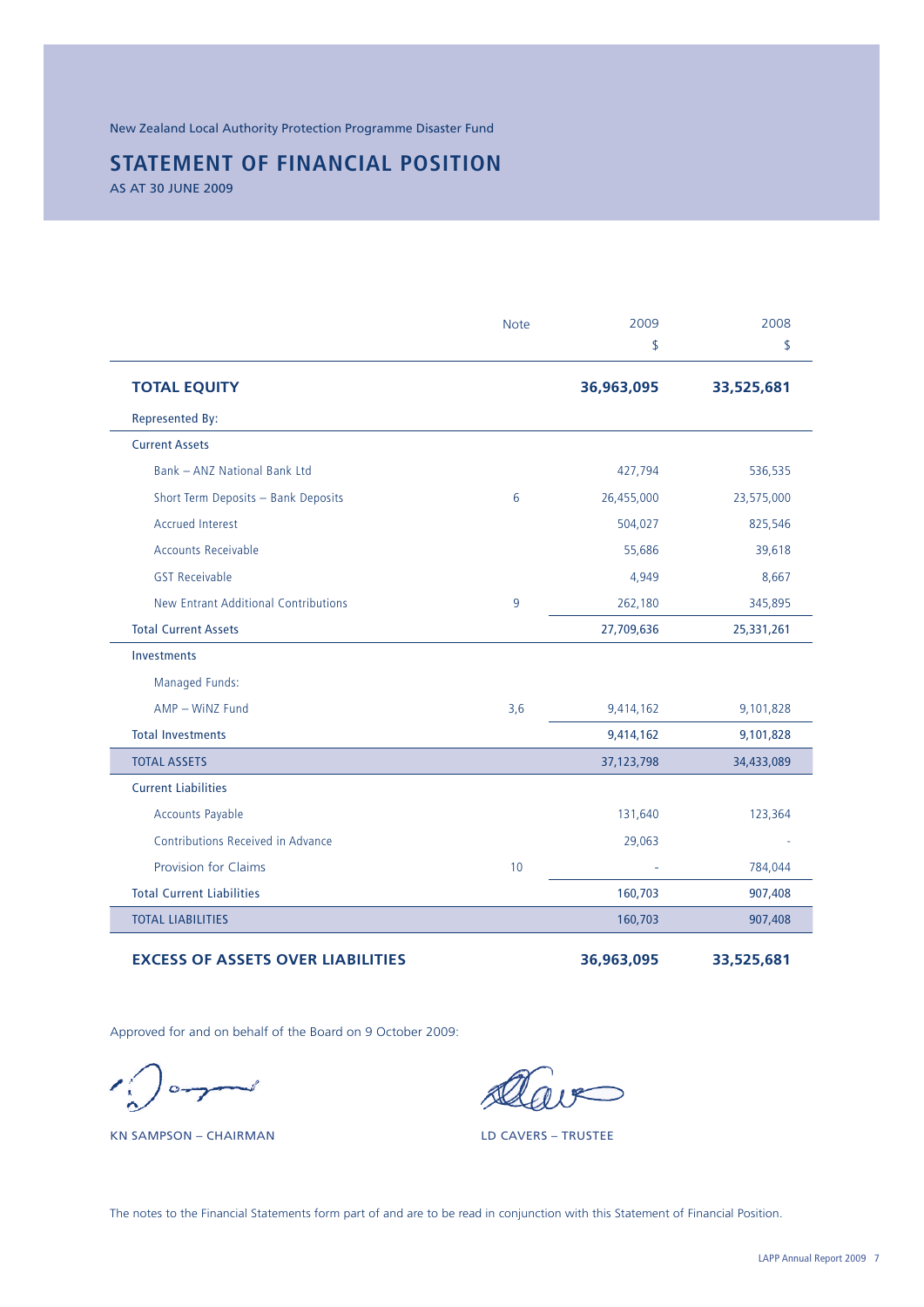## **STATEMENT OF CASH FLOWS**

FOR THE YEAR ENDED 30 JUNE 2009

|                                                                                      | <b>Note</b>    | 2009          | 2008                                                                                                        |
|--------------------------------------------------------------------------------------|----------------|---------------|-------------------------------------------------------------------------------------------------------------|
|                                                                                      |                | \$            | \$                                                                                                          |
| <b>CASH FLOWS FROM OPERATING ACTIVITIES</b>                                          |                |               |                                                                                                             |
| Cash was Provided from:                                                              |                |               |                                                                                                             |
| Members' Contributions                                                               |                | 5,160,588     | 4,196,934                                                                                                   |
| Interest Received - Bank                                                             |                | 2,093,117     | 1,650,723                                                                                                   |
|                                                                                      |                | 7,253,705     | 5,847,657                                                                                                   |
| Cash was Applied to:                                                                 |                |               |                                                                                                             |
| Claims                                                                               |                | 417,768       | 735,762                                                                                                     |
| Risk Management Programme                                                            |                | 159,839       | 146,451                                                                                                     |
| <b>Excess of Loss Insurance</b>                                                      |                | 1,739,825     | 1,638,474                                                                                                   |
| <b>Administration Fees</b>                                                           |                | 230,251       | 204,740                                                                                                     |
| <b>Meeting/Travel Expenses</b>                                                       |                | 20,196        | 9,834                                                                                                       |
| Trustees' Remuneration                                                               |                | 12,600        | 23,573                                                                                                      |
| <b>Other Expenses</b>                                                                |                | 62,743        | 90,028                                                                                                      |
| Net GST Paid                                                                         |                | (2, 221)      | (48, 952)                                                                                                   |
|                                                                                      |                | 2,641,001     | 2,799,910                                                                                                   |
|                                                                                      |                |               |                                                                                                             |
| NET CASH INFLOW FROM OPERATING ACTIVITIES                                            | $\overline{4}$ | 4,612,704     | 3,047,747                                                                                                   |
|                                                                                      |                |               |                                                                                                             |
| <b>CASH FLOWS FROM INVESTING ACTIVITIES</b><br><b>Cash was Provided from:</b>        |                |               |                                                                                                             |
| Investment Income                                                                    |                | 158,555       |                                                                                                             |
| Sale of Investments                                                                  |                |               |                                                                                                             |
|                                                                                      |                | 158,555       |                                                                                                             |
|                                                                                      |                |               |                                                                                                             |
| Purchase of Investments - WiNZ Funds                                                 |                | 2,000,000     |                                                                                                             |
| Cash was Applied to:<br>Purchase of Investments - Short term Bank Deposits           |                | 2,880,000     |                                                                                                             |
|                                                                                      |                | 4,880,000     |                                                                                                             |
|                                                                                      |                | (4, 721, 445) |                                                                                                             |
| NET CASH OUTFLOW FROM INVESTING ACTIVITIES<br>Net Increase / (Decrease) in Cash Held |                | (108, 741)    |                                                                                                             |
| <b>Opening Cash Balance</b>                                                          |                | 536,535       |                                                                                                             |
| <b>CLOSING CASH BALANCE</b>                                                          |                | 427,794       | 219,594<br>2,045,000<br>2,264,594<br>5,000,000<br>5,000,000<br>(2,735,406)<br>312,341<br>224,194<br>536,535 |
|                                                                                      |                |               |                                                                                                             |
| <b>Represented By:</b><br><b>Bank - ANZ National Bank Ltd</b>                        |                | 427,794       | 536,535                                                                                                     |

The notes to the Financial Statements form part of and are to be read in conjunction with this Statement of Cash Flows.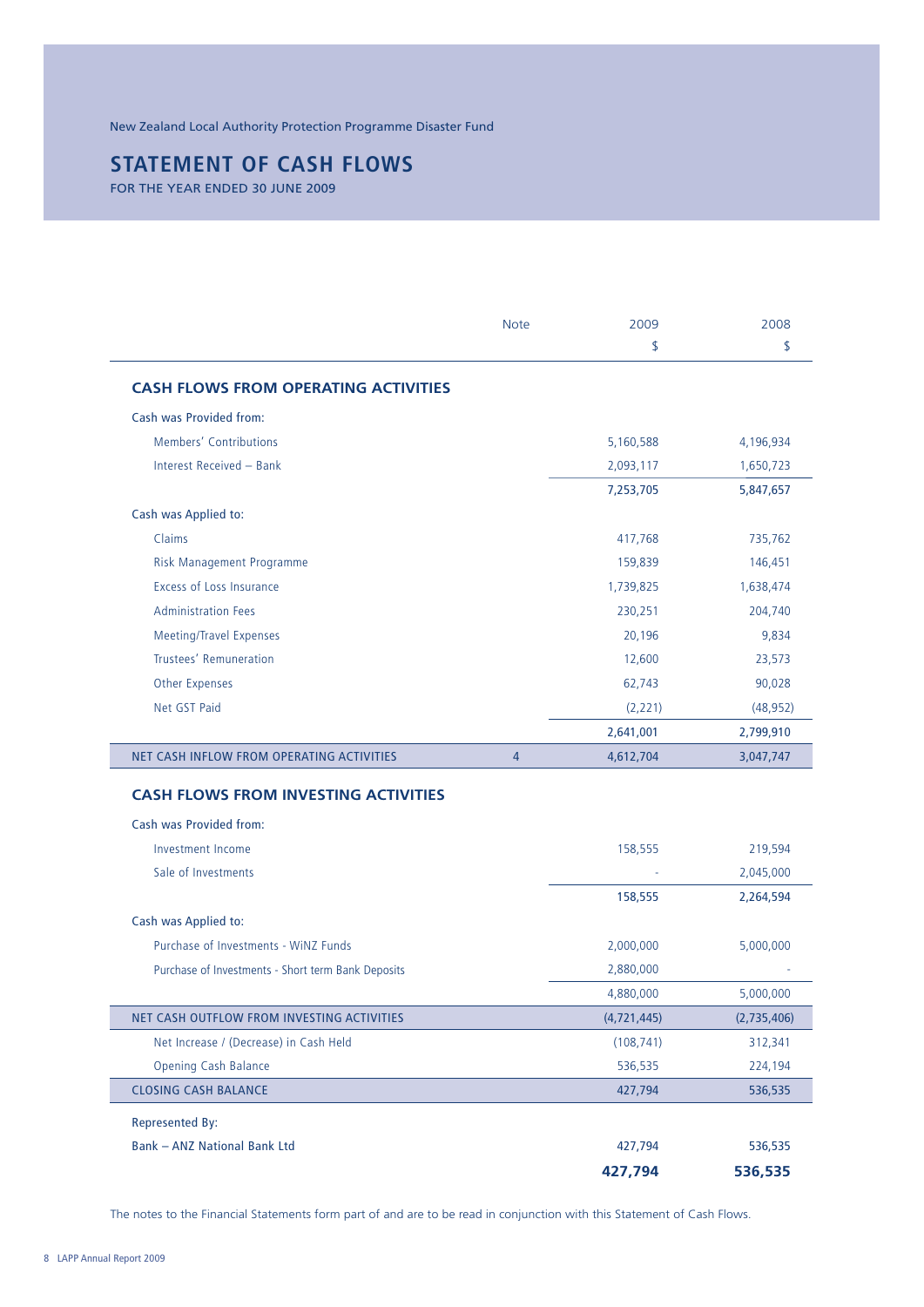New Zealand Local Authority Protection Programme Disaster Fund

## **NOTES TO THE FINANCIAL STATEMENTS**

FOR THE YEAR ENDED 30 JUNE 2009

## **NOTE 1. STATEMENT OF ACCOUNTING POLICIES**

### **Reporting Entity and Statutory Base**

These financial statements for the New Zealand Local Authority Protection Programme Disaster Fund ("The Fund") have been prepared in accordance with generally accepted accounting practice and the Charitable Trusts Act 1975.

### **Measurement Basis**

The measurement base adopted is that of historical cost, except for investments which are at market value.

#### **Adoption of New Zealand equivalents to International Financial Reporting Standards (NZ IFRS)**

In September 2007, the Accounting Standards Review Board announced the delay of the mandatory adoption of NZ IFRS for certain entities. The Fund satisfies the deferral criteria and has therefore decided to delay the adoption of the NZ IFRS standards.

#### **Particular Accounting Policies**

The following particular accounting policies which materially affect the measurement of financial performance and financial position have been applied:

#### INVESTMENTS

Investments are recorded at quoted market value, less the estimated cost of disposal. Changes in the value of investments are recognised in the Statement of Financial Performance.

### TAXATION

The Fund has been granted charitable status under section CW 34(1) of the Income Tax Act 2004 by the Inland Revenue Department, hence no taxation has been provided for in the financial statements.

### GOODS AND SERVICES TAX

The Financial Statements are prepared on a GST exclusive basis, except for receivables and payables that are stated inclusive of GST.

#### PROVISION FOR CLAIMS

A provision for claims is recognised when:

- a claim has been received;
- an obligation has been recognised by the Board of Trustees;
- it is probable that an outflow of resources will be required to settle the obligation; and
- a reliable estimate can be made of the amount of the obligation.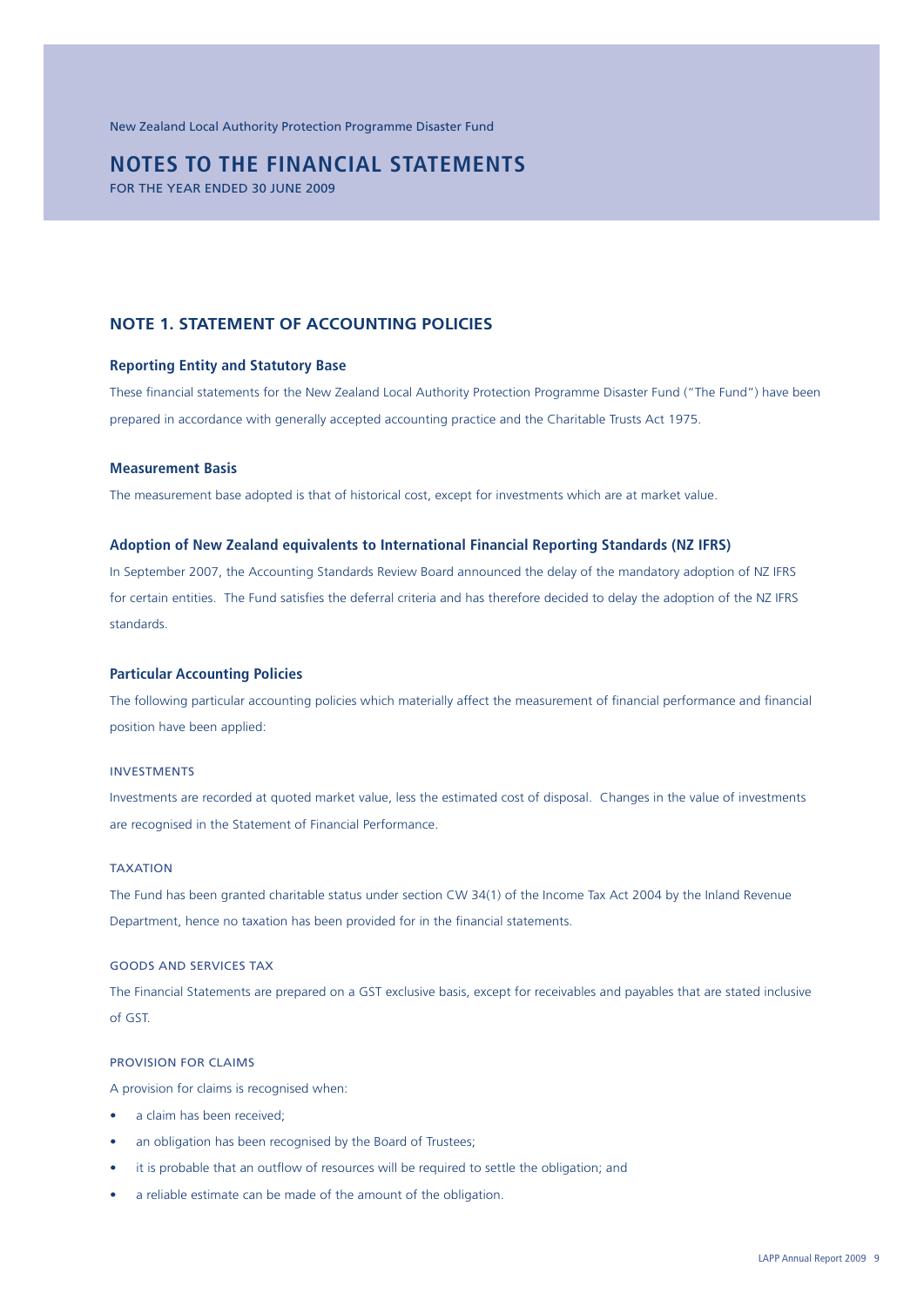FOR THE YEAR ENDED 30 JUNE 2009

#### INCOME RECOGNITION

Interest income is accounted for on an accruals basis. Any unrealised gains or losses arising from the revaluation of investments and realised gains or losses from the sale of investments during the year are included in the statement of financial performance.

### FINANCIAL INSTRUMENTS

Financial Instruments carried on the statement of financial position include cash at bank, investments, receivables and payables. There are no off-balance sheet financial instruments. The Fund does not require collateral or other security to support financial instruments with credit risk.

### STATEMENT OF CASH FLOWS

The following are definitions of the terms used in the Statement of Cash Flows:

| Cash:                 | comprises cash balances held with banks in New Zealand and overseas. Cash excludes term      |
|-----------------------|----------------------------------------------------------------------------------------------|
|                       | deposits that are not used as part of the Fund's day to day cash management.                 |
| Investing activities: | comprise acquisition and disposal of investments. Investments include securities not falling |
|                       | within the definition of cash.                                                               |
| Operating activities: | include all transactions and other events that are not investing activities.                 |

#### **Changes in Accounting Policies**

There have been no changes in accounting policies during the year. All policies have been applied on a basis consistent with previous years.

## **NOTE 2. NATURE OF ACTIVITIES**

The purpose of the Fund is to provide cover to member local governments for losses or damage to infrastructure assets resulting from flooding, earthquakes and other damaging events.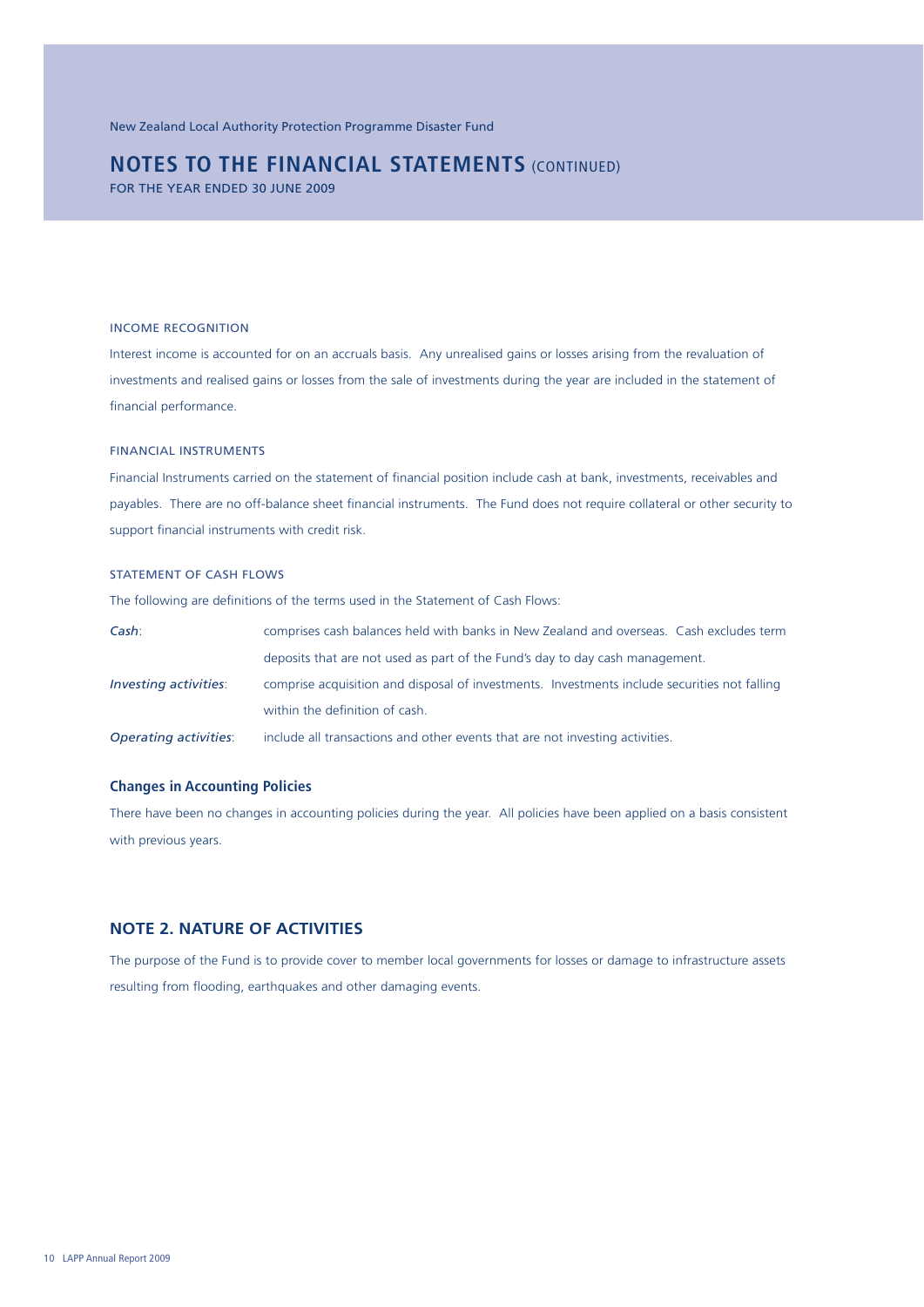FOR THE YEAR ENDED 30 JUNE 2009

| <b>NOTE 3. INVESTMENTS</b>  | 2009<br>\$  | 2008          |
|-----------------------------|-------------|---------------|
| Income from Managed Funds   |             |               |
| Investment Income           | 160,355     | 219,594       |
| Change in Net Current Value | (1,689,466) | (1,338,049)   |
|                             | (1,529,111) | (1, 118, 455) |

Managed Funds

*AMP:* The cost of investments held by AMP at 30 June 2009 was \$12,000,000 (2008: \$10,000,000). Market value of investments held by AMP at 30 June 2009 was \$9,414,162 (2008: \$9,101,828).

| <b>NOTE 4. RECONCILIATION OF NET SURPLUS TO</b><br><b>NET CASH INFLOW FROM OPERATING ACTIVITIES</b> | 2009<br>\$ | 2008<br>\$ |
|-----------------------------------------------------------------------------------------------------|------------|------------|
| <b>Net Surplus</b>                                                                                  | 3,437,414  | 2,285,308  |
| Items included in Investing Activities                                                              |            |            |
| Investment Income                                                                                   | (158, 555) | (219, 594) |
| Loss in Managed Funds                                                                               | 1,687,666  | 1,338,049  |
|                                                                                                     | 1,529,111  | 1,118,455  |
| Add/(less) movements in other working capital items                                                 |            |            |
| <b>Accrued Interest</b>                                                                             | 321,520    | (363, 785) |
| <b>GST Receivable</b>                                                                               | 3,718      | 48,952     |
| New Entrant Additional Contributions                                                                | 83,715     | (96, 212)  |
| Contributions received in Advance                                                                   | 29,063     |            |
| <b>Accounts Receivable</b>                                                                          | (16,068)   | 759,982    |
| <b>Accounts Payable &amp; Provisions</b>                                                            | (775, 769) | (704, 953) |
|                                                                                                     | (353, 821) | (356, 016) |
| NET CASH INFLOW FROM OPERATING ACTIVITIES                                                           | 4,612,704  | 3,047,747  |

## **NOTE 5. RELATED PARTIES**

Administration fees of \$236,180 (2008:\$212,465) relate to the New Zealand Local Government Insurance Corporation Limited, trading as Civic Assurance (Civic). Civic is the Administration Manager of the Fund.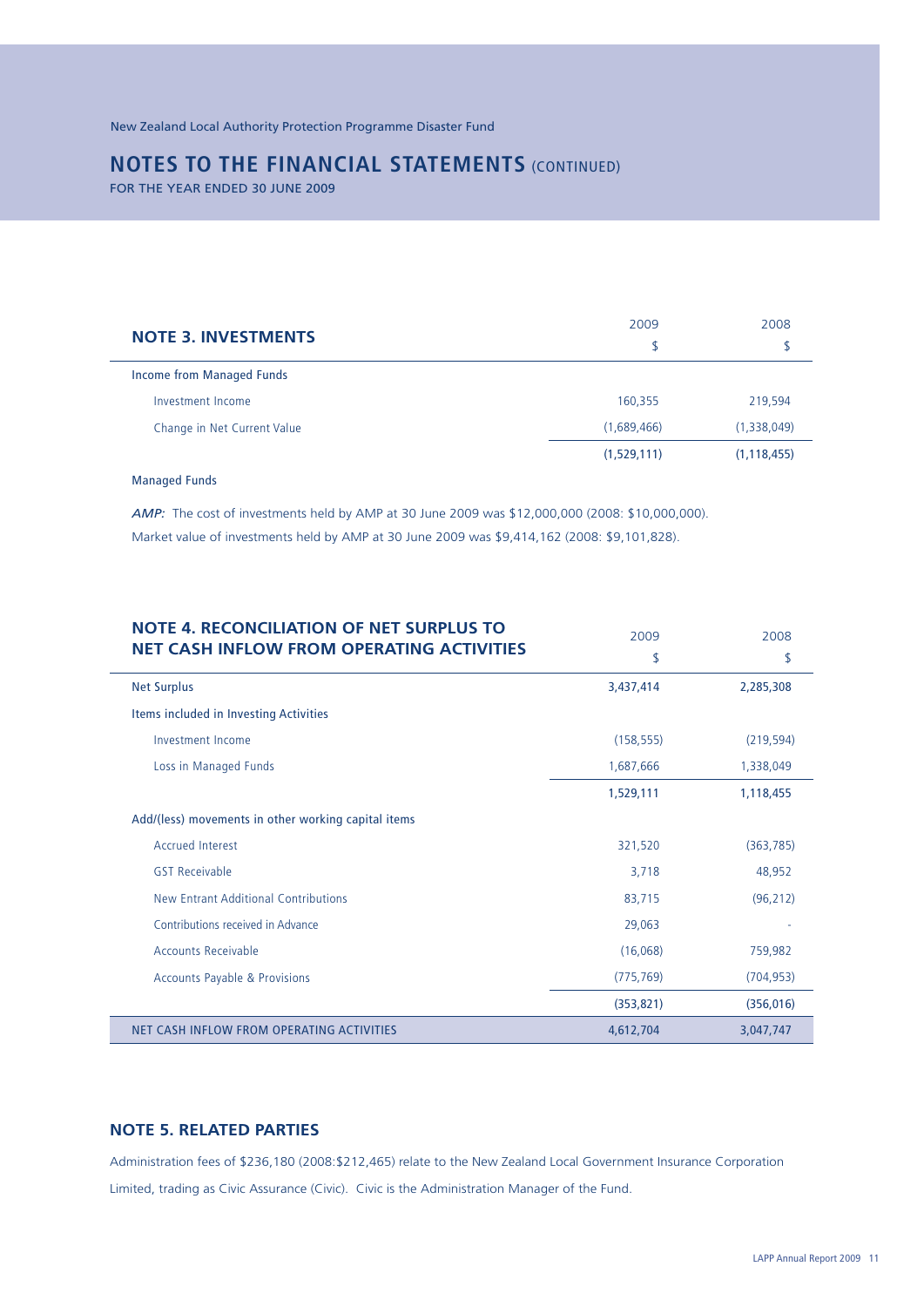FOR THE YEAR ENDED 30 JUNE 2009

## **NOTE 6. FINANCIAL INSTRUMENTS**

The Fund is involved with a number of financial instruments in the course of its normal activities.

#### **Fair Value**

The carrying amounts of all financial assets and liabilities are considered to be equivalent to their fair value.

## **Credit Risk**

Financial instruments which potentially expose the Fund to credit risk consist of cash, short term deposits, receivables and investments in managed funds. The maximum exposure to credit risk is the carrying value of these financial instruments. All investments and short term deposits are with high credit quality counterparties.

### **Currency Risk**

The Fund is indirectly exposed to currency risk in that future currency movements will affect the valuation of investments in managed funds which invest in foreign currency denominated investments.

Risk management activities are undertaken by the Fund's investment managers to operate within the guidelines provided by the Trustees.

### **Interest Rate Risk**

The Fund is exposed to interest rate risk in that future interest rate movements will affect cash flows and net market values of fixed interest assets and, indirectly, the valuation of investments in managed funds which invest in cash and fixed interest investments. The intention of the Trustees is not necessarily to hold these assets to maturity, but to realise and purchase similar assets as part of the on going management of the investments of the Fund. There is no maturity period for unitised investments.

|                                    | <b>Effective Interest</b><br><b>Rate 2009</b> | 2009<br>S  | 6 months<br>or less | $6 - 12$<br>months | $1 - 2$<br>years | Non-Interest<br><b>Bearing</b> |
|------------------------------------|-----------------------------------------------|------------|---------------------|--------------------|------------------|--------------------------------|
| <b>Financial Assets</b>            |                                               |            |                     |                    |                  |                                |
| <b>Bank</b>                        | 2.8%                                          | 427,794    | 427,794             | ٠                  |                  |                                |
| Short Term Cash Deposits           | 4.5%                                          | 26,455,000 | 18,965,000          | 7,490,000          | ٠                |                                |
| Receivables                        |                                               | 262,180    |                     |                    |                  | 262,180                        |
| Investments                        |                                               | 9,414,162  |                     |                    | ٠                | 9,414,162                      |
| <b>Total financial assets</b>      |                                               | 36,559,136 | 19,392,794          | 7,490,000          | ۰                | 9,676,342                      |
| <b>Financial Liabilities</b>       |                                               |            |                     |                    |                  |                                |
| Payables                           |                                               | 130,150    |                     | ٠                  | ٠                | 130,150                        |
| <b>Total financial liabilities</b> |                                               | 130,150    |                     |                    | ٠                | 130,150                        |
| <b>NET FINANCIAL POSITION</b>      |                                               | 36,428,986 | 19,392,794          | 7,490,000          | ٠                | 9,546,192                      |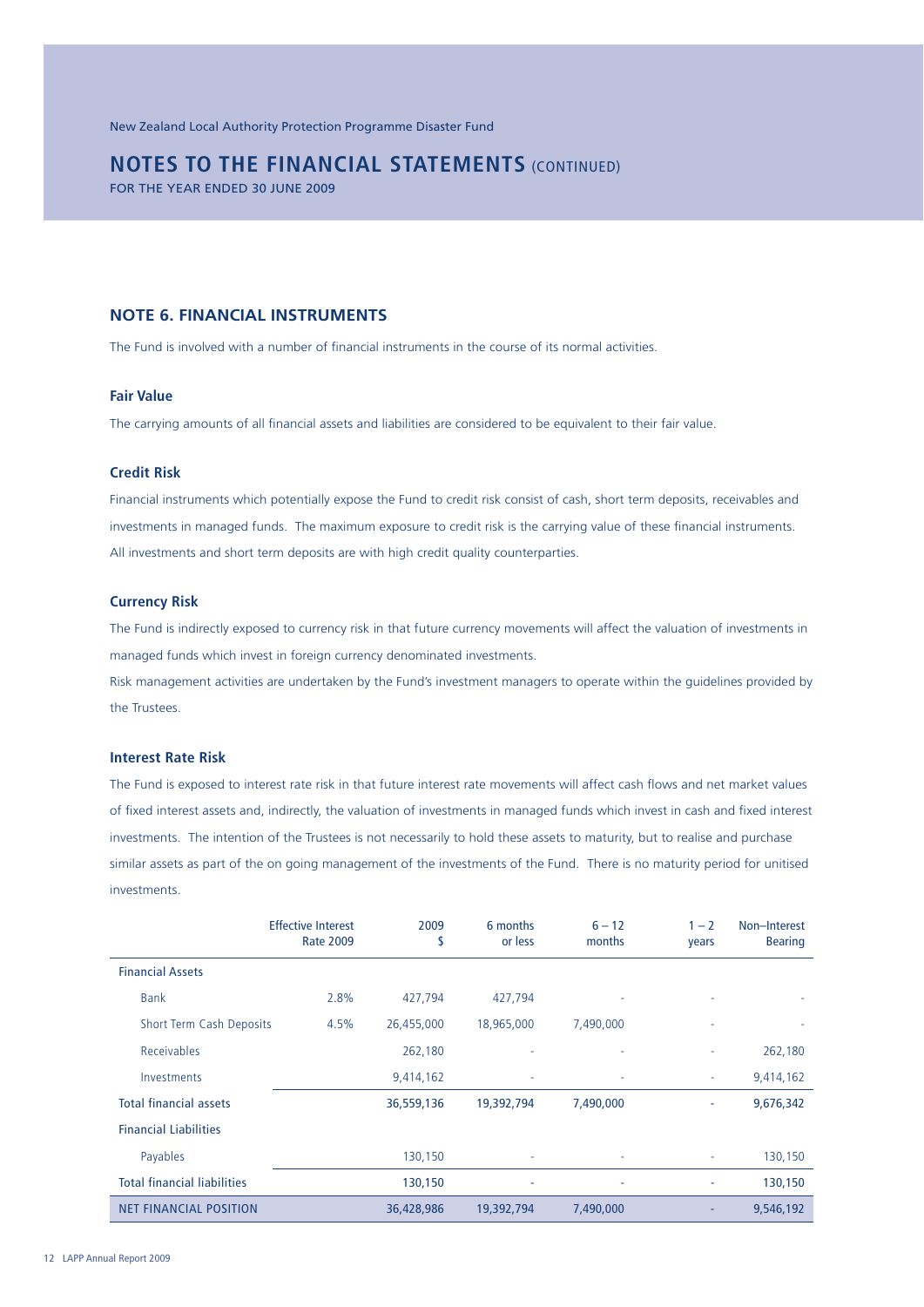FOR THE YEAR ENDED 30 JUNE 2009

|                                    | <b>Effective Interest</b><br><b>Rate 2008</b> | 2008<br>S  | 6 months<br>or less | $6 - 12$<br>months | $1 - 2$<br>years | Non-Interest<br><b>Bearing</b> |
|------------------------------------|-----------------------------------------------|------------|---------------------|--------------------|------------------|--------------------------------|
| <b>Financial Assets</b>            |                                               |            |                     |                    |                  |                                |
| <b>Bank</b>                        | 7.91%                                         | 536,535    | 536,535             |                    |                  |                                |
| Short Term Cash Deposits           | 8.88%                                         | 23,575,000 | 13,365,000          | 9,210,000          | 1,000,000        |                                |
| Receivables                        |                                               | 345,895    |                     |                    |                  | 345,895                        |
| Investments                        |                                               | 9,101,828  | ٠                   | ٠                  | ٠                | 9,101,828                      |
| <b>Total financial assets</b>      |                                               | 33,559,258 | 13,901,535          | 9,210,000          | 1,000,000        | 9,447,723                      |
| <b>Financial Liabilities</b>       |                                               |            |                     |                    |                  |                                |
| Payables                           |                                               | 123,364    | ۰                   | ٠                  | ٠                | 123,364                        |
| <b>Total financial liabilities</b> |                                               | 123,364    | ٠                   | ٠                  |                  | 123,364                        |
| <b>NET FINANCIAL POSITION</b>      |                                               | 33,435,894 | 13,901,535          | 9,210,000          | 1,000,000        | 9,324,359                      |

### **Liquidity Risk**

Liquidity risk is the risk that the Fund will encounter difficulty in meeting obligations from its financial liabilities.

#### MANAGEMENT OF LIQUIDITY RISK

The Fund's approach to managing liquidity is to ensure, as far as possible, that it will always have sufficient liquidity to meet its liabilities when due, under both normal and stressed conditions, without incurring unacceptable losses or risking damage to the Fund's reputation. The Fund manages this risk as they have discretion in the total amount of claims paid, in accordance with the Master Trust Deed. This Deed enables the Trustees to ensure sufficient liquidity and reserves are retained by the Fund. Additionally, cash and short term deposit reserves are maintained at sufficient levels to ensure all such claims can be met.

## **NOTE 7. COMMITMENTS AND CONTINGENT LIABILITIES**

The Fund has the ability to provide support to Members amounting to a maximum of \$136.9 million (2008: \$133.5 million). This amount is made up of retained equity \$36.9 million (2008: \$33.5 million), and reinsurance facilities \$100 million (2008: \$100 million).

The protection will only be available to Members at the discretion of the Trustees exercised in accordance with the provisions of the Trust Deed.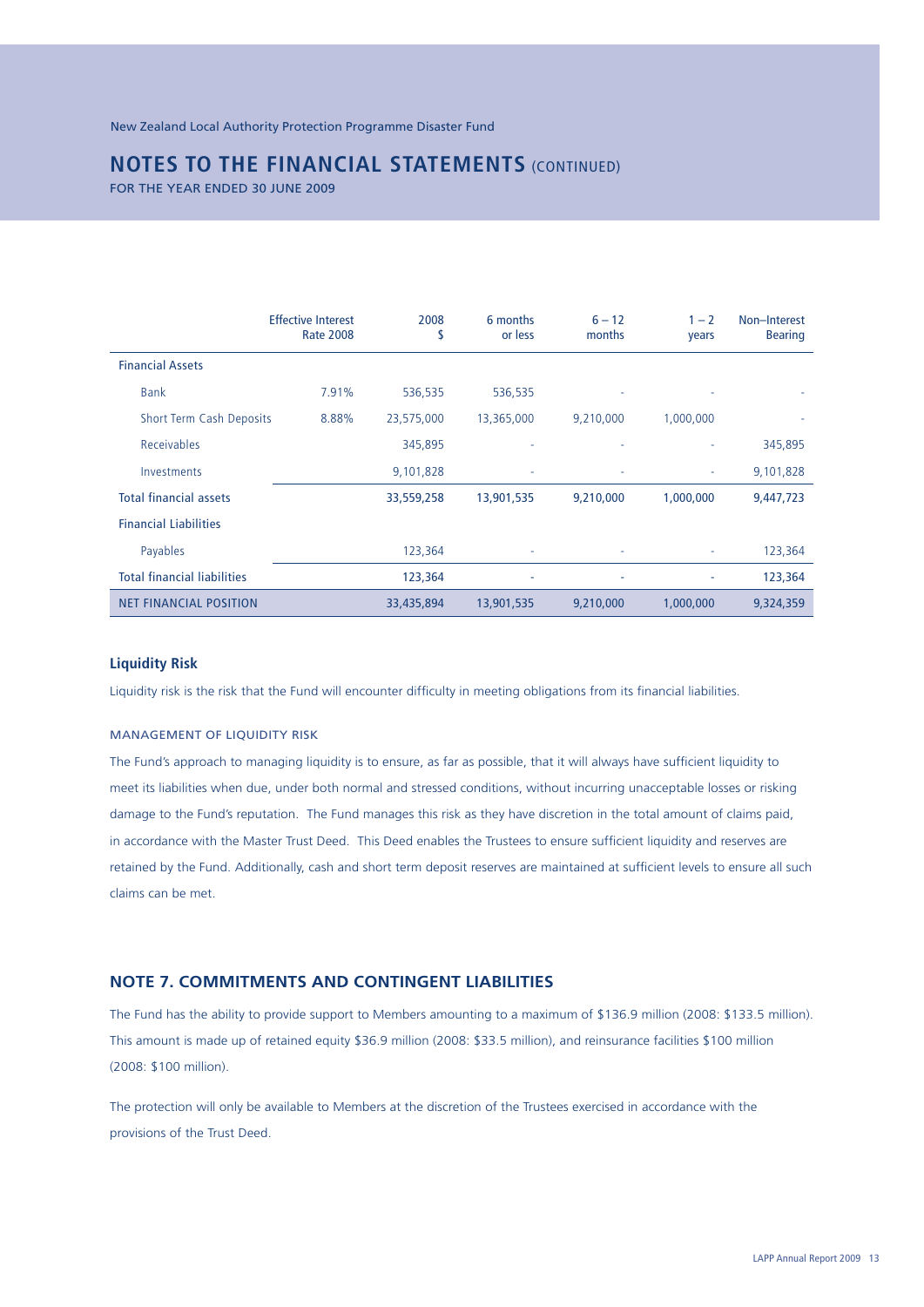New Zealand Local Authority Protection Programme Disaster Fund

## **NOTES TO THE FINANCIAL STATEMENTS (CONTINUED)**

FOR THE YEAR ENDED 30 JUNE 2009

## **NOTE 8. EVENTS AFTER BALANCE DATE**

There have been no material events after balance date (2008: Nil).

## **NOTE 9. NEW ENTRANT ADDITIONAL CONTRIBUTIONS**

New Councils joining the Fund are required to pay an additional levy to the Fund. This amount is payable when:

- the Trustees resolve to cap the Fund and/or contributions are reduced on a pro-rata basis, or
- the Member has a claim

Notwithstanding the above, a Member may make payments on account of the new entrant additional contributions at any time. As at balance date new Members owed the Fund \$262,180 on account of new entrant additional contributions.

|                        | 2009      | 2008      |
|------------------------|-----------|-----------|
|                        | \$        | \$        |
| <b>Opening Balance</b> | 345,895   | 249,683   |
| New Member             | ٠         | 195,664   |
| Rebates 2008/09        | (83, 715) | (99, 452) |
| Claims Off-set         | ۰         | ۰         |
| <b>CLOSING BALANCE</b> | 262,180   | 345,895   |

| <b>NOTE 10. PROVISION FOR CLAIMS</b> | 2009       | 2008      |
|--------------------------------------|------------|-----------|
|                                      | \$         | \$        |
| <b>Opening Balance</b>               | 784,044    | 1,075,567 |
| Less: Claims Paid                    | 417,768    | 291,523   |
|                                      | 366,276    | 784,044   |
| Movement in Provision                | (366, 276) | ٠         |
| <b>CLOSING BALANCE</b>               |            | 784,044   |

The claims paid and outstanding relate to damage caused in the February 2004 Manawatu flood event. Payments have been made as claims were quantified and approved by the Trustees.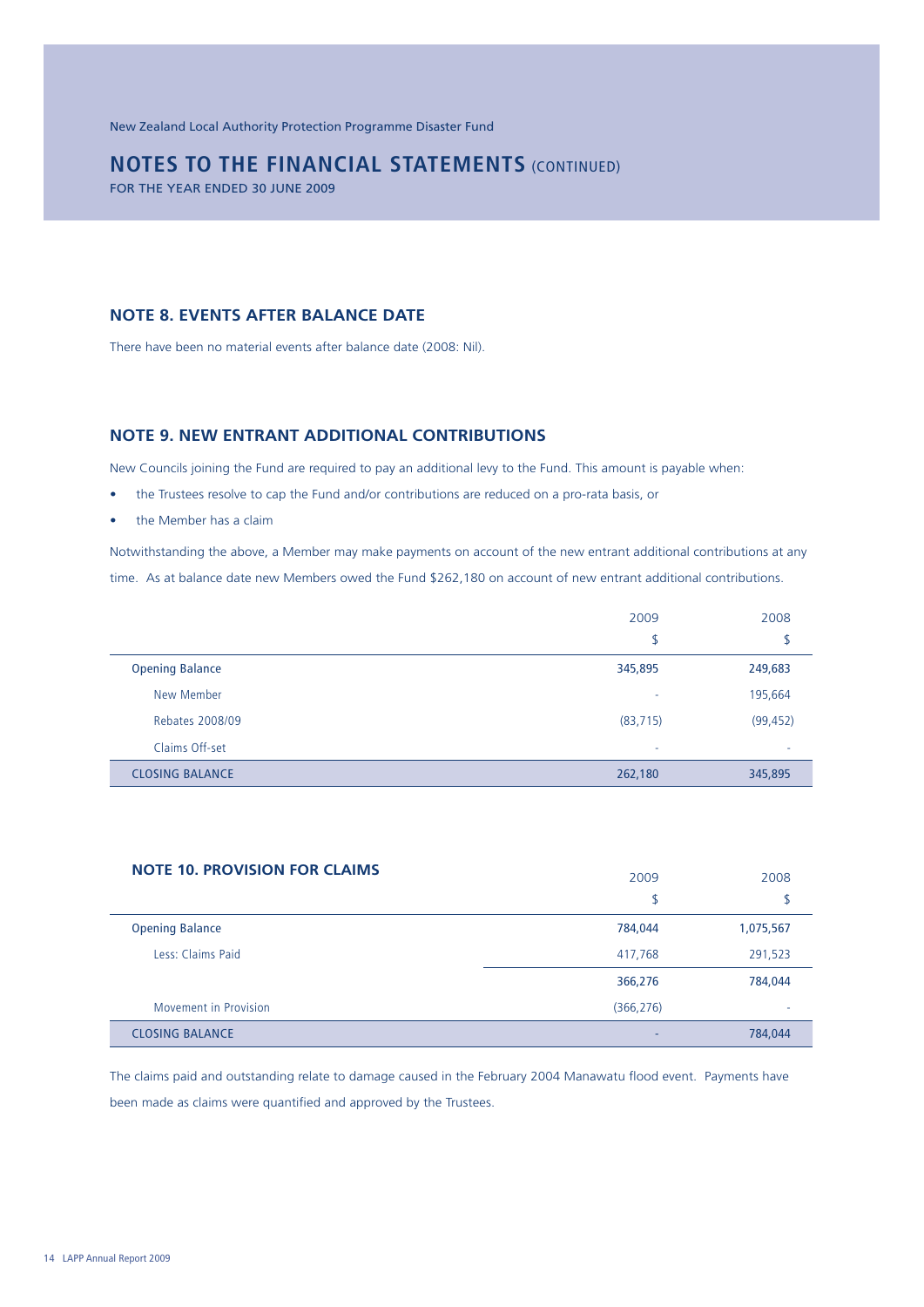## **HIGHLIGHTS OF 2008 / 2009 FUND YEAR**

- The Fund welcomed North Shore City Council and Waitaki District Council as new members with an additional \$2.1 billion of infrastructure assets now under protection. Membership now stands at 58 councils.
- Fund equity increased by \$3.4 million to \$37 million.
- No new claims were received.
- The LAPP reinsurance programme protecting the Fund's 40% responsibility was successfully renewed. The Fund now buys 40% of \$250 million in excess of a 40% of \$37.5 million retention.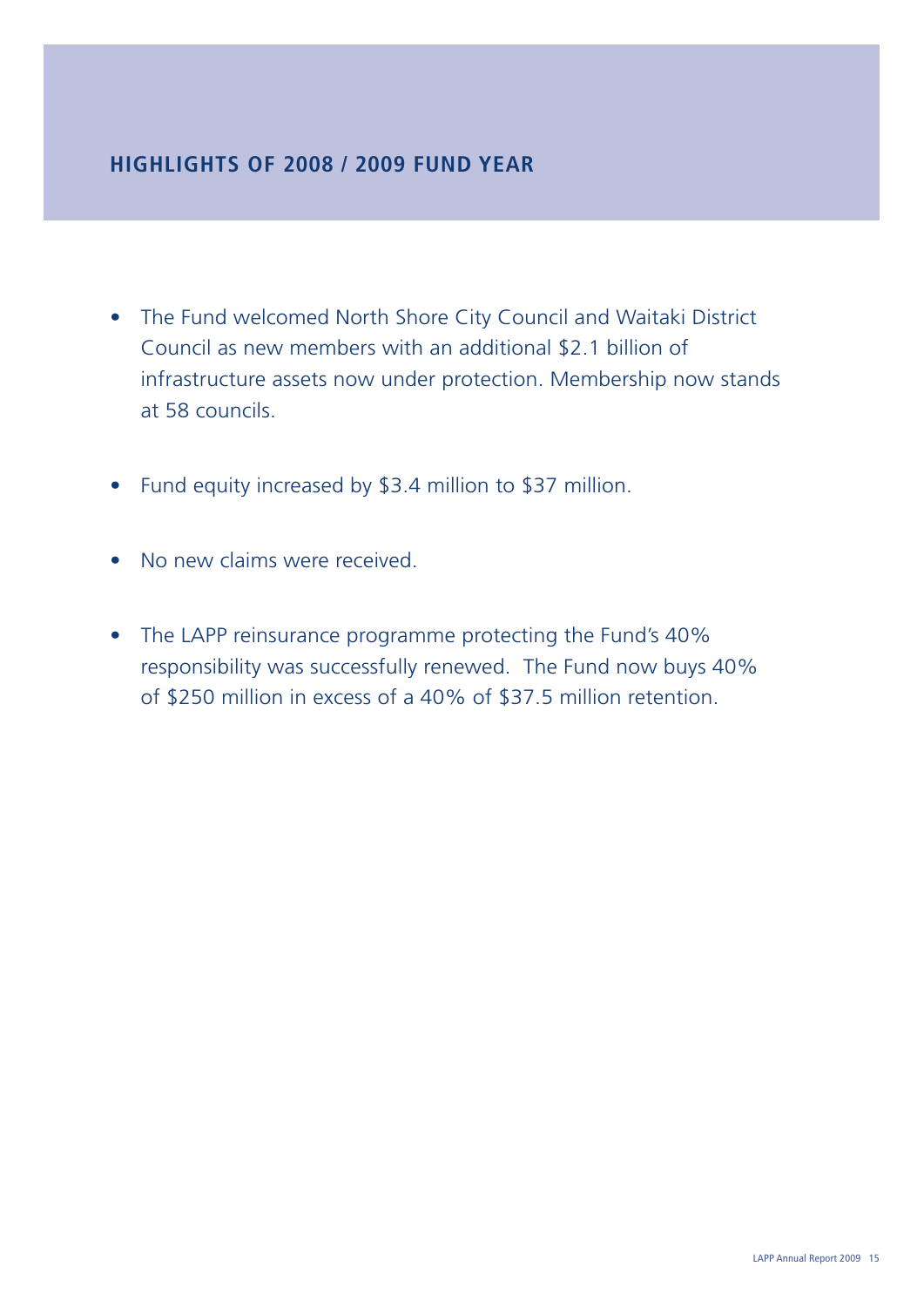## **TRUSTEE INFORMATION**

| The Trustees and their nominating bodies are: |                 |                                       |  |
|-----------------------------------------------|-----------------|---------------------------------------|--|
| RDR Elliott (until 30 June 2009)              | <b>SOLGM</b>    | Former CEO, Gisborne District Council |  |
| LD Cavers                                     | <b>SOLGM</b>    | CEO, Hauraki District Council         |  |
| WA Raymond QSO                                | LGNZ            | Former Mayor, Timaru District Council |  |
| <b>IRF McKelvie</b>                           | <b>LGNZ</b>     | Mayor, Manawatu District Council      |  |
| <b>KN Sampson MNZM</b>                        | Civic Assurance | Former Chairman, Civic Assurance      |  |
| DA Lott                                       | Civic Assurance | CFO, North Shore City Council         |  |
| DJ McLeod (from 1 July 2009)                  | <b>SOLGM</b>    | CEO, Matamata-Piako District Council  |  |

During the year, The Trustees met for formal meetings on 2 occasions. Attendance was:

| <b>RDR Elliott</b>  | $\mathcal{P}$            |
|---------------------|--------------------------|
| <b>KN Sampson</b>   | $\overline{2}$           |
| <b>ID Cavers</b>    | $\overline{\phantom{a}}$ |
| <b>WA Raymond</b>   | $\mathcal{P}$            |
| <b>IRF McKelvie</b> | $\overline{\phantom{a}}$ |
| DA Lott             | 1                        |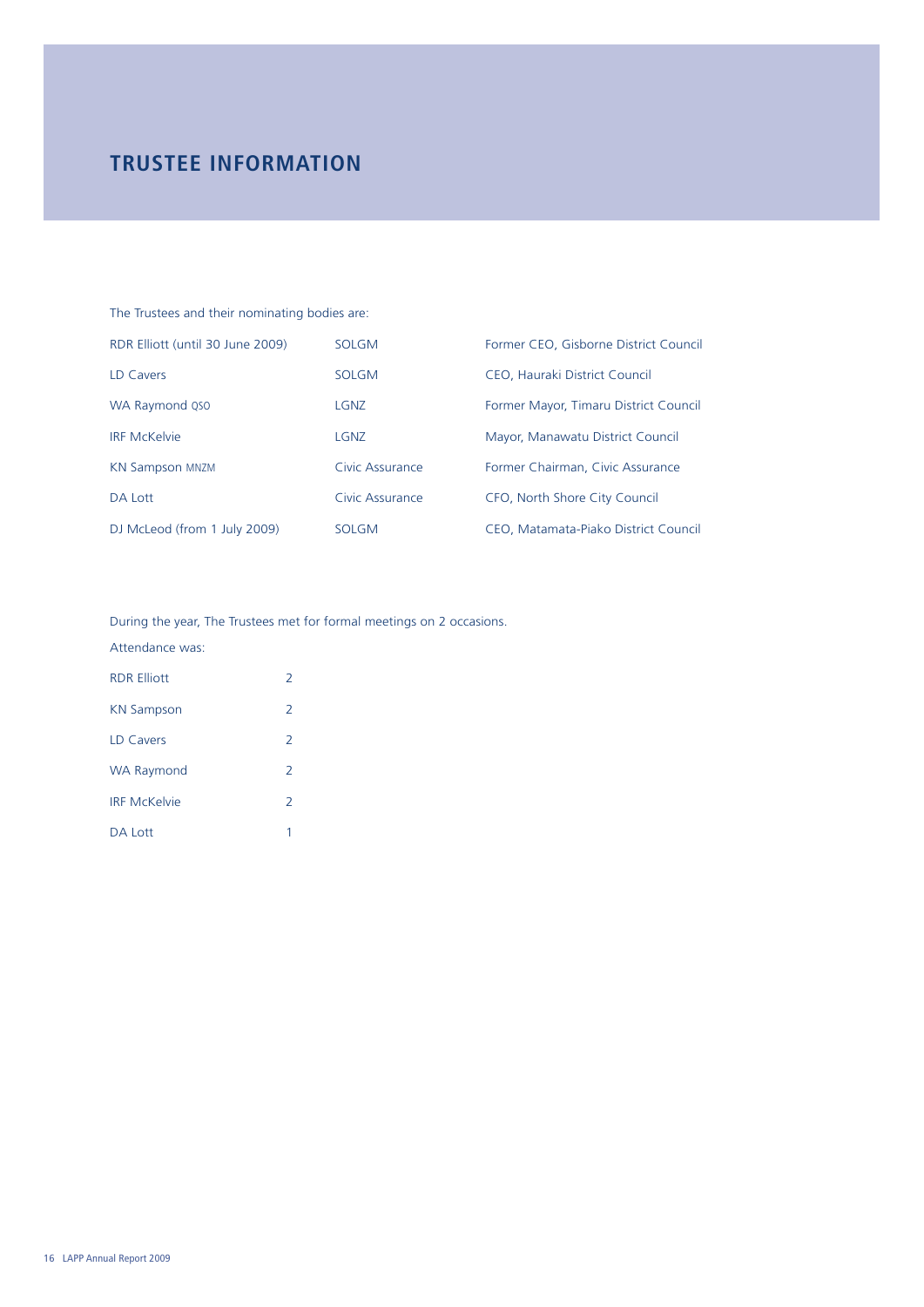## **2008 / 2009 FUND YEAR MEMBERSHIP**

Ashburton District Council Buller District Council Carterton District Council Central Hawke's Bay District Council Christchurch City Council Clutha District Council Environment Bay of Plenty Environment Southland Environment Waikato Gisborne District Council Gore District Council Grey District Council Hastings District Council Hauraki District Council Hawke's Bay Regional Council Horizons Regional Council Horowhenua District Council Hurunui District Council Hutt City Council Invercargill City Council

Kaikoura District Council Kapiti Coast District Council Kawerau District Council Manawatu District Council Marlborough District Council Masterton District Council Matamata-Piako District Council Nelson City Council New Plymouth District Council North Shore City Council Opotiki District Council Otorohanga District Council Palmerston North City Council Papakura District Council Porirua City Council Rangitikei District Council Rotorua District Council Ruapehu District Council South Taranaki District Council South Waikato District Council

South Wairarapa District Council Stratford District Council Tararua District Council Tasman District Council Tauranga City Council Thames Coromandel District Council Timaru District Council Upper Hutt City Council Waimakariri District Council Waimate District Council Waipa District Council Wairoa District Council Waitaki District Council Wanganui District Council West Coast Regional Council Westland District Council Whakatane District Council Whangarei District Council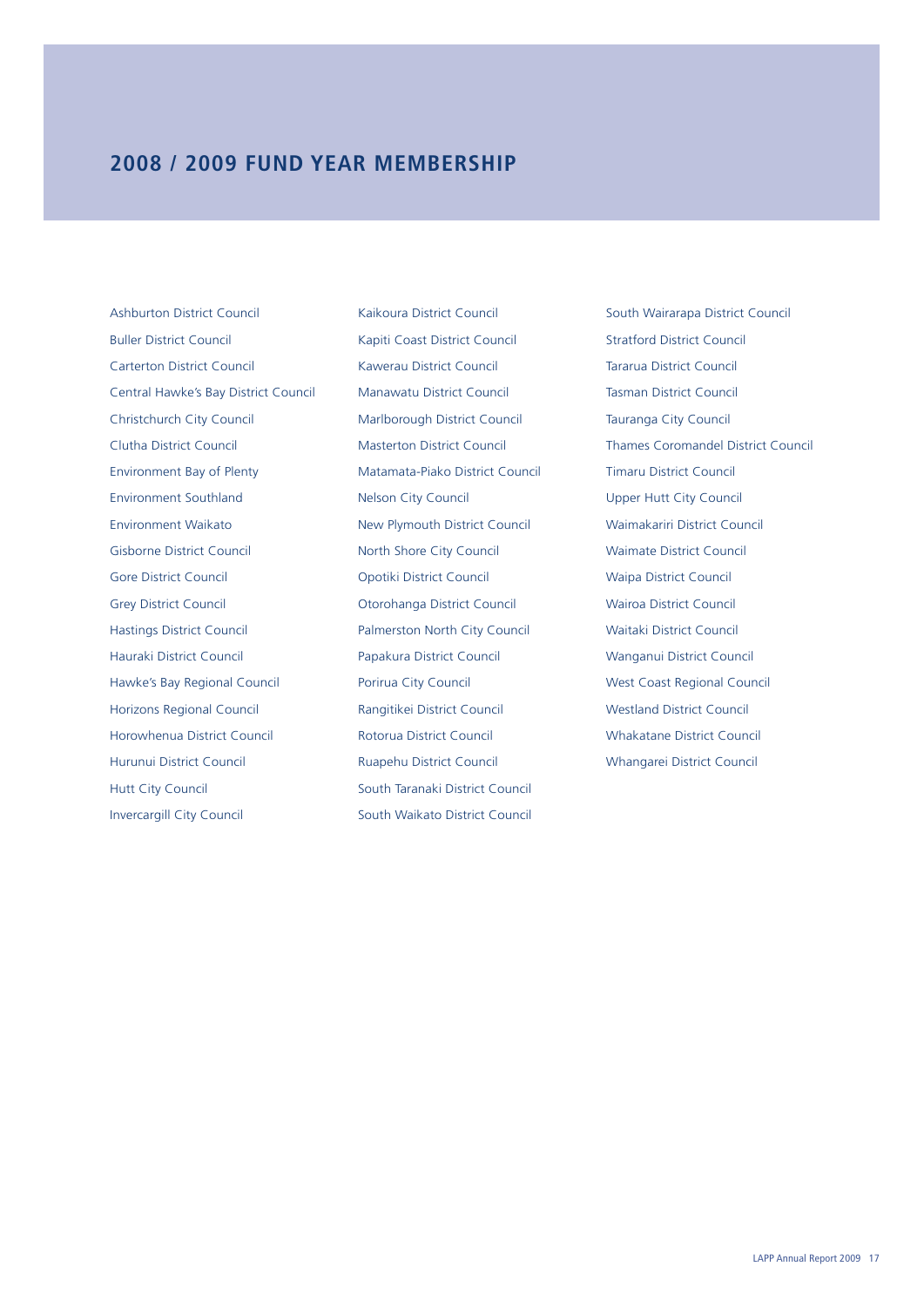## **ABOUT LAPP**

### **Before LAPP**

Before central government's Disaster Recovery Plan was introduced in July 1991, central government in the event of a disaster took full responsibility for all costs associated with the restoration of water and sewage services along with all other services considered essential to the community that were otherwise uninsurable.

The 1991 Disaster Recovery Plan changed that. The Plan stated that beyond a threshold, central government would only pay a maximum of 60% of restoration costs in the event of a catastrophe and that this 60% would only be offered on the provision that (a) the local authority could demonstrate that the damaged assets had been properly maintained and (b) the local authority could meet the remaining 40% through:

- The use of reserve funds set aside for this purpose, or
- Insurance, or
- Participation in a mutual assistance scheme with other local authorities.

### **The Introduction of LAPP**

A working party formed from various local government interest groups considered the means by which local authorities could meet their 40% obligation under the 1991 Disaster Recovery Plan. Of the many options that were studied by the working party, a mutual assistance scheme structured as a charitable trust was considered to be the best. The following advantages over insurance were identified:

- It is cost effective. There are no profit motives or commissions with a charitable trust, overheads are lower, investment income is retained, and a charitable trust is tax exempt.
- Operating as a mutual assistance scheme with other local authorities offers better opportunities for the sector for the collection of risk management data and for improved risk management practices to be implemented.
- Management of the scheme's assets, their security, and control of the claims processes is retained by local government.
- There is much greater certainty of costs and cover in a mutual assistance scheme compared to the uncertainties of the insurance cycle.

The advantages of a mutual assistance scheme compared to a council setting aside its own disaster reserve are:

- The costs of a disaster are then spread.
- It is too easy for a council to raid its own disaster fund (or cut back planned contributions) for use in other programmes within that local authority.
- One council's reserve fund (as history has shown) will rarely if ever be sufficient in a major event, let alone two big events should a local authority's community be unlucky enough to have back-to-back disasters.

A mutual assistance scheme, namely The Local Authority Protection Programme Disaster Fund (LAPP), began operating on 1 July 1993.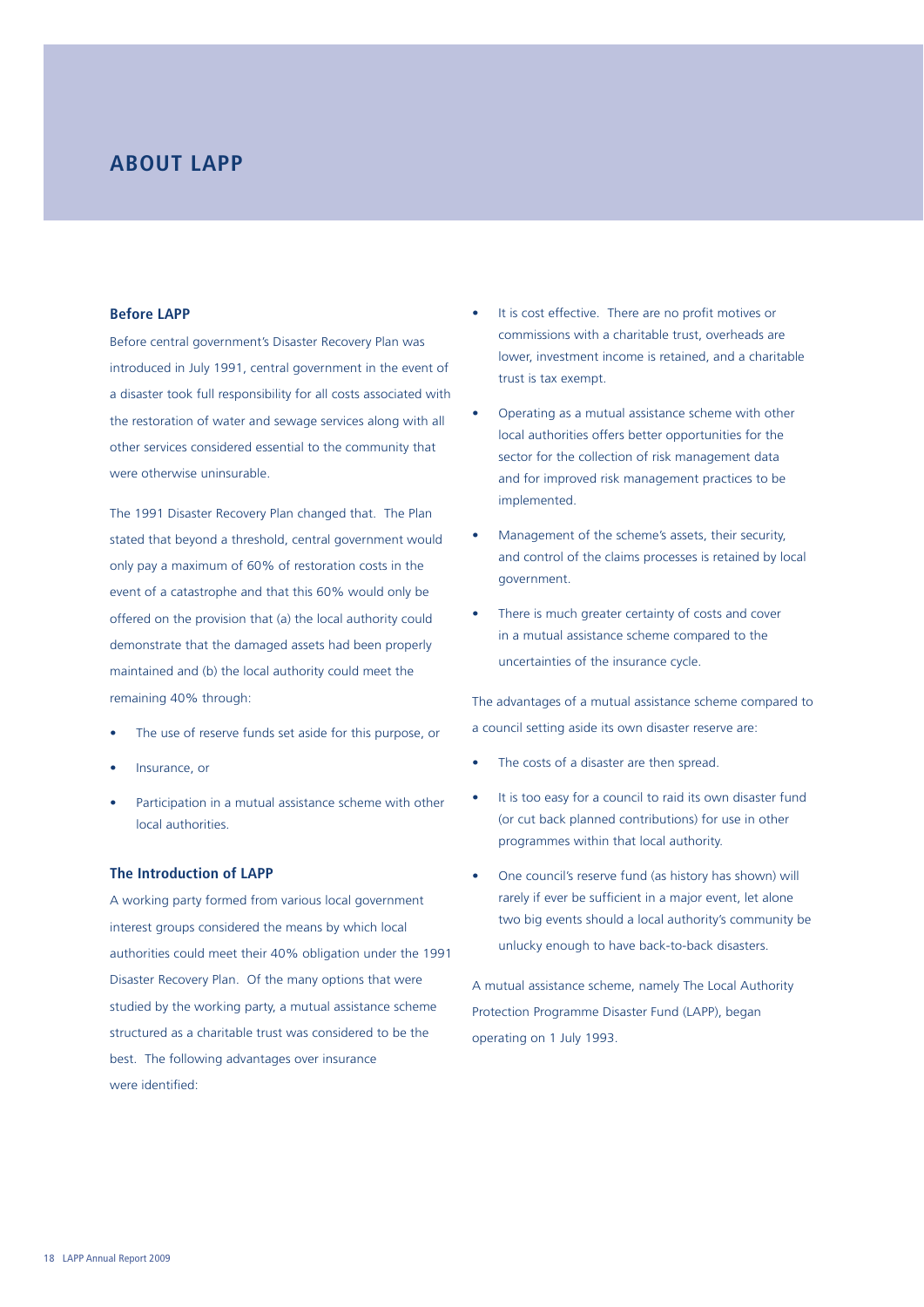## "**LAPP**: Cost effective, secure and stable, and managed by a local government body that wants to pay claims."

### **LAPP Today**

LAPP is now in its seventeenth year. In that time there has been a handful of small claims and one medium-sized claim following the February 2004 Manawatu floods.

No large claims in its first 16 years of existence has given LAPP the start its founders had hoped for. This is because it has allowed LAPP to build substantial reserves; reserves that would not have been held by LAPP today if LAPP's members had organised their protection through insurance.

Backed by those reserves and an insurance programme managed by Civic Assurance, LAPP in 2009 has extended the cover it is able to offer to local authorities to ALL of their assets. The advantages to local authorities of using LAPP for ALL of their non-liability protection are:

- Using LAPP is cost effective. There are no profit motives or commissions with LAPP; investment income is fully retained, and LAPP being a charitable trust is tax exempt. Unlike a number of insurance companies, LAPP's overheads are very low.
- Security: all of LAPP's reinsurers have a credit rating of "A" or better. LAPP's reinsurance programme contains an automatic reinstatement of cover clause, so a large disaster in one part of the country will not leave other parts of the country unprotected!
- Stability: members of LAPP must give at least 12 months' notice before terminating their membership, which helps avoid the price shocks and cover shortfalls that insurance can sometimes deliver. A trust fund designed to last 100 years is clearly more stable than 100 one-year insurance policies placed over time with a variety of insurers.

• Very importantly, the control of the claims process is retained by a body that is managed by local government and that *wants* to pay claims.

LAPP of course continues to offer its members the disaster funding protection for local government's 40% share as described in section 26.5 of the June 2009 version of the Guide to the National Civil Defence Emergency Management Plan.

### **Membership of LAPP**

The Administration Manager confirms, as required by the trust deed, that all members have fulfilled their obligations regarding their contributions to the LAPP Fund.

Membership of LAPP is restricted to local authorities and CCO's (Council Controlled Organisations). Current membership stands at 58 local authorities and is still growing. Local authorities and CCO's who would like to consider joining LAPP are invited to contact the Administration Manager and ask for a quotation.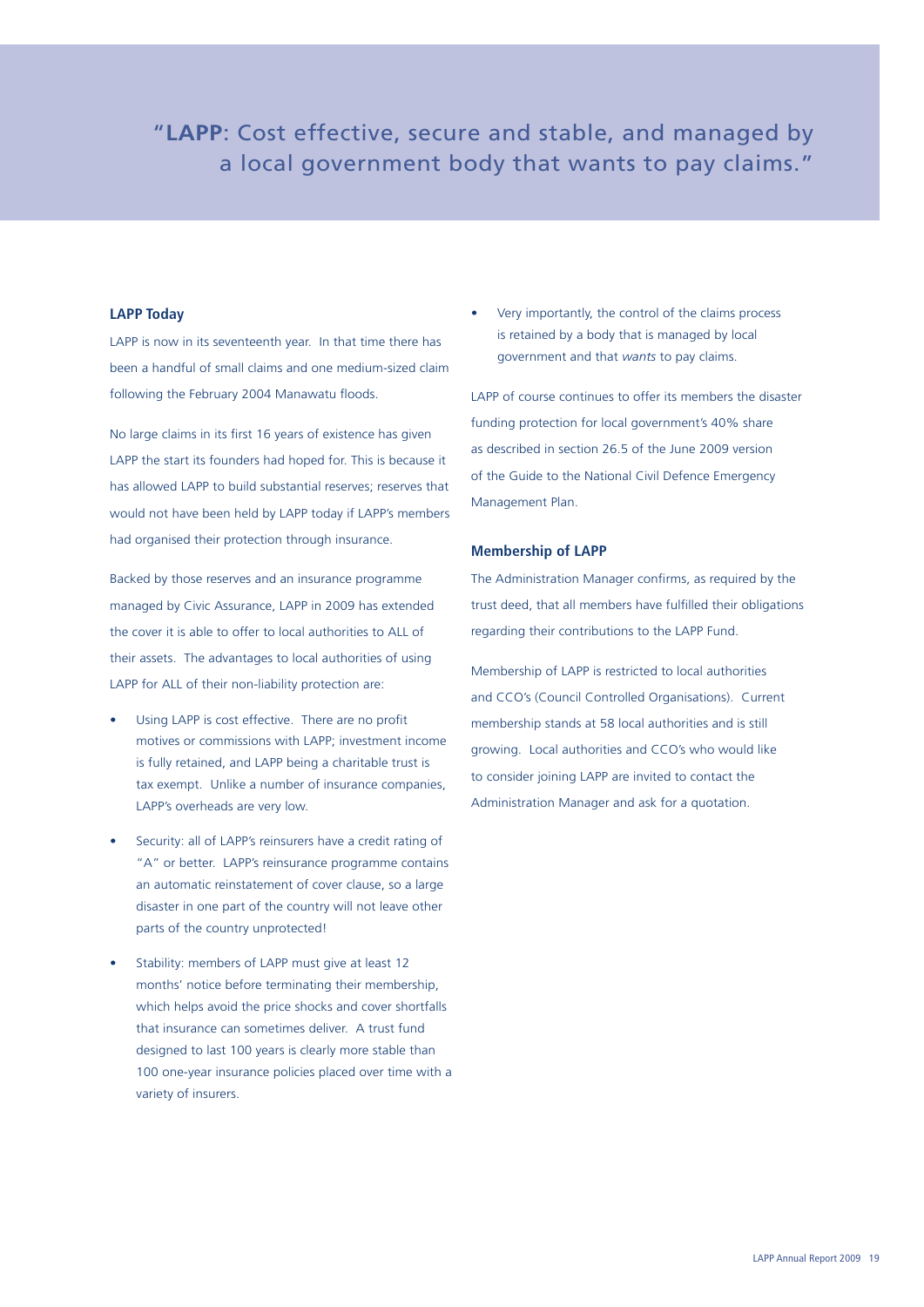## **DIRECTORY**

#### ADMINISTRATION MANAGER

Civic Assurance PO Box 5521 Wellington 6145 REINSURANCE MANAGER Aon Re Worldwide Sydney Australia RISK MANAGER Risk Management Partners Pty Ltd Beacon Hill Sydney Australia

THE ADDRESS FOR CORRESPONDENCE IS Christopher Munden Administration Manager NZ Local Authority Protection Programme Disaster Fund PO Box 5521 Wellington 6145 Phone: 04 978 1251 Facsimile: 04 978 1260 Email: christopher.munden@civicassurance.co.nz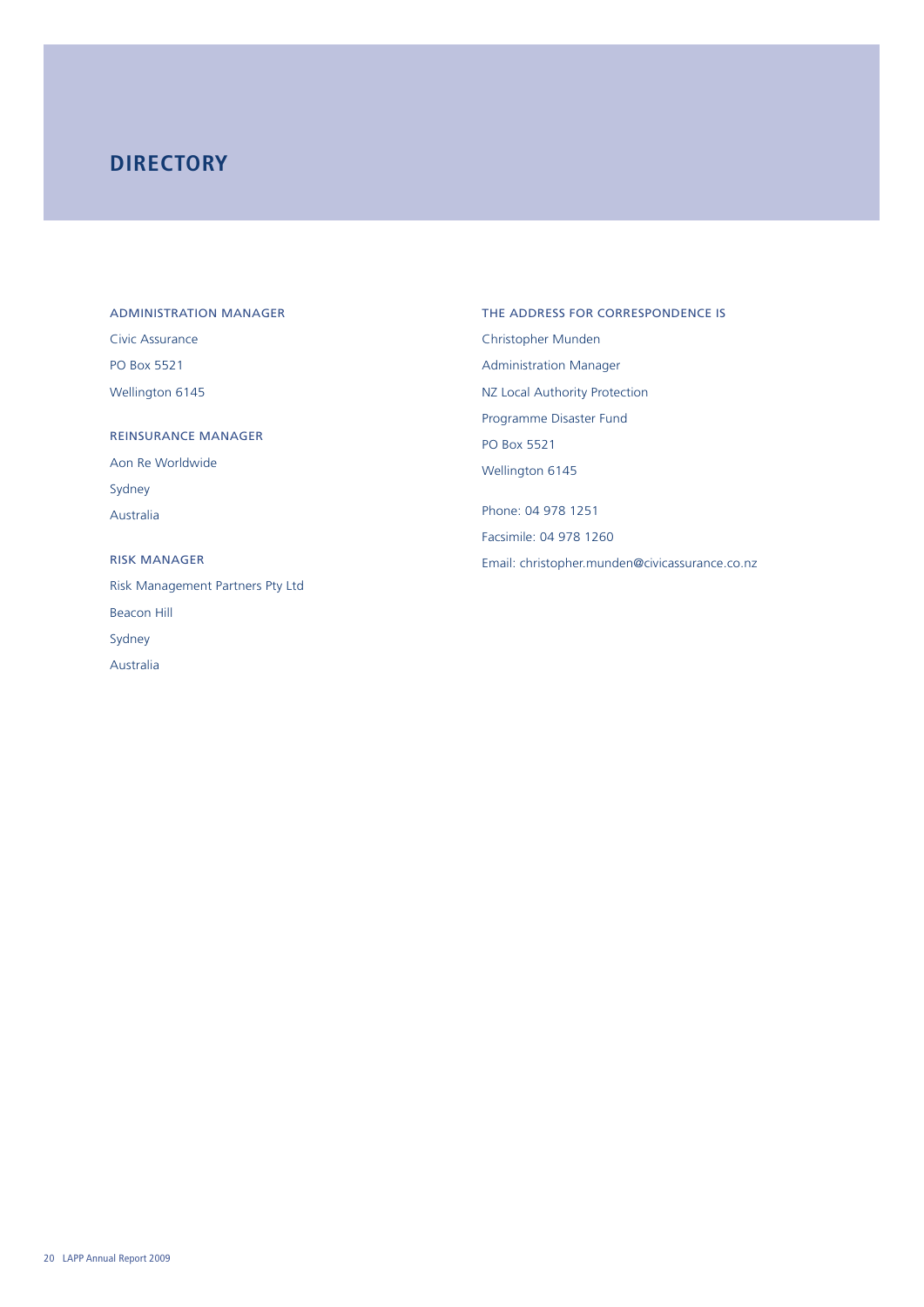# New Zealand Local Authority Protection Programme Disaster Fund

## **TRUST DEED**

Burrowes and Company Barristers and Solicitors P O Box 24515, Wellington 6142 Ph. 04 473 7733: Fax. 04 471 1121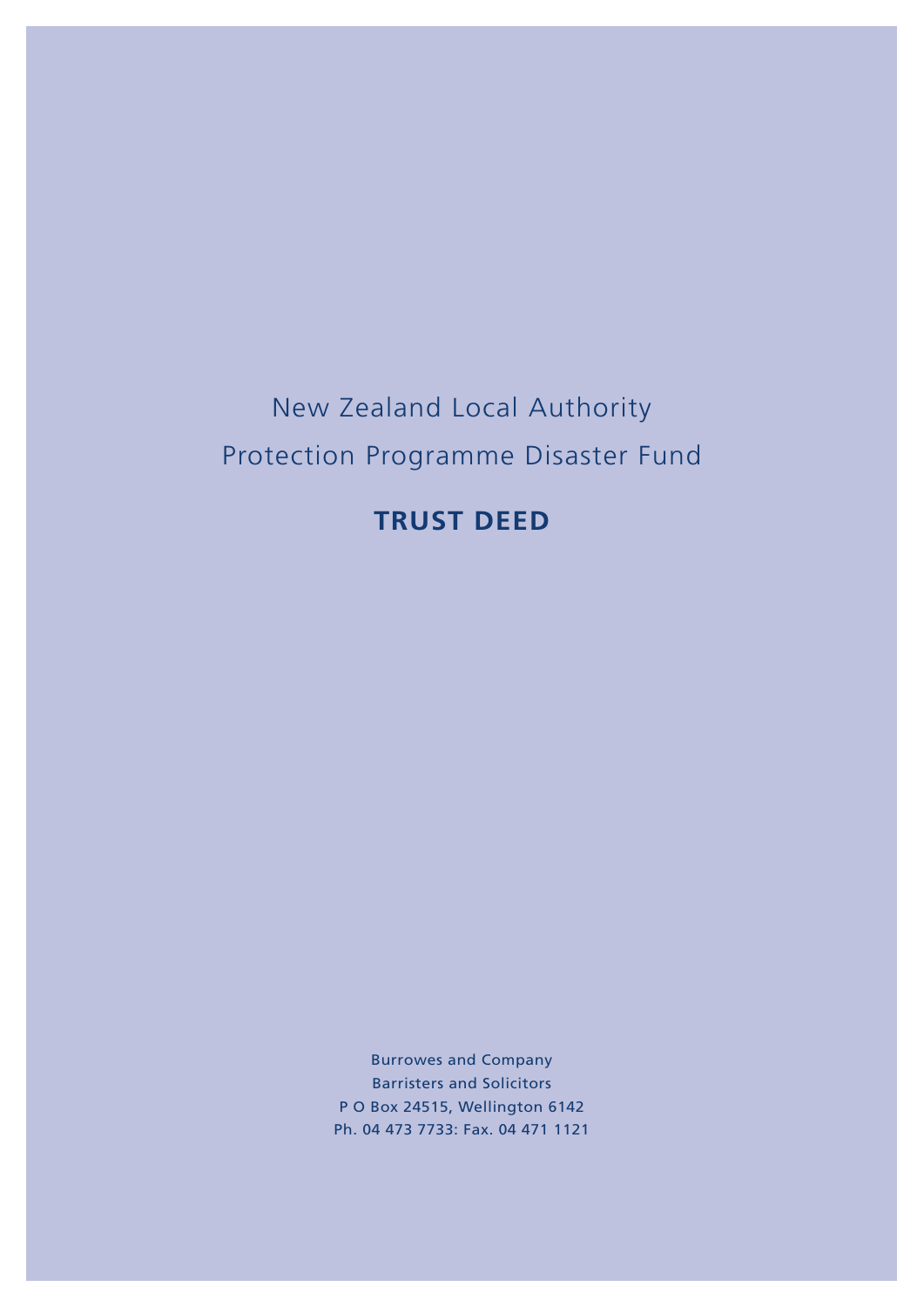| <b>CLAUSE</b> |                                                                | <b>PAGE</b> |
|---------------|----------------------------------------------------------------|-------------|
| 1             | <b>DEFINITIONS AND INTERPRETATION</b>                          | 23          |
| 1.1           | <b>Definitions</b>                                             | 23          |
| 1.2           | Interpretation                                                 | 23          |
| 2             | <b>CONSTITUTION OF THE FUND</b>                                | 24          |
| 2.1           | New Zealand Local Authority Protection Programme Disaster Fund | 24          |
| 3             | <b>TRUSTEES</b>                                                | 24          |
| 3.1           | Appointment and Removal of Trustees                            | 24          |
| 3.2           | <b>Meetings of Trustees</b>                                    | 25          |
| 3.3           | Subcommittees                                                  | 26          |
| 3.4           | Validity of Acts of Trustees                                   | 26          |
| 3.5           | <b>Resolutions in Writing</b>                                  | 26          |
| 3.6           | <b>Remuneration of Trustees</b>                                | 26          |
| 3.7           | Indemnity and Limitation of Trustee's Liability                | 26          |
| 4             | <b>POWERS OF TRUSTEES</b>                                      | 26          |
| 4.1           | <b>General Powers</b>                                          | 26          |
| 4.2           | <b>Investments Authorised</b>                                  | 27          |
| 4.3           | <b>Exercise of Discretion</b>                                  | 27          |
| 4.4           | Appointment of Auditor                                         | 27          |
| 5             | <b>MANAGEMENT AND ADMINISTRATION</b>                           | 27          |
| 5.1           | Appointment of Administration Manager                          | 27          |
| 5.2           | Records to be Kept                                             | 27          |
| 5.3           | <b>Accounts</b>                                                | 27          |
| 5.4           | Annual Report of the Fund                                      | 27          |
| 5.5           | Delegation                                                     | 27          |
| 5.6           | <b>Expenses of Administration</b>                              | 28          |
| 5.7           | Indemnity of Administration Manager                            | 28          |
| 5.8           | <b>Execution of Deeds</b>                                      | 28          |
| 6             | <b>MEMBERSHIP AND COVERAGE</b>                                 | 28          |
| 6.1           | <b>Admission of Members</b>                                    | 28          |
| 6.2           | Withdrawal from Membership                                     | 28          |
| 6.3           | Suspension or Termination of Membership                        | 28          |
| 6.4           | Coverage                                                       | 28          |
| 7             | <b>GENERAL PROVISIONS RELATING TO CONTRIBUTIONS</b>            | 28          |
| 7.1           | <b>Annual Contributions</b>                                    | 28          |
| 7.2           | Method of Payment                                              | 29          |
| 7.3<br>7.4    | Disputes regarding Quantum of Annual Contributions             | 29<br>29    |
|               | <b>Extraordinary Contributions</b>                             |             |
| 8             | <b>DISTRIBUTIONS FROM THE FUND</b>                             | 29          |
| 9             | <b>ALTERATION</b>                                              | 29          |
| 9.1           | Alteration of the Trust Deed                                   | 29          |
| 9.2           | Notice to Members                                              | 30          |
| 9.3           | Alteration of Participation Deeds                              | 30          |
| 10            | <b>WINDING UP OF THE FUND</b>                                  | 30          |
| 10.1          | Procedures                                                     | 30          |
| 10.2          | <b>Allocation of Proceeds</b>                                  | 30          |
| 11            | <b>MISCELLANEOUS</b>                                           | 30          |
| 11.1          | <b>Notices</b>                                                 | 30          |
| 11.2          | Succession                                                     | 30          |
| 11.3          | Waiver and Precedent                                           | 30          |
| 11.4          | Office                                                         | 30          |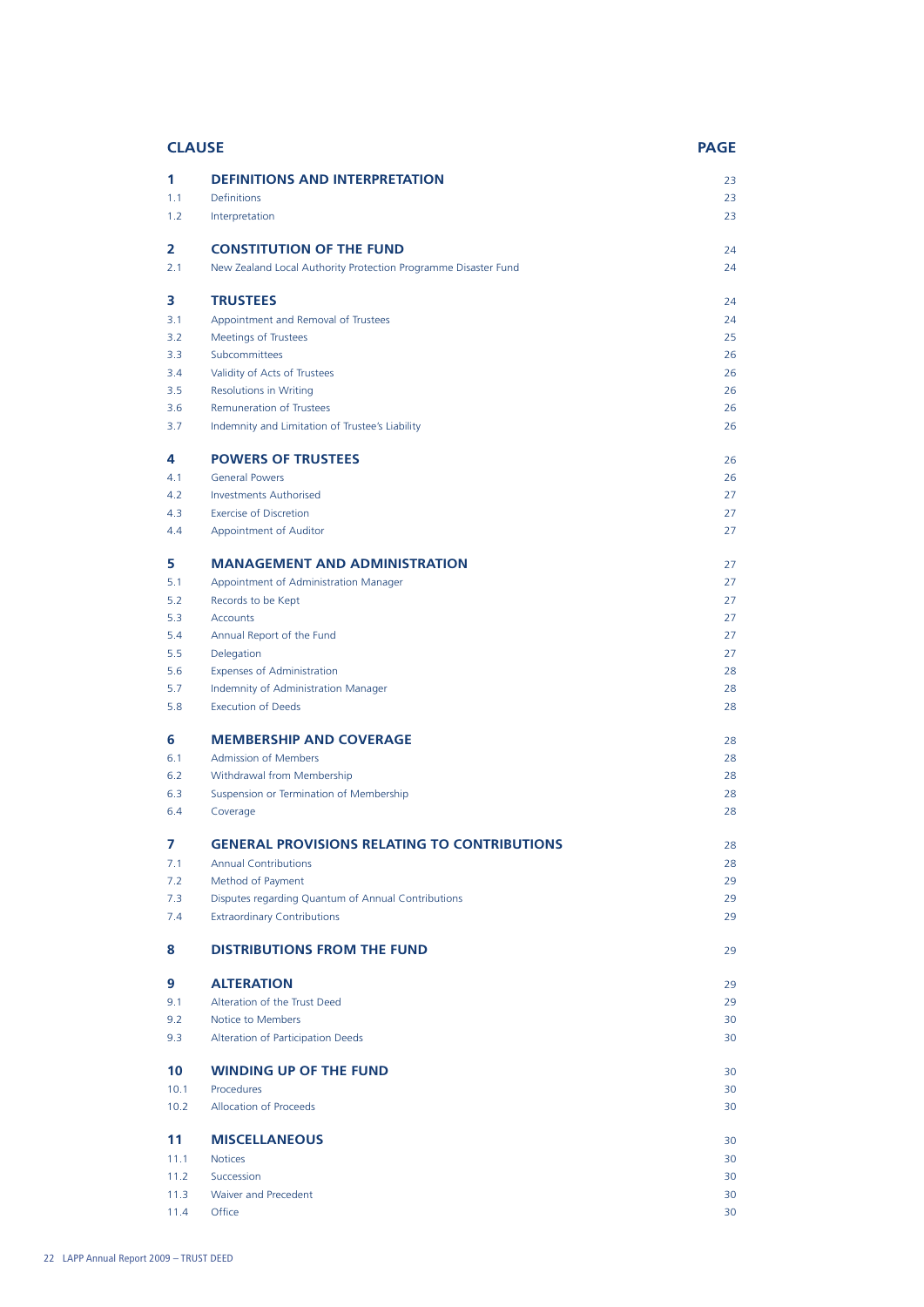#### **THIS DEED is made the 14th day of December 2007**

**BETWEEN NEW ZEALAND LOCAL GOVERNMENT ASSOCIATION INCORPORATED**, a society incorporated in Wellington pursuant to the Incorporated Societies Act 1908 ("the Settlor")

**AND ROBERT DAVID RENNIE ELLIOTT** of Gisborne, formerly Chief Executive Officer now retired, **WYNNE ARCHDALL RAYMOND**. formerly Mayor now retired, **IAN ROBERT FLOCKHART MCKELVIE**, Mayor of Manawatu, **KINSLEY NEVILLE SAMPSON** of New Plymouth, formerly General Manager now Company Director, **DALE ALWYN LOTT** of North Shore City, Auckland, Accountant, and **LANGLEY DAVID CAVERS** of Hauraki District, District Manager (together "the Trustees")

#### **WHEREAS**

- A The Settlor established a fund for the reinstatement of lost or damaged generally uninsurable local government infrastructure known as the New Zealand Local Authority Protection Programme Disaster Fund, by Deed of Trust dated 29 June 1993 ("the Establishment Trust Deed")
- B Only those Local Authorities that are contributing to the fund are to be eligible for distributions in the event of loss or damage to their infrastructure.
- C The Fund is to be accumulated and applied for the purpose by the Trustees in accordance with this Trust Deed.
- D The Trust Deed provides that the Trustees may amend the Trust Deed by unanimous resolution of the Trustees present at any validly convened meeting, provided such amendment is not inconsistent with the charitable scope of the trusts contained in the Trust Deed.
- The Trust Deed was amended by Deeds of Variation dated 14 February 1997 and 5 June 2003, both times with the consent of the Settlor as required by the Establishment Trust Deed.
- At a meeting of the Trustees held on 9 November 2007 the Trustees resolved that:
	- (a) the Trust Deed would be further amended, and
	- (b) such amendments would be incorporated into this deed once the consent of the Settlor had been obtained.

### **NOW THIS DEED WITNESSES AND IT IS AGREED AND DECLARED AS FOLLOWS:**

#### **1 DEFINITIONS AND INTERPRETATION**

#### 1.1 Definitions

 Each of the following words and expressions shall, unless the context otherwise requires, have the following meanings, as indicated:

"the Act" means the Charitable Trusts Act 1957;

"Administration Manager" means the person appointed to that office;

 "Advisory Trustee" means any advisory trustee appointed pursuant to clause 3.1.8;

 "Alternative Trustee" means any alternate trustee appointed pursuant to clause 3.1.3;

 "Annual Accounts" means statements of income and expenditure and balance sheets of the Fund prepared or to be prepared in accordance with the provisions of this Trust Deed;

 "Annual Contribution" means the annual payment to the Fund made by each Member in return for Coverage by the Fund for a Fund Year;

 "Asset Value" means the cost of reinstatement of a Member's Infrastructure as determined pursuant to clause 7.1.1(a);

"Auditor" means the office of auditor or auditors to the Fund for the time being;

"Commencement Date" means 1 July 1993;

 "Coverage" means protection for the cost of reinstatement of the Members' Infrastructure required as a result of a Damaging Event;

 "Damaging Event" includes fl ooding, earthquake, volcanic eruptions (including the effects of volcanic ash), storm surge, tsunami, wildfire, gas explosion, hail, snow, wind damage, landslide, lahar and any other sudden event or sudden situation causing serious disruption, loss or damage to Infrastructure;

"Deductible" means any uninsured first amount of any loss or damage following a Damaging Event that the Trustees determine shall be borne by the Member;

 "Distribution" means payment, made to a Member from the Fund, consequent upon their Coverage;

 "Extraordinary Contribution" means any contribution to the Fund which a Member is required to make as:

- (i) a condition of their entry to membership of the Fund at any time after the Commencement Date; or
- (ii) any contribution for Coverage for any part or portion of a year;

 "Fund" means the New Zealand Local Authority Protection Programme Disaster Fund, established by the Establishment Trust Deed;

 "Fund Year" means each year of the Fund commencing on 1 July and ending on 30 June in the calendar year following:

 "Infrastructure" means any asset accepted as such by the Trustees and registered with the Trustees for Coverage for which a Local Authority has an insurable interest and may include reticulation, storage and treatment facilities (water, sewage, stormwater); tunnels other than road tunnels; dams; canals; stopbanks; flood control protection works; drainage works; detention ponds; sea walls; and harbour risks (including buoys, beacons and foreshore lighthouses).

 "Investment Manager" means any person to whom the Trustees have contracted the investment of some or all of the assets of the Fund pursuant to clause 4.1.1(b);

 "Local Authority" means any New Zealand Local Authority or Territorial Authority or Regional Council as defined in section 5 of the Local Government Act 2002, and includes any Council-Controlled Organisation as defined by section 6 of that Act.

 "Member" means any Local Authority admitted as a member of the Fund, the membership of which has not been terminated.

 "Participation Deed" means the agreements so called entered into by Local Authorities on admission to membership of the Fund;

 "Stated Value" means the Member's estimate of the reinstatement value of its Infrastructure.

 "the Trustees" means the trustees named in this Trust Deed (until removed from office), any new trustees appointed either pursuant to clause 3.1.2 or clause 3.1.6, any Alternate Trustees appointed pursuant to clause 3.1.3 and any Advisory Trustees appointed pursuant to clause 3.1.8 collectively.

 "written" or "in writing" includes printing, engraving, lithography, telegraphy, facsimile or any other communication by written word.

#### **1.2 Interpretation**

- 1.2.1 Words importing any one gender shall include the other.
- 1.2.2 Plurals shall include the singular and vice versa.
- 1.2.3 Reference to persons shall include body corporates.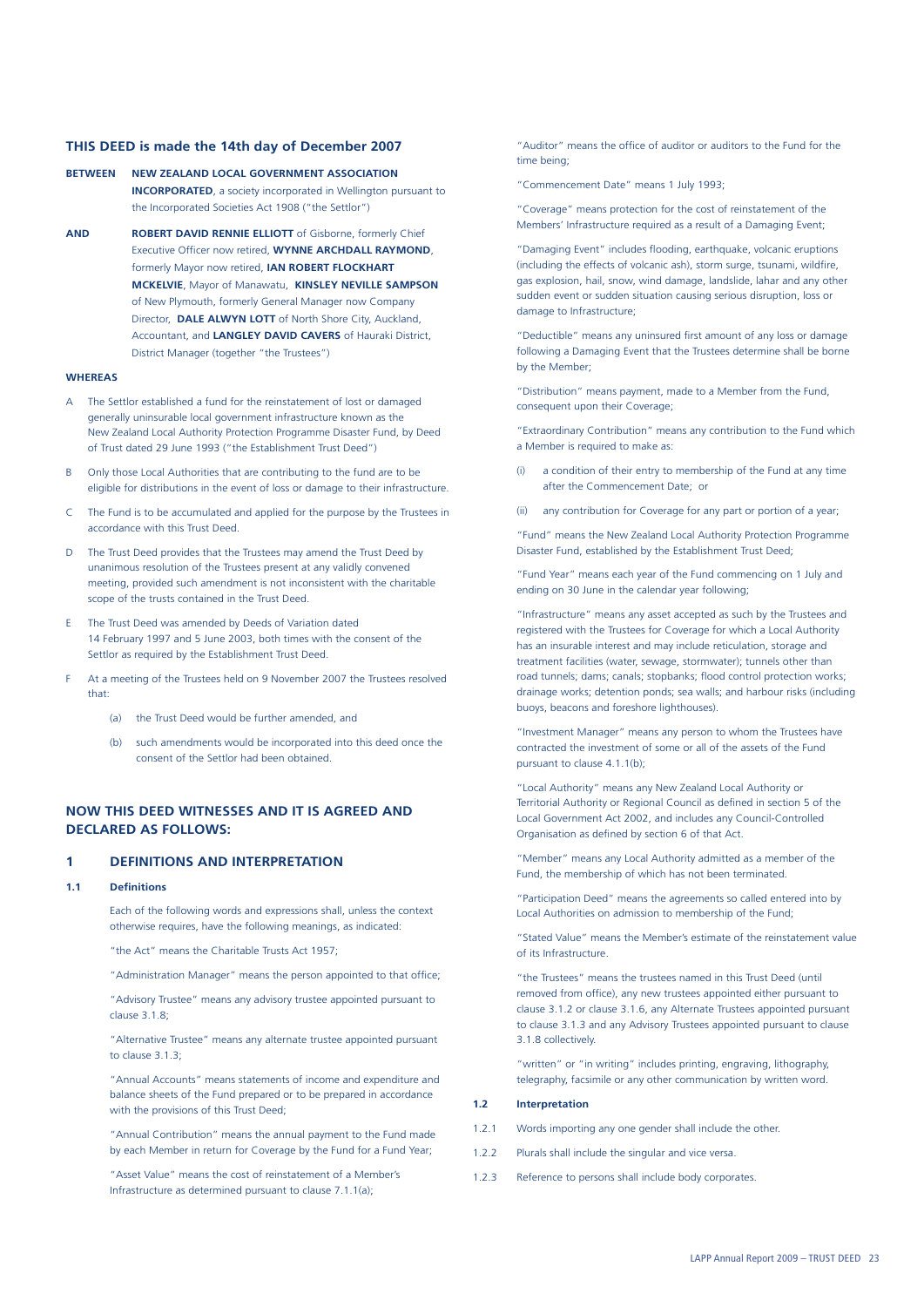- 1.2.4 Reference to any Act of Parliament shall be deemed to include every amendment or re-enactment of it and every Act of Parliament substituted for it, and any regulations made under the Act.
- 1.2.5 All references in this Trust Deed, or to provisions or clauses of this Trust Deed, shall be deemed to be references to this Trust Deed and to those provisions or clauses as altered from time to time pursuant to the provisions of this Trust Deed.
- 1.2.6 Except as otherwise defined in this Trust Deed, the terms used in this Trust Deed which have been defined in the Act shall have the same meaning as ascribed to those terms in the Act.

#### **2 CONSTITUTION OF THE FUND**

- **2.1 New Zealand Local Authority Protection Programme Disaster Fund**
- 2.1.1 A fund is hereby established by the New Zealand Local Government Association Incorporated, with the charitable purposes set out in clause 2.1.3.
- 2.1.2 The name of the fund shall be the New Zealand Local Authority Protection Programme Disaster Fund.
- 2.1.3 The charitable purposes of the Fund shall be:
	- (a) To assist New Zealand local government to carry out its responsibilities under central government's disaster recovery policies and plans; and
	- (b) To provide funds for Members for the purpose of reinstatement of lost or damaged Infrastructure as a result of Damaging Events; and
	- (c) To facilitate effective programmes to enable New Zealand local government to identify and manage risks to their Infrastructure by minimising and reducing the exposure, limiting the risks and diminishing the potential for loss or damage; and
	- (d) To provide Members with the capacity for self-help to recover from consequences of Damaging Events; and
	- (e) To do anything else which the Trustees may think is conducive or incidental to the attainment of the above charitable purposes.
- 2.1.4 There are no non-charitable purposes for the Fund.
- 2.1.5 The Fund shall consist of all property for the time being held by or on behalf of the Trustees, derived from:
	- (a) Any gifts or donations;
	- (b) Extraordinary Contributions;
	- (c) Annual Contributions;
	- (d) Income from investments;
	- (e) Proceeds of realisation of investments;
	- (f) Any policies or contracts of re-insurance;
	- (g) Any recoveries;
	- (h) Any other source.
- 2.1.6 The Fund shall be held in trust by the Trustees upon the trusts and for the charitable purposes contained in this Trust Deed and shall be managed, administered and applied by the Trustees, in accordance with the powers contained in this Trust Deed, in order to attain those charitable purposes.
- 2.1.7 The Trustees are and shall remain responsible for the safe custody of all money, policies, certificates and other documents of title and value in connection with the Fund and for the safe custody, realisation and distribution of all of the assets from the Fund, from time to time vested in them.

### **3 TRUSTEES**

#### **3.1 Appointment and Removal of Trustees**

- 3.1.1 The number of Trustees shall be not less than four nor more than six. The Trustees shall be one or two appointees of the Settlor; one or two appointees of the New Zealand Local Government Insurance Corporation Limited; and one or two appointees of the NZ Society of Local Government Managers Incorporated (together called the "Appointors").
- 3.1.2 The power of appointing new Trustees shall be vested in the Appointors each of which shall have the power to appoint two persons as Trustees and they having been appointed as Trustees to remove and/or replace them, by notice in writing given to the Administration Manager.
- 3.1.3 The Appointors shall be entitled to appoint any person as an Alternative Trustee in place of any Trustee appointed by them, by notice in writing given to the Administration Manager, either for a specified period, or for a specified meeting or any part of a meeting, or for any particular subject matter at any meeting, or generally during the absence of any such Trustee, and from time to time, in the same manner, to remove any Alternate Trustee.
- 3.1.4 An Alternate Trustee appointed pursuant to clause 3.1.3 shall:
	- (a) not be remunerated otherwise than out of the remuneration of the Trustee in whose place the Alternate Trustee acts;
	- (b) be deemed to have automatically vacated office when the Trustee in whose place the Alternate Trustee acts vacates office;
	- (c) unless otherwise provided by the terms of appointment of the Alternate Trustee, have the same rights, powers and privileges (including without limitation, the right to receive notice of meetings of Trustees, the power to sign resolutions of Trustees and the power to witness the affixing of the common seal) as the Trustee in whose place the Alternate Trustee is appointed;
	- (d) discharge all the duties of, and be subject to the same provisions in this Trust Deed as the Trustee in whose place the Alternate Trustee acts.
- 3.1.5 The Administration Manager shall within seven days of it being notified in writing of the appointment, removal or resignation of a Trustee give to every Member and Appointor (other than an Appointor exercising its powers of appointment or removal) written notice of the appointment, removal or resignation of the Trustee.
- 3.1.6 Notwithstanding the provisions of clause 3.1.2 of this Trust Deed, if any Appointor shall fail at any time to exercise its power of appointment and notify the Administration Manager in writing accordingly, within fourteen days of:
	- (a) it being notified in writing of the removal or resignation of their appointee; or
	- (b) it becoming aware of the occurrence of another event which creates a vacancy (as provided for in clause 3.1.7); and
	- (c) the number of Trustees falls below four then the Trustees shall forthwith appoint further or additional Trustees on behalf of any Appointors so failing, so as to ensure there are not less than four nor more than six Trustees and every Trustee then appointed may thereafter only be removed by unanimous resolution of the Trustees.
- 3.1.7 A vacancy in the office of Trustee shall arise if:
	- (a) a Trustee is adjudged bankrupt; or
	- (b) a Trustee resigns by notice in writing to the Administration Manager; or
	- (c) a Trustee refuses to act; or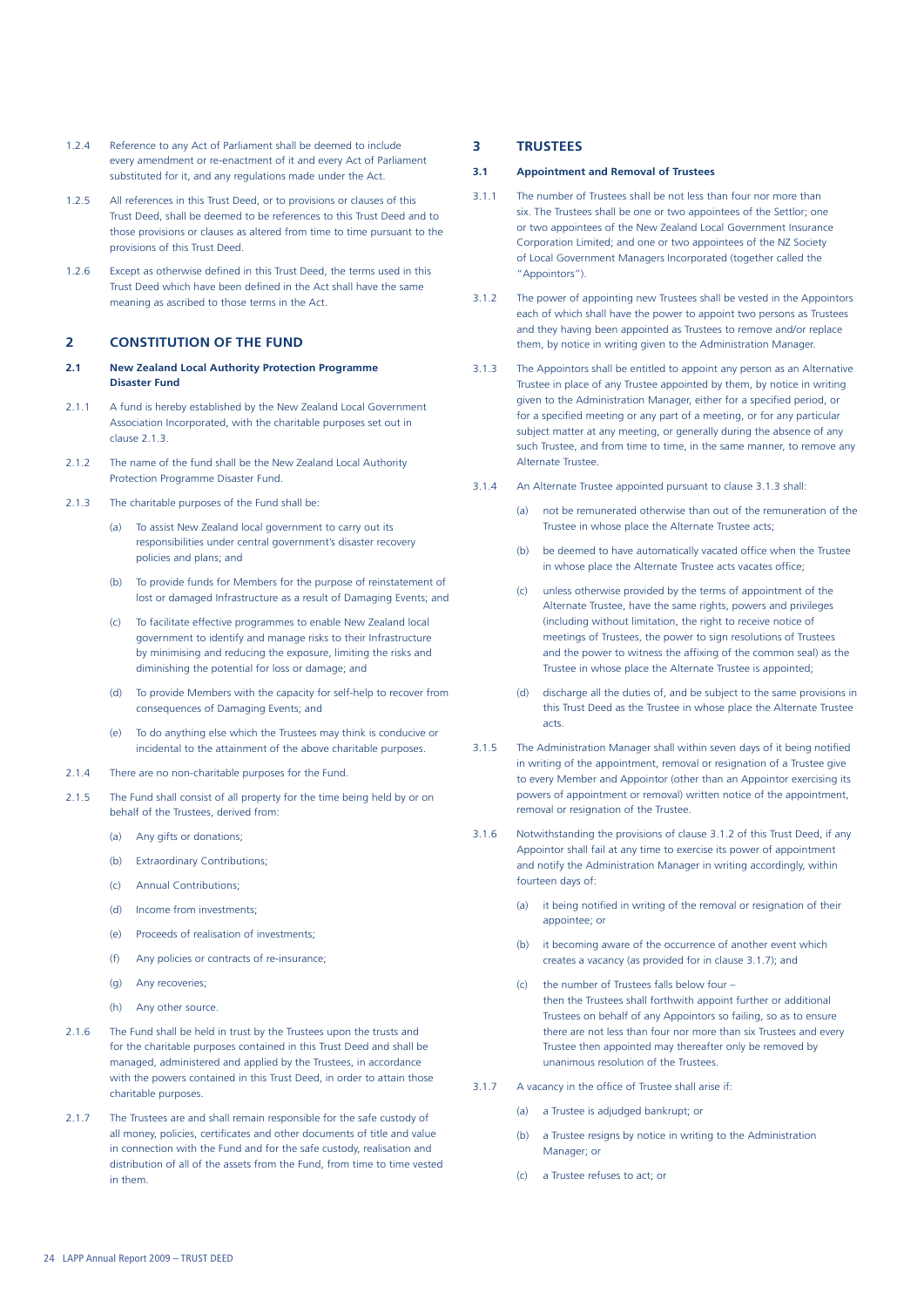- (d) a Trustee becomes of unsound mind; or becomes subject to a property order under the Protection of Personal and Property Rights Act, 1988; or
- (e) a Trustee is removed by their Appointor in accordance with the provisions of this Trust Deed; or
- (f) a Trustee is otherwise removed by operation of law.
- 3.1.8 The Trustees shall have power to appoint any person at any time as an Advisory Trustee to the Fund, and to prescribe the function of such Advisory Trustee. An Advisory Trustee shall not be counted in the number of Trustees required by clause 3.1.1, or in the quorum required for meetings of the Trustees, nor be entitled to vote thereat.

#### **3.2 Meetings of Trustees**

- 3.2.1 The Trustees shall from time to time meet for the despatch of business of the Fund, and subject to the provisions of this Trust Deed and particularly this clause 3.2 shall have the power to adjourn or otherwise regulate their meetings and proceedings, and vary the regulation and procedure of such meetings and proceedings, as the Trustees think fit.
- 3.2.2 Questions arising at any meeting of the Trustees shall be determined by a majority of the votes of those present and voting.
- 3.2.3 (a) The Trustees shall at their inaugural meeting and again before the end of each Fund Year elect one of their number to be the chairman of Trustees for the ensuing Fund Year. The person so elected shall hold office as chairman of Trustees during the ensuing Fund Year, and shall be eligible for re-appointment.
	- (b) The person so appointed shall chair all meetings of the Trustees at which they are present. If at any meeting the chairman is not present within fifteen minutes of the appointed time for holding the meeting the Trustees present shall then choose one of their number to be the chairman of that meeting.
	- (c) A chairman shall not be entitled to a second or casting vote.
- 3.2.4 Every meeting of the Trustees shall be called by giving not less than seven days notice in writing to the Trustees provided that a meeting of the Trustees shall be deemed to have been duly called if it is so agreed by all the Trustees entitled to attend and vote thereat.
- 3.2.5 Upon the written request of three Trustees giving notice of the subject matter of that meeting, the Administration Manager shall summon a special meeting of the Trustees, within seven days of that request.
- 3.2.6 Every notice of a meeting of the Trustees shall;
	- (a) be given in writing by the Administration Manager to each Trustee at their last known address;
	- (b) be exclusive of the day on which it is served and of the day of the meeting;
	- (c) specify the place, day and hour of the meeting;
	- (d) specify, in the case of special business, the general nature of that business.
- 3.2.7 The accidental omission to give notice of a meeting to, or the non receipt of notice of a meeting by, any Trustee shall not invalidate the proceedings at the meeting.
- 3.2.8 (a) No business shall be transacted at any meeting of the Trustees unless a quorum is present at the time when the meeting proceeds to business. The quorum for meetings of the Trustees shall be as fixed by resolution of the Trustees and until so fixed any number of the Trustees more than one-half of the total number of the Trustees entitled to vote thereat shall constitute a quorum. Where one-half in number of the Trustees so entitled to vote is a fraction it shall be rounded-up to the next whole number and such number shall be the quorum for a meeting of the Trustees.
- (b) If within half an hour from the time appointed for a meeting of the Trustees a quorum is not present the meeting shall stand adjourned to the same day in the next week at the same time and place, and if at the adjourned meeting a quorum is not present within half an hour from the time appointed for the meeting, the Trustees present shall constitute a quorum.
- (c) Every Trustee present shall, notwithstanding their conflict between interest and duty (if any), be counted in a quorum present.
- 3.2.9 A validly called meeting of the Trustees at which a quorum is present shall be competent to exercise all or any of the authorities, powers and discretions by or under this Deed vested in or exercisable by the Trustees.
- 3.2.10 Any Trustee who is in any way, whether directly or indirectly;
	- (a) personally interested in a contract or arrangement or any proposed contract or arrangement with the Trustees or with any Member; or
	- (b) is an elected member, office or employee of any Member or proposed Member which is interested –

shall declare the nature of the interest and unless the interest is no greater than or any different from –

- (c) in the case of an interest to which subclause (a) of this clause applies, that of the other Trustees present; or
- (d) on the case of an interest to which subclause (b) of this clause applies, that of the Members generally, they shall thereafter take no further part in the deliberations in respect of that matter.
- 3.2.11 The foregoing rule shall not operate to prevent any Trustee taking part in discussions and decisions regarding rules, guidelines, or policies regarding Annual Contributions.
- 3.2.12 All disclosures of interest by any Trustee, and whether or not they took part in discussion on or voted on the matter before the meeting, shall be recorded in the minutes of the meeting.
- 3.2.13 (a) The Trustees may meet by means of a Telephone Meeting, the Trustees having been given notice of the meeting as required by the provisions of this Trust Deed.
	- (b) In this clause: "Telephone Meeting" means the contemporaneous linking together by telephone of Trustees comprising a quorum (whether or not any one or more of those persons is outside New Zealand); "Telephone" means and indicates any instant electronic means of communication.
	- (c) Before a Telephone Meeting proceeds to business:
		- (i) each of the Trustees taking part must be able to hear each of the other Trustees taking part;
		- (ii) the chairman shall ask each Trustee taking part in turn to respond by way of confirmation that they are in fact linked to and are taking part in the Telephone Meeting;
		- (iii) the chairman shall thereupon announce to the Telephone Meeting the names of those Trustees who have so responded.
	- (d) The Trustees so named by the chairman shall be conclusively deemed to be present at the Telephone Meeting and, unless given permission to leave under subclause (e) of this clause, to have been present all the time during the Telephone Meeting.
	- (e) No Trustee may leave a Telephone Meeting by disconnecting their telephone unless the chairman has first granted that Trustee permission to leave.
	- (f) A minute of the proceedings at a Telephone Meeting shall be conclusive evidence of the proceedings and the regularity of the meeting if certified as a correct minute by the chairman.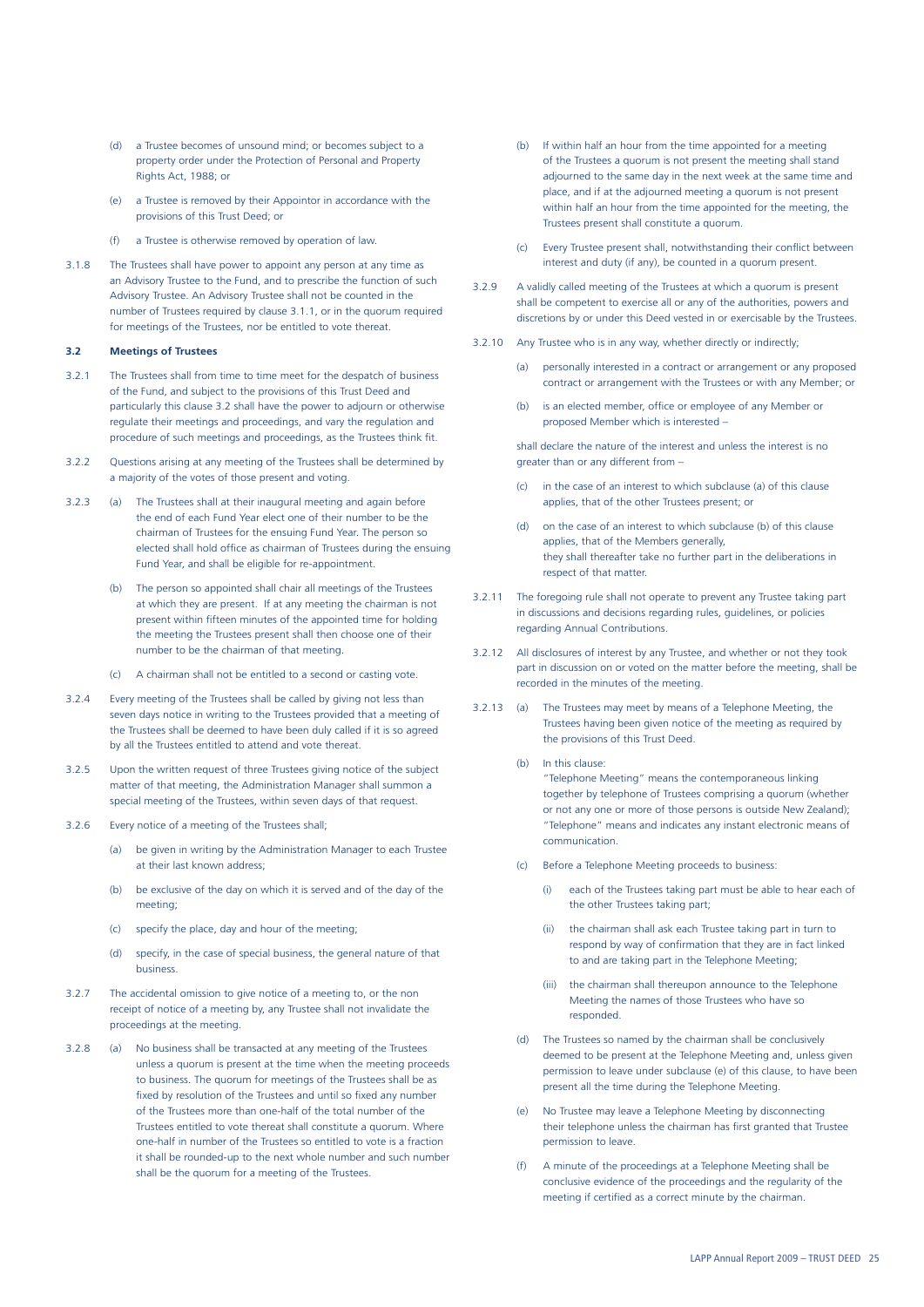#### **3.3 Subcommittees**

- 3.3.1 (a) The Trustees may at any time, for any specified purpose, appoint such of their number as they think fit to be members of any one or more subcommittees.
	- (b) Each such subcommittee shall have such powers and duties as are delegated to it by the Trustees.
	- (c) Each such subcommittee shall have power to co-opt such person or persons whether or not Trustees as the Trustees think fit, provided that:
		- (i) in relation to each subcommittee the number of co-opted members shall not exceed the number of Trustees who are members of the subcommittee; and
		- (ii) such co-option shall be subject to the approval of the Trustees at the first meeting of the Trustees following the co-option.
	- (d) The Trustees may appoint a chairman of each subcommittee. If no such chairman is appointed or if at any meeting the chairman is not present within 15 minutes after the time appointed for holding the same, the members of the subcommittee present shall then choose a chairman of the meeting.
	- Each subcommittee may meet and adjourn as it thinks proper. Questions arising at any meeting shall be determined by a majority of votes of all those present and voting. In the case of an equality of votes the chairman shall have a second or casting vote.

#### **3.4 Validity of Acts of Trustees**

3.4.1 All acts done in good faith at any meeting of the Trustees or any subcommittees of the Trustees, or by any person acting as a Trustee, shall, notwithstanding that it shall afterwards be discovered that there was some defect in the appointment of such Trustee or that such Trustee was disqualified, be as valid as if every such Trustee had been duly appointed, and was qualified to be a Trustee.

#### **3.5 Resolutions in Writing**

3.5.1 A resolution in writing, signed by all of the Trustees entitled to vote thereon shall be as valid as if it had been passed at a meeting of the Trustees duly convened and held. Any such resolution may consist of several documents in like form, each signed by one or more of the Trustees so entitled. Any such document sent by a Trustee by telegram, cable, facsimile, copier, telex or other electronic means of communication shall be deemed to have been signed by the Trustee.

#### **3.6 Remuneration of Trustees**

3.6.1 The Trustees shall not make any private pecuniary profit from the Fund, except that the Trustees shall be entitled to reasonable fees for their services in respect of the management and administration of the Fund. The amount of the fees shall be determined from time to time by the Administration Manager after consultation with the Settlor and the **Trustees** 

#### **3.7 Indemnity and Limitation of Trustee's Liability**

- 3.7.1 The Trustees shall be indemnified and shall be entitled to reimburse themselves out of the Fund in respect of all costs, charges and expenses which they incur in or about management or administration of the Fund.
- 3.7.2 No Trustee acting or purporting to act in execution of the trusts created by this Trust Deed shall be liable for any loss not attributable to their own dishonesty or their wilful commission of or omission to do any act known by them to be a breach of trust, and in particular (without limitation) no Trustee shall incur any liability in respect of:
	- (a) Any act done or not done in the exercise of or in respect of any discretion vested in them.
	- (b) Anything done or suffered by them in good faith in reliance upon any advice or opinion (whether or not obtained by the Trustees)

of any professional person, or upon any advice the Trustees may obtain directly or indirectly from any company, firm or person as shall, in the opinion of the Trustees, be qualified to provide advice.

- (c) Any failure or refusal to perform or do any act or thing which by reason or provision of any law of New Zealand they are hindered or prevented from doing or performing.
- 3.7.3 No Trustee shall be bound to or be liable for any failure to take any proceedings against a co-Trustee for any breach or alleged breach of trust committed by the co-Trustee.

#### **4 POWERS OF TRUSTEES**

#### **4.1 General Powers**

- 4.1.1 In addition to the powers conferred by law and elsewhere in this Trust Deed the Trustees shall have the power:
	- (a) Subject to clause 5.1.3, from time to time to appoint and remove the Administration Manager and, subject to the specific duties imposed on the Administration Manager by this Trust Deed, define the duties and responsibilities of the Administration Manager, on terms to be agreed in writing between the Trustees and the Administration Manager.
	- (b) From time to time to appoint and remove one or more investment managers. The Investment Managers shall have such powers and duties in relation to the investment of the fund as the Trustees shall determine and agree in writing between the Trustees and the Investment Managers.
	- (c) To appoint and remove a custodian trustee to hold in safe custody all policies, certificates and other documents of title in connection with the whole or any part of the Fund, on terms to be agreed in writing between the Trustees and the custodian trustee.
	- (d) To otherwise retain the services of professional advisors and managers in relation to the management, administration and investment of the Fund, to delegate powers and discretions to professional advisors and managers as the Trustees see fit, and to determine and to pay out of the Fund, any fees payable to those professional advisors and managers.
	- (e) To make rules or guidelines, and to adopt procedures, consistent with the provisions of this Trust Deed, including, without limitation, in relation to membership; calculating and fixing Asset Values, Deductibles, Extraordinary Contributions, Annual Contributions and Distributions; determining from time to time which of a Member's assets can be registered with the Trustees as Infrastructure; and to make rules or guidelines and to adopt procedures as shall be appropriate for the convenient administration of the Fund.
	- (f) To borrow money for the purpose of providing Distributions where the assets of the Fund are not immediately realizable, or if realizable are only realizable at a material loss to the Fund, and to secure the repayment of such moneys in any manner and upon any terms the Trustees consider advisable, whether by charge over all or any portion of the Fund or any particular property or otherwise, provided however the Trustees shall first have had and obtained the consent in writing of the Settlor thereto and provided further that in no event shall the amount borrowed exceed the then estimated values of the assets of the Fund, less any existing liabilities of the Fund, contingent or otherwise.
	- (g) To seek reinsurance protection in support of the Fund.
	- (h) Generally to do all such acts and things as the Trustees may consider necessary or expedient for the administration, maintenance and preservation of the Fund and in performance of their obligations under this Trust Deed.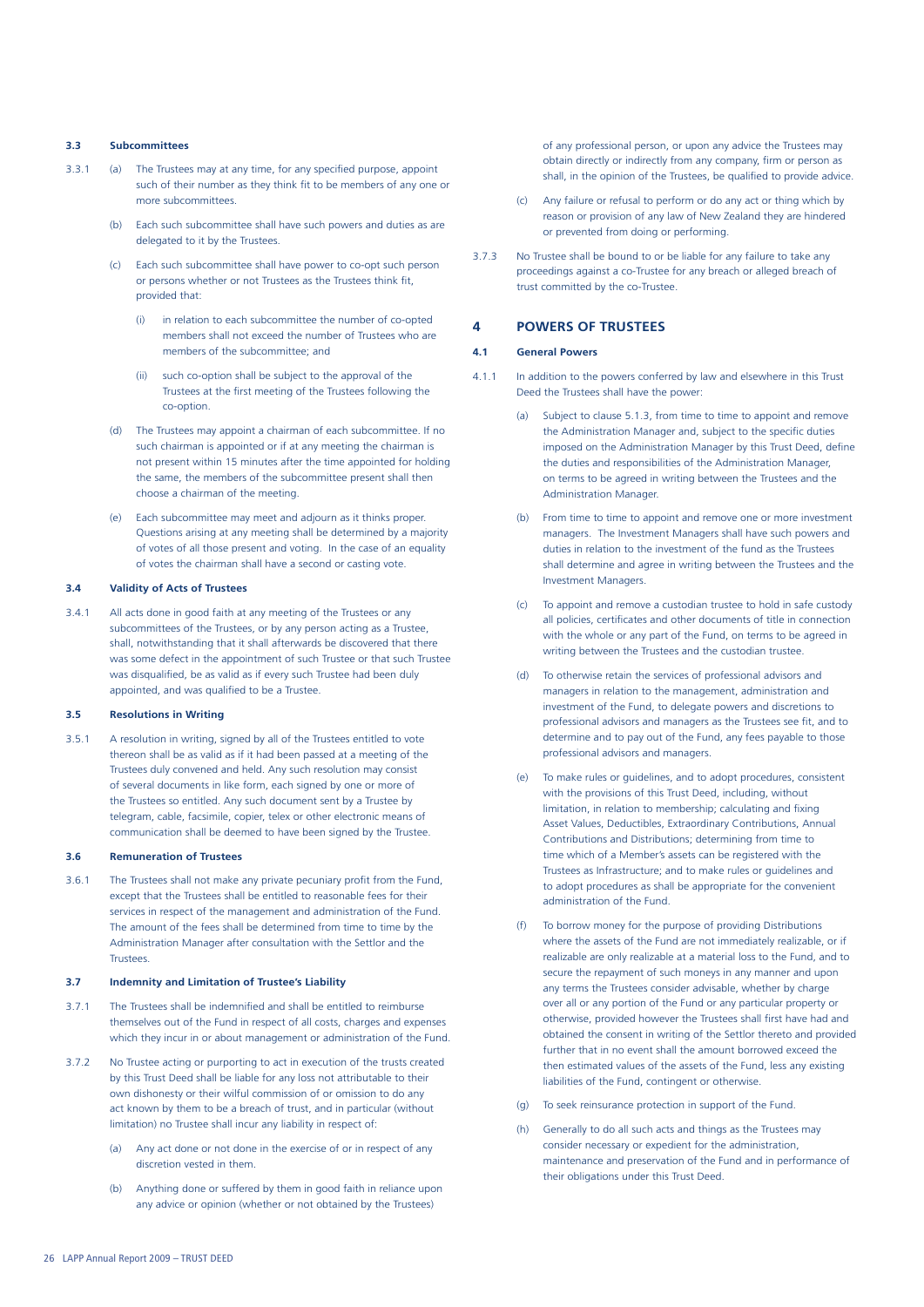#### **4.2 Investments Authorised**

4.2.1 All moneys belonging to the Fund and available for investment shall be invested in accordance with the provisions of the Trustee Act 1956 as to the investment of trust funds.

#### **4.3 Exercise of Discretion**

4.3.1 The Trustees may exercise or enforce all of the authorities, discretions and powers vested in them from time to time, and at any time and may refrain from exercising all or any such powers.

#### **4.4 Appointment of Auditor**

4.4.1 The Trustees shall from time to time appoint an Auditor (being the holder of a certificate of public practice issued by the Institute of Chartered Accountants of New Zealand) of the Fund at a remuneration to be fixed, and payable, by the Administration Manager, out of the Fund.

#### **5 MANAGEMENT AND ADMINISTRATION**

#### **5.1 Appointment of Administration Manager**

- 5.1.1 The Trustees shall appoint an Administration Manager which shall, in addition to other duties or responsibilities conferred on the Administration Manager elsewhere in this Trust Deed, and as from time to time agreed by the Administration Manager with the Trustees:
	- (a) Receive applications for membership of the Fund;
	- (b) Ascertain and audit the infrastructural assets of Members;
	- (c) Issue debit notes for and maintain records of all Annual Contributions and Extraordinary Contributions paid to the Fund;
	- (d) Use its best endeavours to secure economic reinsurance support of the Fund;
	- (e) Facilitate effective programmes to enable Members to identify and manage risks to their Infrastructure by minimising and reducing the exposure, limiting the risks and diminishing the potential for damage by Damaging Events;
	- (f) Receive and process applications for Distributions, within the scope of guidelines laid down by the Trustees;
	- (g) Furnish the Trustees with full and complete reports of all losses by and of all payments made out of the Fund;
	- (h) Liaise with local government agencies with respect to the application of their appropriate disaster recovery and emergency plans;
	- (i) Make recommendations to the Trustees regarding any matters pertaining to the administration and management of the Fund;
	- (j) Undertake such services as may be required by the Trustees or as may be reasonably necessary for the management, administration and investment of the Fund, and the operation of the trusts contained in this Trust Deed.
- 5.1.2 The Administration Manager shall be responsible to the Trustees for the proper management, and administration of the Fund and the trusts contained in this Trust Deed.
- 5.1.3 The first Administration Manager shall be the New Zealand Local Government Insurance Corporation Limited which shall hold office for an initial term of six years from the Commencement Date (unless removed earlier) on such terms (including terms relating to performance) as may be agreed in writing with the Trustees.

#### **5.2 Records to be Kept**

5.2.1 The Administration Manager shall keep or cause to be kept a complete record of:

- (a) The membership of the Fund including the dates on which Members were admitted to membership and when they ceased to be or were suspended as Members of the Fund.
- (b) Proper records of all meetings, resolutions and decisions of the **Trustees**
- (c) The affairs, matters and transactions of the Fund.
- (d) All other matters, information and data necessary or expedient for the proper and effective working of the Fund and the operation of this Trust Deed.

#### **5.3 Accounts**

- 5.3.1 The Administration Manager shall ensure that:
	- (a) All assets of the Fund are kept separate and apart from any assets or funds of the Administration Manager, with all moneys received by the Administration Manager to be banked in a separate bank account in the name of the Fund;
	- (b) Proper books of account are kept in respect of the Fund;
	- (c) Annual Accounts are prepared in respect of the Fund, presenting a true and fair view of the Fund's financial affairs at the end of each Fund Year; and
	- (d) The Auditor appointed in accordance with the provisions of this Trust Deed examines and reports upon the Annual Accounts.

#### **5.4 Annual Report of the Fund**

- 5.4.1 The Administration Manager shall within six months after the end of each Fund Year:
	- (a) Prepare an Annual Report for the Fund for the previous Fund Year.
	- (b) Provide each Member with a copy of the Annual Report.
- 5.4.2 The following matters shall be contained in the Annual Report:
	- (a) A statement of numerical changes in the membership of the Fund during the Fund Year;
	- (b) The Annual Accounts for the Fund in respect of the previous Fund Year;
	- (c) The Auditor's report on the Annual Accounts;
	- (d) A statement by the Administration Manager as to whether all the Annual Contributions and Extraordinary Contributions required to be made to the Fund in accordance with the Participation Deeds and this Trust Deed have been made by the Members, and if not the amount or amounts outstanding;
	- (e) A summary of any amendments to this Trust Deed that have been made during the Fund Year;
	- (f) The names of and any changes since the last Annual Report in the Trustees, the Administration Manager, re-insurers, and changes in any actuaries, auditors and solicitors to the Fund (either by reference to their own names or the names of their firms);
	- (g) The name and address of the person to whom all correspondence from the Members to the Trustees should be sent.

#### **5.5 Delegation**

- 5.5.1 Subject to this clause, the Administration Manager may at any time with the consent of the Trustees and from time to time, delegate any of its powers to any person.
- 5.5.2 A delegation pursuant to this clause may be:
	- (a) Subject to such conditions and on such terms for the protection and convenience of persons dealing with the delegate as the person making the delegation thinks fit; and
	- (b) Amended or revoked at any time.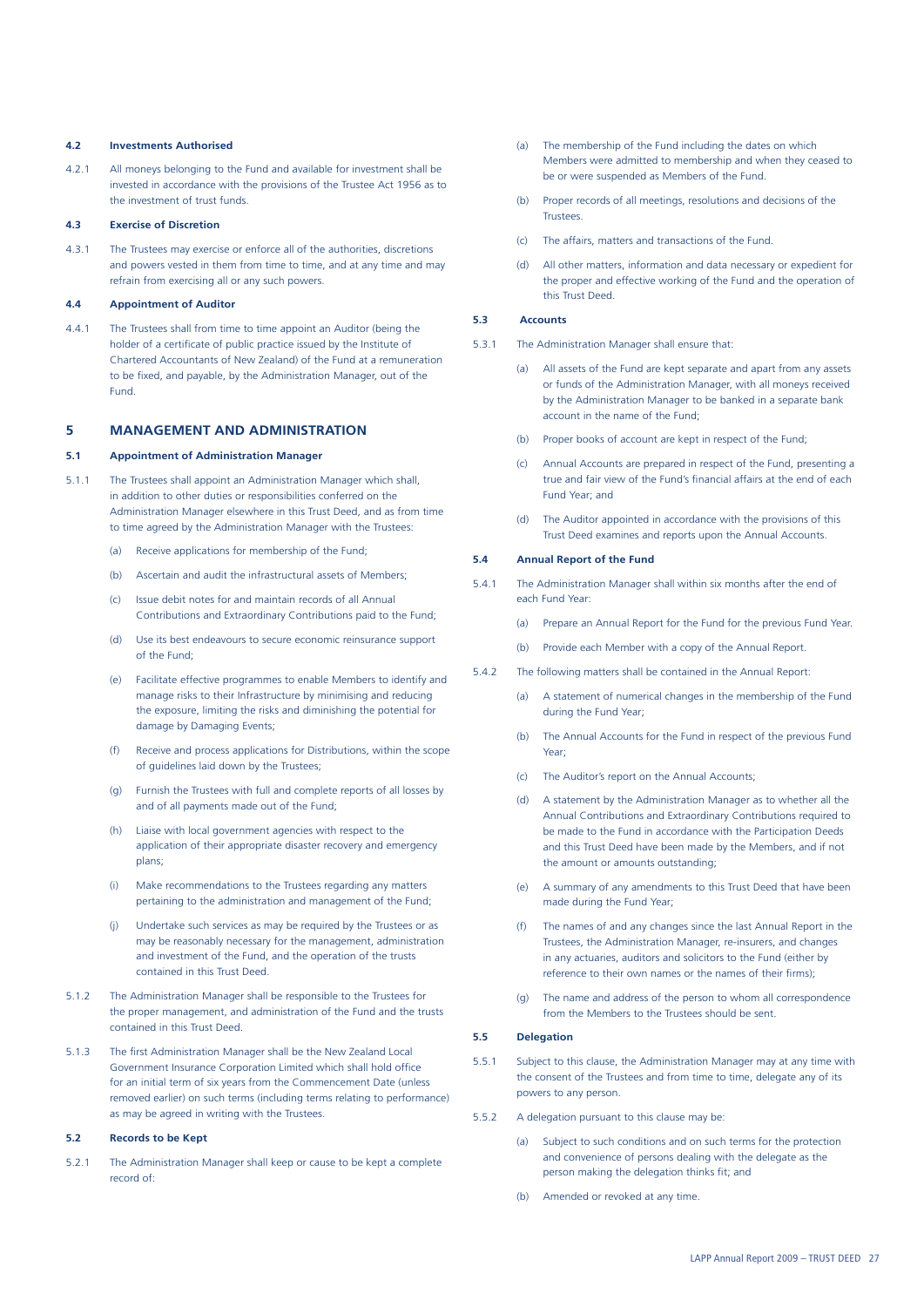- 5.5.3 If the Trustees or the Administration Manager exercise a power that is for the time being delegated that shall not revoke the delegation.
- 5.5.4 The Trustees shall not be liable for any act or defaults of any delegatee of the Administration Manager.

#### **5.6 Expenses of Administration**

- 5.6.1 The Administration Manager may pay from the Fund such costs, charges and expenses of management, administration and investment of the Fund as are properly payable by the Administration Manager on behalf of the Fund.
- 5.6.2 The Administration Manager shall be paid from the Fund such fees or charges for its administration of the Fund and the trusts contained in this Trust Deed, as shall from time to time be authorised by the Trustees.

#### **5.7 Indemnity of Administration Manager**

5.7.1 The Administration Manager shall not be liable for any loss which is not attributable to the Administration Manager's own dishonesty and the Trustees shall indemnify and keep indemnified the Administration Manager from the Fund against all claims demands and liabilities from Members or persons not parties to this Trust Deed, howsoever arising.

#### **5.8 Execution of Deeds**

5.8.1 If the Trustees are incorporated as a Board the Trustees shall obtain and adopt a common seal of the Board. The common seal of the Board shall be kept in the safe custody of the Administration Manager. The common seal shall only be used by the authority of the Board or of a committee of the Board authorised by the Board in that behalf, and every instrument to which the common seal is affixed shall be signed by a member of the Board and shall be countersigned by a second member of the Board or by some other person appointed by the Board for the purpose.

#### **6 MEMBERSHIP COVERAGE**

#### **6.1 Admission of Members**

- 6.1.1 Only Local Authorities shall be eligible for admission as Members of the Fund.
- 6.1.2 A Local Authority shall not be admitted to membership without first entering into a Participation Deed with the Fund in the form and on the terms acceptable to the Trustees.
- 6.1.3 In executing a Participation Deed the Local Authority shall agree to be bound by the terms of this Trust Deed.

#### **6.2 Withdrawal from Membership**

- 6.2.1 Any Member may withdraw from membership of the Fund by giving notice in writing to the Trustees of its desire to withdraw from membership, on or before the end of any Fund Year, and their membership shall terminate at the end of the Fund Year following.
- 6.2.2 Any notice in writing of a Member's desire to withdraw from membership may itself be withdrawn at any time prior to the termination of its membership.
- 6.2.3 Members who have given notice of their desire to withdraw from the Fund shall pay their Annual Contributions due for the following Fund Year.

#### **6.3 Suspension or Termination of Membership**

- 6.3.1 Membership of the Fund may be terminated or membership rights suspended, by resolution of the Trustees, in the event that a Member:
	- (a) Refuses or fails to comply with the reasonable directions of the Trustees given for the purpose of minimizing or reducing the exposure, limiting the risks and diminishing the potential for loss or damage to its Infrastructure; or
	- (b) Refuses or fails to allow an audit of the Member's management of the risk to its Infrastructure; or
- (c) Omits to make or unduly delays payment of its Annual Contribution; or
- (d) Commits any breach of the provisions of this Trust Deed or its Participation Deed which in the opinion of the Trustees warrants the termination or suspension of membership.
- 6.3.2 A former Member may if so desiring re-apply for membership, but if successful shall not thereby gain any benefit credit or entitlement accruing consequent upon their former membership.
- 6.3.3 The action or decision of the Trustees in any matter relating to membership or suspension or termination of membership shall be final and binding.

#### **6.4 Coverage**

- 6.4.1 Coverage of Members shall commence from the later of the date of payment of the initial Annual Contribution (or part thereof if so agreed) and the Extraordinary Contribution (if any, or part thereof if so agreed) as required by the Trustees or such other date as may be agreed in writing by the Trustees.
- 6.4.2 There shall be no Coverage of Local Authorities that are not Members.
- 6.4.3 Upon termination or suspension of membership all Coverage shall cease from the date of termination or suspension as the case may be, and the Member shall not be eligible for Coverage until re-admission to membership (in the case of termination) or (in the case of suspension) the lifting of the suspension by further resolution of the Trustees, or the satisfaction of any pre-condition imposed for the automatic lifting of the suspension of the Member.
- 6.4.4 On termination of membership all claim, right, title or interest or benefi t in the assets of the Fund shall forthwith cease.

#### **7 GENERAL PROVISIONS RELATING TO CONTRIBUTIONS**

#### **7.1 Annual Contributions**

- 7.1.1 The Trustees shall before the end of each Fund Year:
	- (a) Fix the Asset Value of each Member's Infrastructure, having regard to:
		- (i) their Stated Value;
		- (ii) any actual valuation made of a Member's Infrastructure, or any parts of it;
		- (iii) any other measure (including valuations) which may enable or assist the Trustees to assess the value of Members' Infrastructure;
		- (iv) any appropriate method or principles of valuation whether or not they are the same as those applied in any other valuation of the Members' Infrastructure or parts of it.
	- (b) Determine the approximate amount of total Annual Contributions to be sought from Members for the ensuing Fund Year having regard to:
		- (i) the combined Asset Values of Members as determined in clause 7.1.1(a) above; and
		- (ii) the risk or exposure of the Members' Infrastructure to Damaging Events; and
		- (iii) possible Deductibles; and
		- (iv) any other factors that seem relevant:
- 7.1.2 The Trustees shall after determining the approximate amount of the total Annual Contributions to be sought from Members for the ensuing Fund Year fix the Annual Contributions to be paid by individual Members, and in fixing the Annual Contributions to be paid by individual Members the Trustees shall have regard to: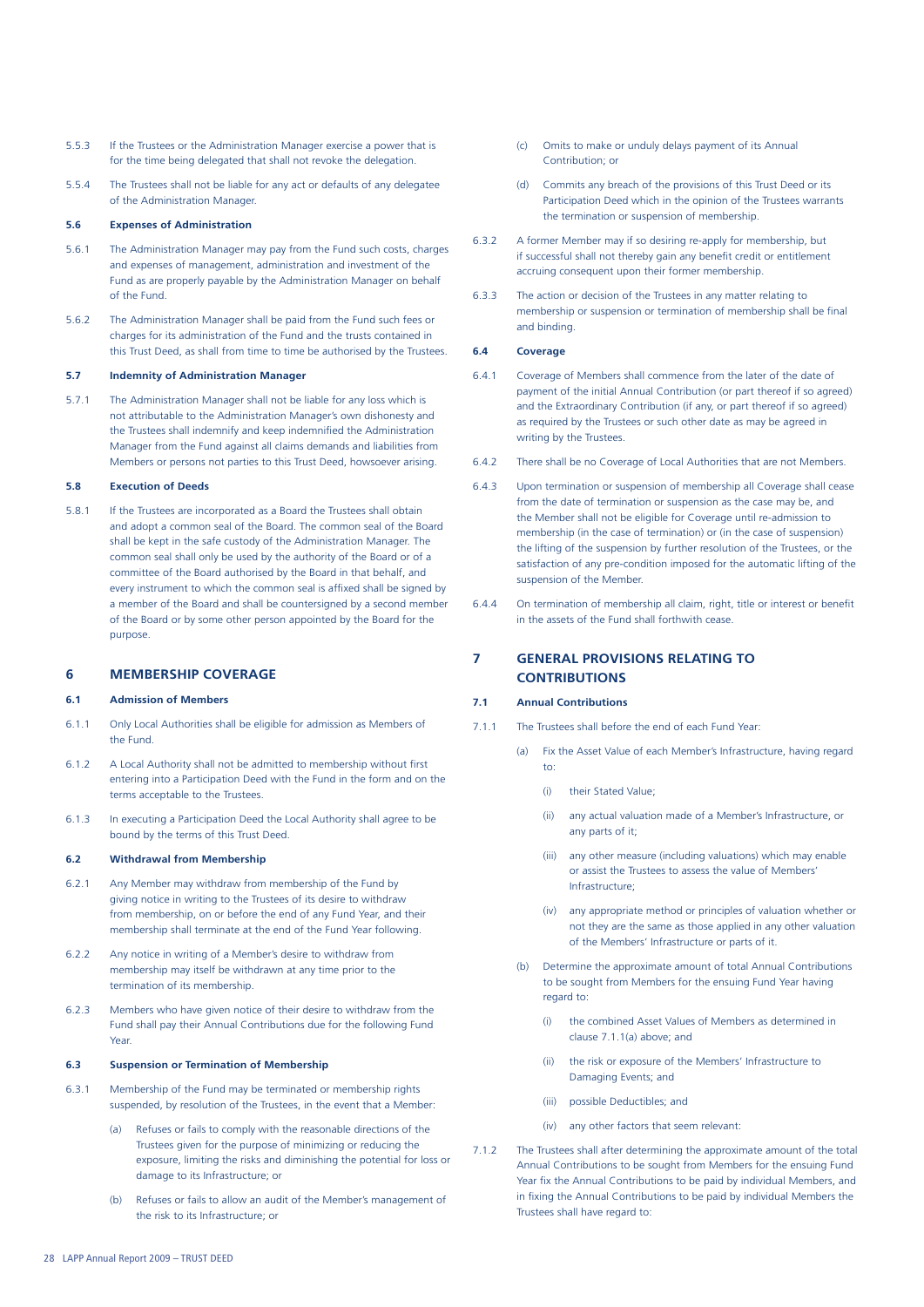- (a) The risk or exposure of the Member to a Damaging Event in its region compared with the risk or exposure of Members to Damaging Events generally;
- (b) The Asset Value of the Member, as determined by the Trustees pursuant to clause 7.1.1(a);
- (c) The likely availability to the Member of other monies by way of compensation, indemnity, replacement or subsidy for the loss or damage to its Infrastructure, including any payment from central government, from insurance claims, and any rights against persons not party to this Trust Deed;
- (d) The quantum of any Deductible for the Member which the Trustees may fix:
- (e) The state of repair, maintenance and condition generally of the Member's Infrastructure or parts of it;
- (f) The nature of any particular risks affecting the Member's Infrastructure;
- (g) Any refusal or persistent failure by the Member to comply with any reasonable directions given by the Administration Manager for the purpose of identifying and managing risk.
- 7.1.3 Members shall then be advised of the Annual Contribution payable by them, and the amount of any Deductible.
- 7.1.4 Notwithstanding anything hereinbefore contained the Trustees may adopt or determine such methods of setting Annual Contributions or Extraordinary Contributions as they in their absolute discretion think fit.

#### **7.2 Method of Payment**

- 7.2.1 Payment of the Annual Contributions shall be effected by the Members in accordance with any provisions of the Participation Deed for payment, or in the absence of any such provisions as from time to time determined by the Trustees.
- 7.2.2 Any unpaid Annual Contribution as determined by the Administration Manager shall be recoverable by the Fund as a debt with associated interest and recovery costs.

#### **7.3 Disputes regarding Quantum of Annual Contributions**

- 7.3.1 If the Member disputes the quantum of any Annual Contribution it shall give written notice to the Administration Manager within twenty-one days of receipt of advice of the quantum, following which the quantum of the Annual Contribution payable by the Member shall be reviewed by the Trustees, whose decision as to the appropriate quantum to be paid shall be final and binding.
- 7.3.2 Where the quantum of the Annual Contribution is not determined until after the date on which payment of the Annual Contribution was due, the Member shall have ten days following receipt of advice in writing of the determination of the dispute in which to pay the Annual Contribution.
- 7.3.3 Except as otherwise provided above the action or decision of the Trustees in fixing the Annual Contributions shall be final and binding.

#### **7.4 Extraordinary Contributions**

- 7.4.1 The Trustees may fix Extraordinary Contributions.
- 7.4.2 Subject to clause 7.1.4 in determining the quantum of any Extraordinary Contribution as a condition of entry to membership the Trustees shall have regard to:
	- (a) The number of Fund Years completed since the Commencement Date;
	- (b) The net value of the assets of the Fund had there been no Distributions from the Fund;
	- (c) The current value of the assets, and the amount of any liabilities of the Fund;
	- Any other factors which seem relevant to the Trustees.
- 7.4.3 In determining the quantum of any Extraordinary Contribution being fixed for Coverage of a part or portion of a Fund Year the Trustees shall have regard to the Annual Contribution that would have been payable by the Member for Coverage for the full Fund Year and, that part or portion of the Fund Year for which Coverage is being provided.
- 7.4.4 Any decision of the Trustees regarding the quantum of any Extraordinary Contribution shall be final and binding.
- 7.4.5 Any Extraordinary Contribution fixed by the Trustees that is not paid may be recovered in the same way as an Annual Contribution including associated interest and recovery costs.

#### **8 DISTRIBUTIONS FROM THE FUND**

- 8.1 A Member may at any time within nine calendar months (time being of the essence) of a Damaging Event apply to the Trustees for a Distribution from the Fund in respect of any loss or damage caused to the Member's Infrastructure by that Damaging Event.
- 8.2 Upon receiving an application for a Distribution in respect of a Damaging Event, the Trustees shall satisfy themselves that:
	- (a) the loss or damage is to Infrastructure;
	- (b) the loss or damage was caused by the Damaging Event.
- 8.3 Once the Trustees have satisfied themselves as to the matters specified in clause 8.2, they may make a Distribution to the Member in respect of its application, subject to:
	- (a) any Asset Value or Stated Value of the Member's Infrastructure;
	- (b) the state of repair, maintenance and condition generally of the Infrastructure or of any particular parts of the Infrastructure before and after the Damaging Event for which the Distribution is claimed;
	- (c) the Member's Deductible;
	- (d) the expected availability when the Annual Contribution was set and the actual availability to the Member of other monies by way of compensation, indemnity, replacement or subsidy for the loss or damage to its Infrastructure, including any payment from central government, from insurance claims, and any rights against persons not party to this Trust Deed;
	- (e) the desirability of the Fund maintaining reserves for future Damaging Events;
	- (f) the length of time that the Member has been a Member of the Fund;
	- (g) any other factors which seem relevant to the Trustees.

 The Trustees at their sole discretion will determine what if any Distribution will be made in any situation where in the Trustees' opinion the damage is a consequence of an act of war or terrorism.

- 8.4 Without being bound to see or being liable for not seeing to the application of any Distributions from the Fund, the Trustees shall take reasonable steps to ensure each Distribution from the Fund is applied by its Members for the reinstatement of their Infrastructure, and for that purpose, the Trustees may require from the Member reasonable evidences of the expenditure, and may make progress payments.
- 8.5 The Trustees may also pay the whole or any part of the Fund to any other charity that is charitable under New Zealand law and has purposes similar or related to those of the Fund.

### **9 ALTERATION**

#### **9.1 Alteration of the Trust Deed**

9.1.1 The Trustees may amend this Trust Deed in any way, subject to this clause 9.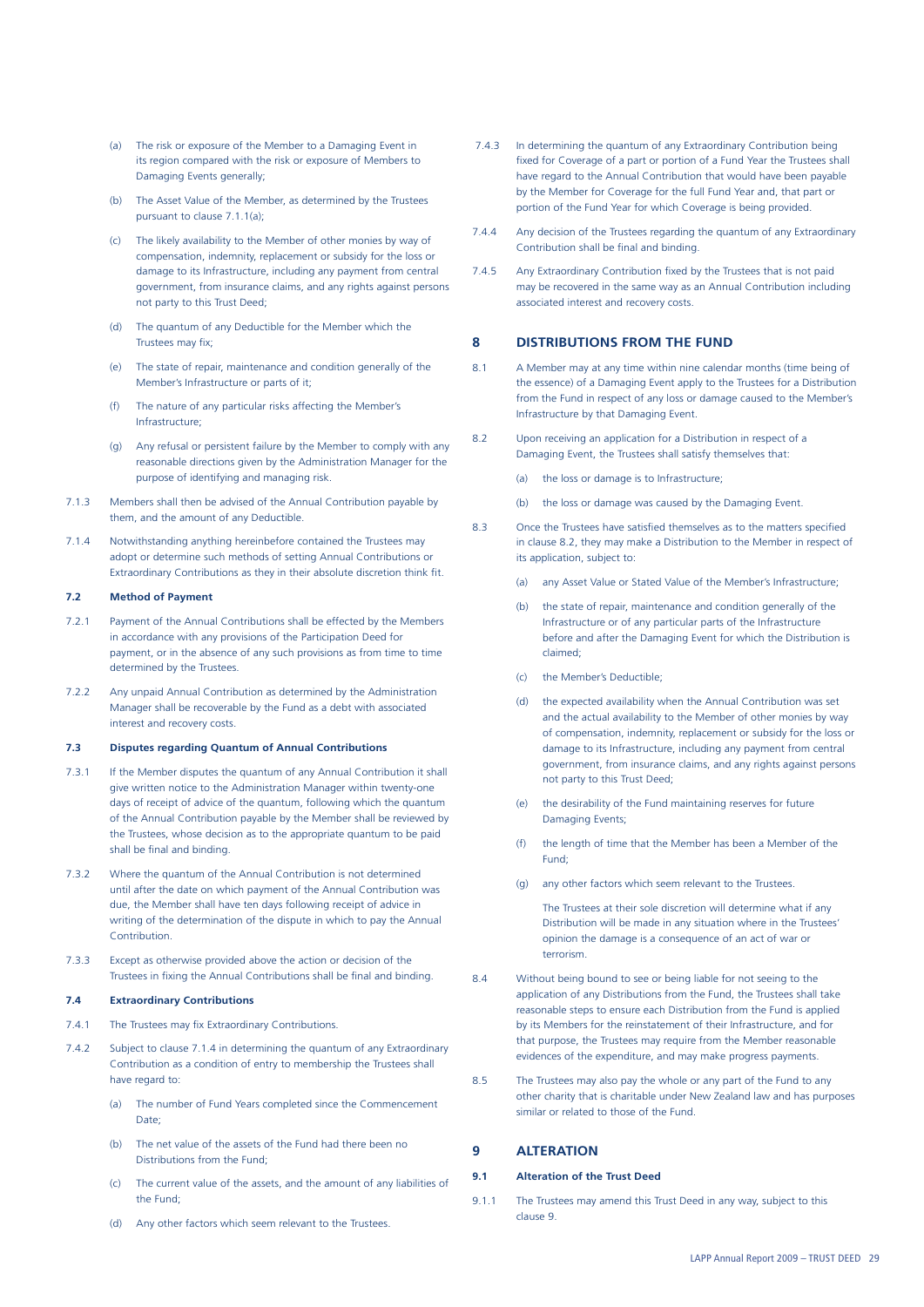- 9.1.2 The Trustees may by unanimous resolution of the Trustees present at any validly convened meeting revoke, vary or add to any of the provisions of this Trust Deed provided no such revocation, variation or addition may be made if it would result in the Fund ceasing to qualify for registration as a charitable entity under the Charities Act 2005 or would vary the terms of this proviso or would otherwise be inconsistent with the general charitable scope of the trusts contained in this Trust Deed.
- 9.1.3 Every amendment shall be conditional upon and come into effect upon the Settlor giving its consent in writing.
- 9.1.4 Amendments shall not be retrospective in effect.

#### **9.2 Notice to Members**

- 9.2.1 The Trustees shall notify Members forthwith in writing of every amendment to this Trust Deed made pursuant to these provisions.
- 9.2.2 Any accidental failure or omission on the part of the Trustees to give a Member notice as required by this clause, or its non-receipt by a Member, shall not affect the validity of the amendment.

#### **9.3 Alteration of Participation Deeds**

- 9.3.1 The Trustees, with the agreement of a Member, may from time to time:
	- (a) Amend any of the provisions of the Participation Deed relating to the Member; or
	- (b) Cancel any Participation Deed and in substitution, enter into a new Participation Deed with a Member.

### **10 WINDING UP OF THE FUND**

#### **10.1 Procedures**

- 10.1.1 The Trustees shall wind up the Fund and shall apply the provisions of this Clause in relation to every Member:
	- (a) If the Trustees unanimously resolve that the Fund shall be wound up, and advise the Settlor accordingly, and the Settlor consents thereto; or
	- (b) Upon the determination of the trusts hereof; or
	- (c) Upon any insolvency of the Fund; or
	- (d) Upon any order of the Court that the Fund be wound up.
- 10.1.2 The Trustees shall within fourteen days after they have resolved to wind up the Fund, lodge a copy of that resolution with the Settlor and (the Settlor consenting thereto) with the Registrar of Incorporated Societies.
- 10.1.3 The Trustees shall for the purpose of winding up the Fund:
	- (a) Ensure that final accounts of the Fund are prepared showing the financial position of the Fund as at the date on which the winding up commenced; and
	- (b) Ensure that those final accounts are audited; and
	- (c) As soon as practicable after the final accounts have been audited send a copy of those accounts to the Settlor and all the Members as at the date the winding up commenced.

#### **10.2 Allocation of Proceeds**

- 10.2.1 Members shall have no right or claim against the Fund on winding up except in respect of any application for a Distribution made prior to the commencement of the winding up.
- 10.2.2 The Trustee shall apply the proceeds of the Fund in accordance with the following priority:
	- (a) First, in providing for the payment of the costs of the winding up;
	- (b) Secondly, in providing for the payment of all liabilities and debts of the Fund;
- (c) Thirdly, paying any outstanding Distributions which the Trustees have resolved to pay any Member prior to the commencement of the winding up and remain unpaid at that date;
- (d) Fourthly, in providing for payment of any Distributions for which applications have been made immediately prior to the commencement of the winding up;
- (e) Finally, payment of any balance in the Fund is to be made or transferred to another organisation as decided by the Trustees that is charitable under New Zealand law and has purposes similar or related to those of the Fund, or in default of a decision by the Trustees, as directed by the Court pursuant to section 27 of the Act.

#### **11 MISCELLANEOUS**

#### **11.1 Notices**

- 11.1.1 Any notice or document shall be deemed to have been served upon the Trustees if left at the registered office of the Fund or if sent through the post in a registered letter addressed to the Administration Manager at that office. Any notice or document shall be deemed to have been duly given to a Member, if given generally or sent to the Member at the address of the Member last known to the Administration Manager.
- 11.1.2 Any notice or document delivered by post shall be deemed to have been delivered in the ordinary course of post and in proving such service it shall be sufficient to prove that the envelope or wrapper containing it was properly addressed and posted. A statement signed by the Administration Manager that a notice was so addressed and posted to a Member and when, shall be conclusive evidence of those facts.

#### **11.2 Succession**

- 11.2.1 If the activities of any of the Appointors are assigned to or succeeded by any other undertaking (whether a corporation, association partnership or natural person) then that other undertaking may, with the written approval of the Trustees as from the date of the assignment or succession, take the place of that Appointor for the purposes of the Fund, and assume all rights and obligations of that Appointor under the Trust Deed.
- 11.2.2 If the Trustees do not give their written approval of such other undertaking taking the place of that Appointor, then the Fund shall either be wound up in accordance with the provisions of this Trust Deed, or the Trustees may appoint another body to take over the role of that Appointor.

#### **11.3 Waiver and Precedent**

- 11.3.1 No failure by the Trustees to enforce any breach of any obligation or provision contained or implied in by this Trust, in one, or more instances shall constitute a waiver of the right of the Trustees to enforce any other provision, or any subsequent breach, whether against the same Member or another.
- 11.3.2 No action on the part of the Trustees or the Administration Manager whether taken in accordance with any specific provisions contained in this Trust Deed or otherwise shall be taken as a precedent for any like or similar action on either part and neither the Trustees nor the Administration Manager may thereafter be compelled to take similar or identical action consequent thereupon.

#### **11.4** Office

11.4.1 The office of the Fund shall be at the offices of the New Zealand Local Government Insurance Corporation Limited, 9th Floor, Civic Assurance House, 114 Lambton Quay, Wellington, or at such other place as the Trustees may from time to time by resolution determine.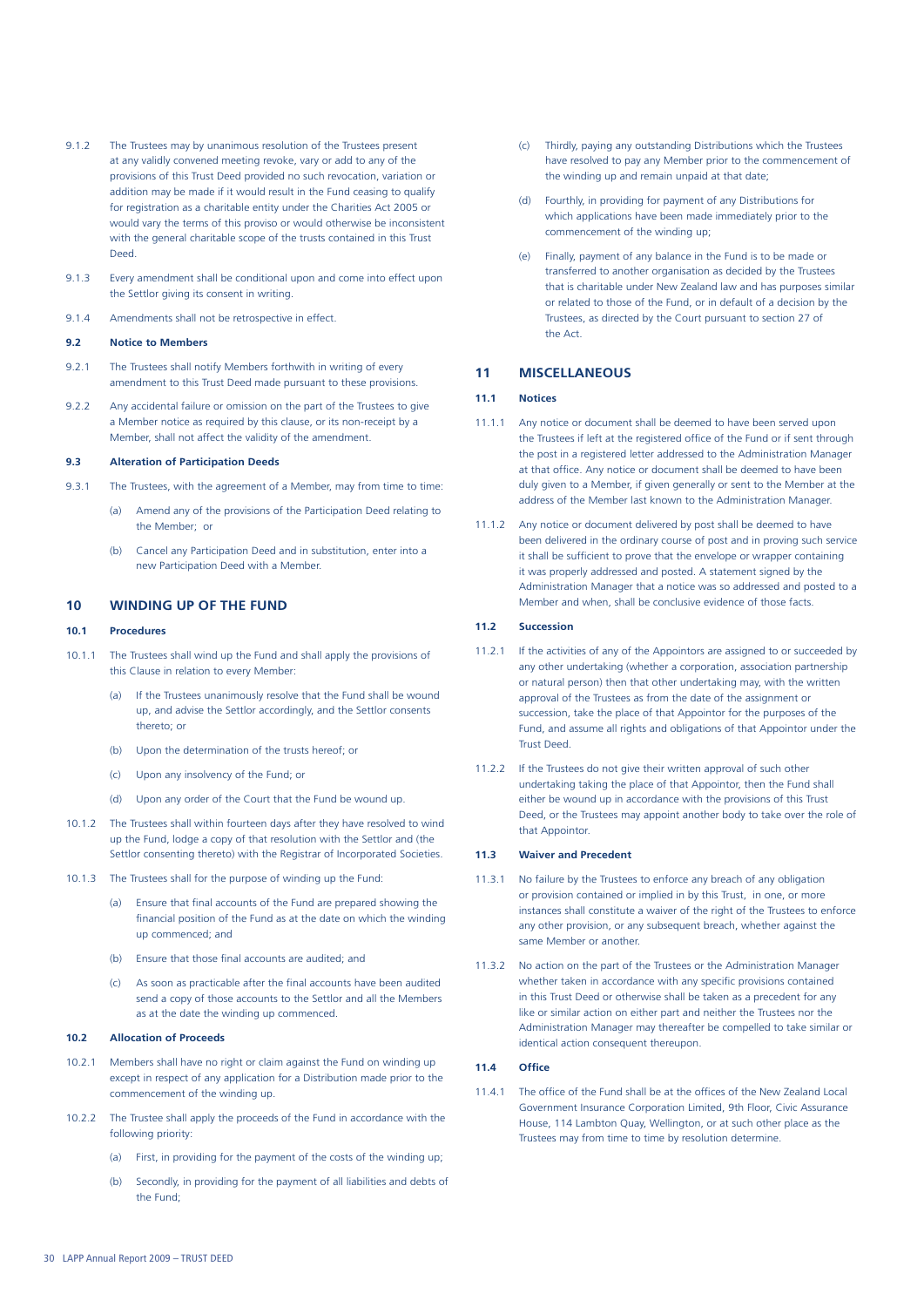## **IN WITNESS WHEREOF** this Deed has been executed on the day and year first hereinbefore written.

| <b>THE COMMON SEAL of the</b><br><b>NEW ZEALAND LOCAL GOVERNMENT</b><br><b>ASSOCIATION INCORPORATED Was</b><br>hereunto affixed in the presence of: | )<br>$\big)$<br>$\big)$ |
|-----------------------------------------------------------------------------------------------------------------------------------------------------|-------------------------|
| <b>Signed by</b><br><b>ROBERT DAVID RENNIE ELLIOTT</b><br>in the presence of:                                                                       |                         |
| <b>Signed by</b><br><b>WYNNE ARCHDALL RAYMOND</b><br>in the presence of:                                                                            |                         |
| <b>Signed by</b><br><b>DALE ALWYN LOTT</b><br>in the presence of:                                                                                   |                         |
| <b>Signed by</b><br><b>KINSLEY NEVILLE SAMPSON</b><br>in the presence of:                                                                           |                         |
| <b>Signed by</b><br><b>IAN ROBERT FLOCKHART MCKELVIE</b><br>in the presence of:                                                                     |                         |
| <b>Signed by</b><br><b>LANGLEY DAVID CAVERS</b><br>in the presence of:                                                                              |                         |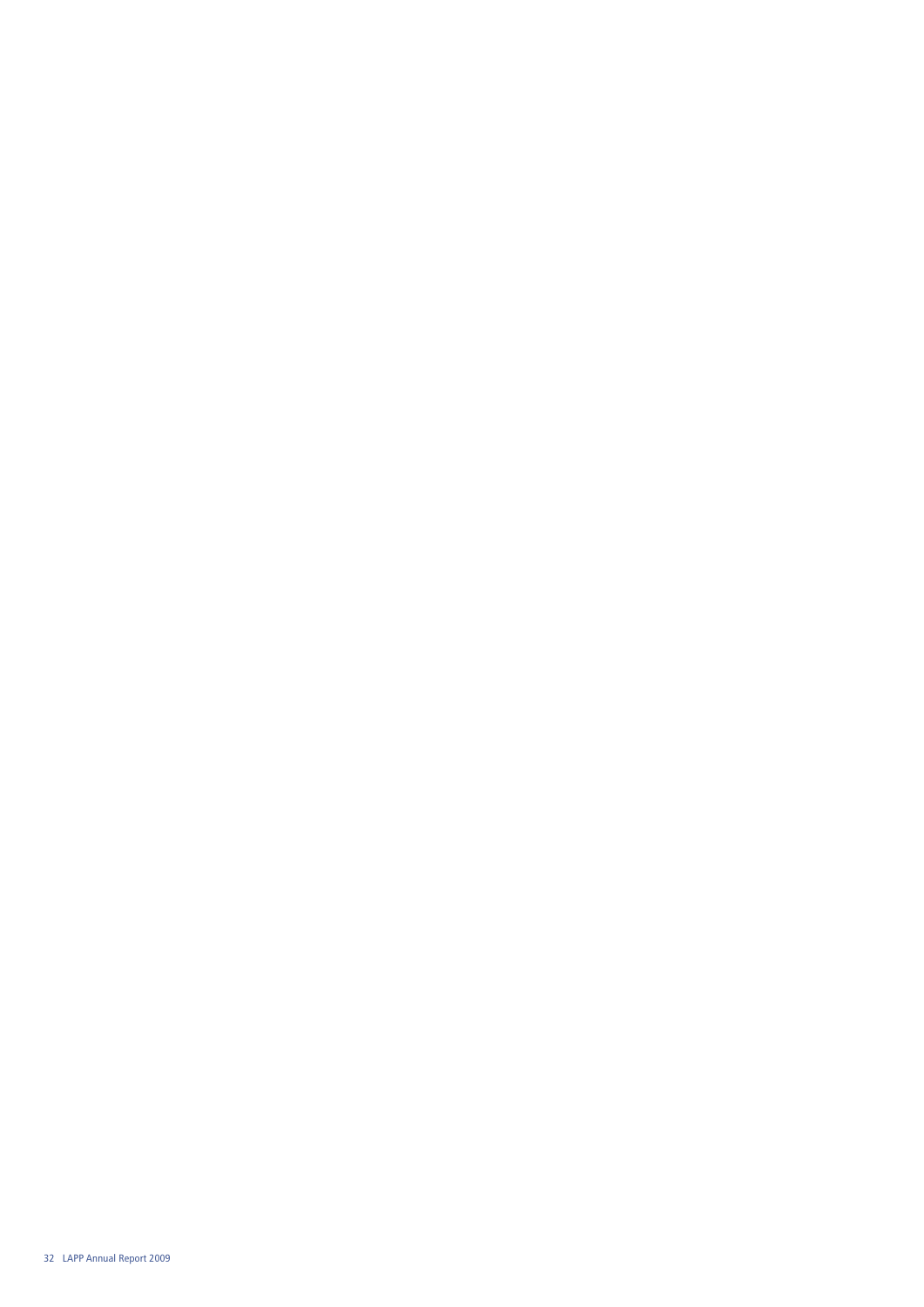## **PARTICIPATION DEED**

## **ADMITTING**

...................................................

TO MEMBERSHIP OF THE NEW ZEALAND LOCAL AUTHORITY PROTECTION PROGRAMME DISASTER FUND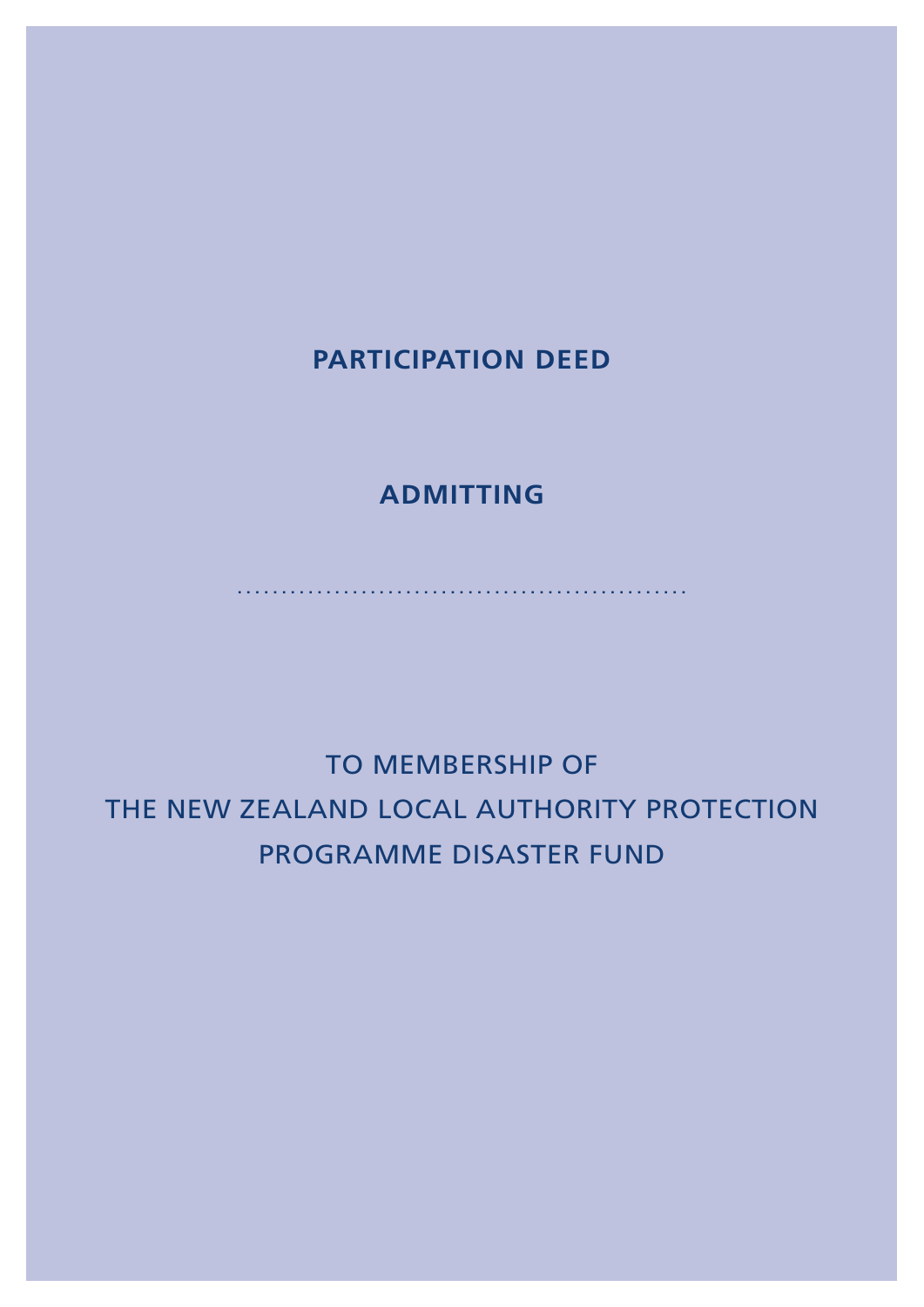### **THIS DEED is made the** \_\_ **day of** \_\_\_\_\_\_\_\_ **200**\_.

- **BETWEEN NEW ZEALAND LOCAL AUTHORITY PROTECTION PROGRAMME DISASTER FUND** ("the Fund") and **NEW ZEALAND LOCAL GOVERNMENT INSURANCE CORPORATION LIMITED ("the Administration Manager)** (together called "the Administration")
- **AND** ……………………………………. being a Local Authority as defined in the Trust Deed ("the Member")

#### **BACKGROUND**

- A. The Trustees of the New Zealand Local Authority Protection Programme Disaster Fund are incorporated as a Board pursuant to the Charitable Trusts Act, 1957 ("the Board").
- B. The Fund is also registered as a charitable entity under the Charitable Trusts Act 1957.
- C. The Settlor of the Fund is the New Zealand Local Government Association Incorporated. The Settlor established the Fund as a self funding disaster protection scheme for the purposes of and for the objects set out in the original trust deed dated 29 June 1993. The trust deed was amended by deeds of variation dated 14 February 1997 and 5 June 2003. The trust deed was further amended and all amendments consolidated by a new trust deed dated 14 December 2007 ("the Trust Deed").
- D. The New Zealand Local Government Insurance Corporation Limited is the Administration Manager of the Fund.
- E. The Trust Deed contains provision for Local Authorities to apply for membership of the Fund, and for their admission to membership of the Fund, on the terms required by the Board.
- F. The Member has applied to become a member of the Fund, and is being admitted as a member on the terms and conditions contained herein.

## **NOW THIS DEED WITNESSES AND IT IS AGREED AND DECLARED**

as follows:

### **1 MEMBERSHIP**

#### **Admission to Membership**

- 1. The Member hereby covenants and agrees with the Administration to be bound by
	- (a) the terms of the Trust Deed, as if it were a party to the Trust Deed; and
	- (b) this Participation Deed;

 and acknowledges and accepts the powers, discretions and authorities of the Board, and the Administration Manager appointed pursuant to the Trust Deed, as provided in the Trust Deed.

2. In consideration of the Member agreeing to be bound by the terms of the Trust Deed, and of this Participation Deed, the Member is hereby admitted as a Member of the Fund.

#### **Withdrawal, Suspension or Termination of Membership**

Withdrawal from, termination and suspension of membership shall be effected in accordance with the provisions of the Trust Deed.

### **2 COVERAGE AND DEDUCTIBLE**

#### **Coverage**

Coverage of the Member shall commence on the date appearing in the First Schedule and shall continue until the Member's membership of the Fund is either terminated, or the Member is suspended, as provided in the Trust Deed.

#### **Deductible**

The level of any deductible shall be fixed by the Board and the first such deductible shall be as provided in the First Schedule.

### **3 CONTRIBUTIONS AND DISTRIBUTIONS**

#### **Payment of Annual Contributions**

- 1. The Member shall pay to the Fund its Annual Contribution as determined by the Board, within 14 days of the commencement of each Fund Year, or as otherwise agreed by the Administration in writing.
- 2. The Member shall pay the sum set out in, and in the manner provided in the First Schedule, as its first Annual Contribution.

#### **Payment of Extraordinary Contributions**

The Member shall forthwith pay to the Fund the Extraordinary Contribution set out in the First Schedule.

#### **Distributions**

- 1. The Member shall in making an application for a Distribution use any form of application which the Administration may prescribe, and shall from time to time provide such information as the Administration may reasonably require to enable it to consider the Member's application.
- 2. Any Distribution from the Fund shall be at the sole and absolute discretion of the Board, which shall, having regard to the factors set out in the Trust Deed, act in accordance with the objectives of the Fund and in the interests of all members.
- 3. The amount of the Deductible applying at the time of any Natural Disaster or Emergency or event shall be deducted from any Distribution from the Fund in respect of the same.

### **4 ASSET VALUES**

#### **Information Regarding Assets**

- 1. The Member shall within 3 months of the commencement of each Fund Year or such lesser period as the Administration may from time to time advise:
	- (a) supply the Administration with any information regarding categories, details and condition of its Infrastructure, including any list of or register of its Infrastructure, both insured and uninsured, and any insurance particulars, which the Administration may reasonably require;
	- (b) state to the Administration in writing its estimate of the cost of reinstatement of its Infrastructure;
- 2. The Member shall advise the Administration of any additions or deletions to its Infrastructure, during the Fund Year.

### **5 RISK MANAGEMENT AND AUDIT**

#### **Risk Management**

The Member agrees to:

(a) introduce and maintain such programs to identify, assess and control risks applicable to its Infrastructure, as may from time to time be reasonably required by the Administration; and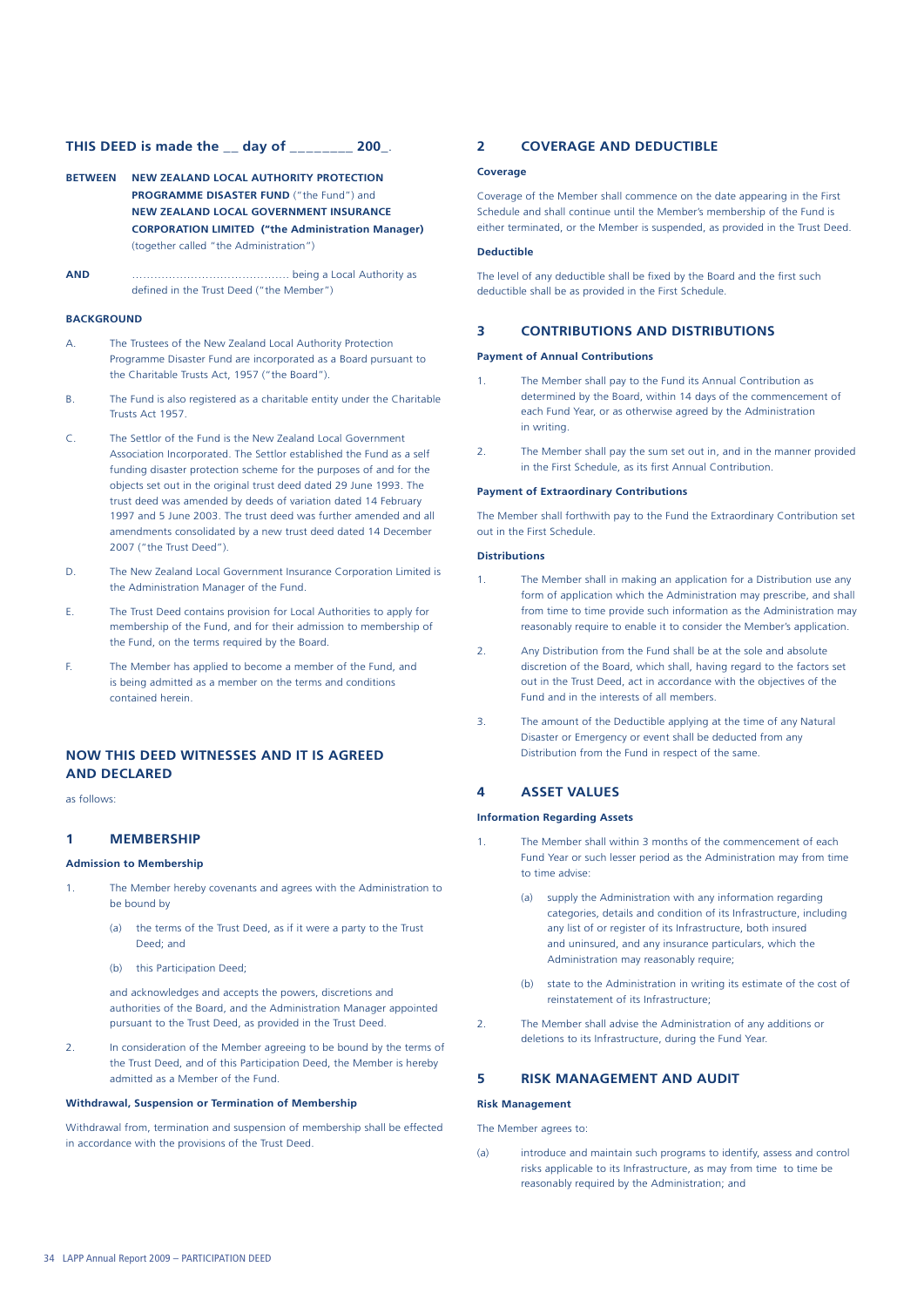(b) notify the Administration of any matters, events or things which might be reasonably considered relevant to the assessment and management of the risk or exposure of the Member's Infrastructure to Natural Disasters and Emergencies.

#### **Audit of Infrastructure**

The Member agrees that the Administration Manager may from time to time inspect and audit the Member's Infrastructure and all records and information pertaining thereto.

#### **6 ALTERATION**

#### **Alteration of the Trust Deed**

- 1 The Member acknowledges that every alteration or amendment to the Trust Deed shall upon the consent of the Settlor being given in writing, be binding on the Member as to its terms and conditions, as if it were a party thereto.
- 2 This Participation Deed shall be deemed to be amended to the extent and in the manner (if any) required as a consequence of the amendment of the Trust Deed.

### **7 MISCELLANEOUS**

#### **Co-operation**

The Member agrees to take all such other actions and supply such information and assistance as the Administration may reasonably require from time to time in order to give effect to the provisions and purposes of the Trust Deed and this Participation Deed, including (without limitation) following any rules or guidelines or prescribed procedures required by the Administration, not being rules guidelines or procedures inconsistent with this Participation Deed or the Trust Deed.

#### **No Assignment**

The Member may not assign its rights under this Participation Deed or any of its rights or obligations as a member of the Fund to any other person, or encumber, charge or otherwise dispose of any of its right, entitlement or interest in the Fund.

#### **Notices**

- Any notice or document shall be deemed to have been served upon the Administration if left at the registered office of the Fund or if sent through the post in a letter addressed to that office.
- 2 Any notice or document shall be deemed to have been duly served on the Member, if delivered personally to the Member's chief executive officer, or if sent through the post to the Member at the address of the Member last known to the Administration.
- 3 Any notice or document delivered by post shall be deemed to have been delivered in the ordinary course of post, and in proving such service it shall be sufficient to prove that the envelope or wrapper containing it was properly addressed and posted.

#### **8 DEFINITIONS AND INTERPRETATION**

#### **Defi nitions**

Each of the following words and expressions shall, unless the context otherwise requires, have the following meanings:

 "the Trust Deed" means the consolidated Trust Deed dated 14 December 2007;

"the Board" means the Trustees of the Fund and vice versa.

2 The words and expressions used in this Participation Deed shall unless the context otherwise requires have the same definitions as given them in the Trust Deed.

#### **Interpretation**

- 1 Unless the context otherwise requires the same interpretations shall be placed on words and phrases used in this Participation Deed as contained in the Trust Deed.
- 2 In the event of any conflict between the terms and conditions of this Deed and the provisions of the Trust Deed, the provisions of the Trust Deed shall prevail.
- 3 Nothing in this Participation Deed shall be taken to excuse the failure of the Member to perform any and each of its obligations as a Member of the Fund, nor the commission of any act in breach of its obligations as a Member of the Fund, as set out in the Trust Deed.

### **FIRST SCHEDULE**

#### **Annual Contribution:**

The Annual Contribution for the period 30 June 200\_ to 30 June 200\_ is assessed at \$\_\_\_\_\_ plus GST, less full member discount. This is the Member's first annual contribution.

#### **Extraordinary Contribution:**

The Extraordinary Contribution is assessed at \$\_\_\_,\_\_\_ plus GST.

In consideration of the payment of the Extraordinary Contribution ………………… Council shall immediately be entitled to full rights of Fund Membership including any discount on the assessed Annual Contribution for future years that the Fund Trustees may declare from time to time.

#### **Deductible:**

The Deductible shall be .\_\_% of the asset value declared to the Fund for coverage.